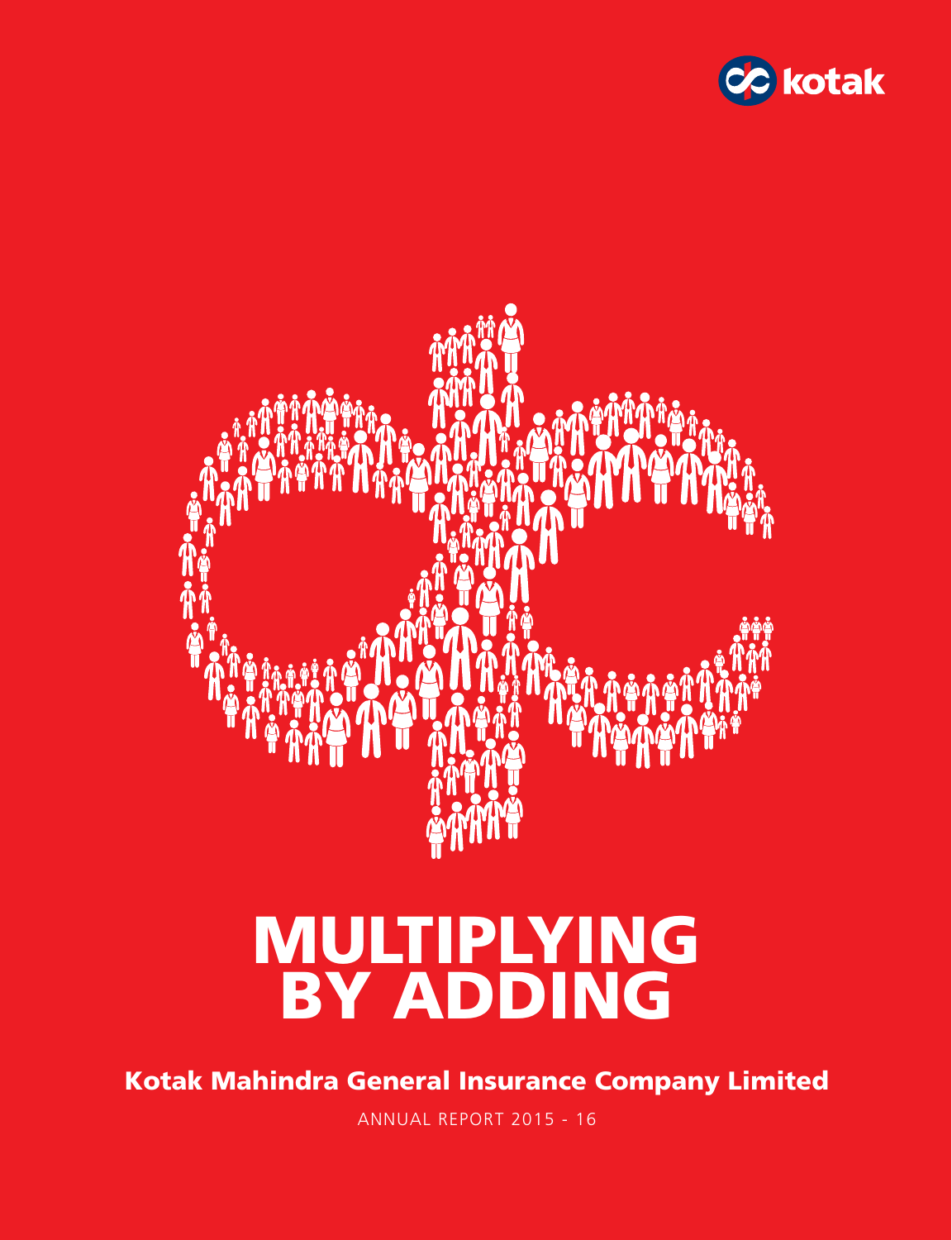

## **DIRECTORS' REPORT TO THE SHAREHOLDERS**

To the Members

### **Kotak Mahindra General Insurance Company Limited**

The Board of Directors of your Company is pleased to present its Second Annual Report together with the audited financial statements for the year ended March 31, 2016.

### **FINANCIAL SUMMARY/HIGHLIGHTS**

The summarised results of operations of your Company for the Financial Year ("FY") 2015-16 are as follows:

|                              |                   | $(5$ Crore) |
|------------------------------|-------------------|-------------|
| Particulars                  | Year ended        | Year ended  |
|                              | <b>March 2016</b> | March 2015  |
| Premium from Direct Business | 3.71              | Nil         |
| Premium Earned               | 0.06              | Nil         |
| Profit / (Loss) Before Tax   | (9.73)            | (0.27)      |
| Profit / (Loss) After Tax    | (9.73)            | (0.27)      |
| Networth                     | 125               | 0.78        |
| Assets Under Management      | 114.43            | Nil         |

### **SEPARATE SECTION CONTAINING A REPORT ON THE PERFORMANCE AND FINANCIAL POSITION OF EACH OF THE SUBSIDIARIES, ASSOCIATES AND JOINT VENTURE COMPANIES INCLUDED IN THE CONSOLIDATED FINANCIAL STATEMENT**

Your Company does not have any subsidiary or associate and has not entered into any joint venture. Therefore the financial statements have not been consolidated and no separate report on the performance and financial position of subsidiary, associates and joint venture is applicable for the financial year ended on March 31, 2016.

### **DIVIDEND AND RESERVES**

Your Directors do not recommend any dividend for the current year. Your Company does not propose to carry any amount to the reserves of the Company.

### **OPERATIONS**

Your Company received approval (R3) from the Insurance Regulatory and Development Authority of India (IRDAI) on November 18, 2015 to commence its general insurance business (including health insurance). Your Company issued its first policy on December 17, 2015.

### **INDUSTRY HIGHLIGHT**

The general insurance industry as a whole registered a growth of 13.8%, in which the private sector (excluding standalone health insurance companies) grew by 12.14%. Since, Your Company commenced operations on December 17, 2015, the growth numbers are not applicable.

### **PRODUCTS**

Your Company launched the Motor and Health line of business to cater to the customer needs and commenced business within 12 months of submitting license application to IRDAI. Your Company has also applied to IRDAI for products in other lines of business.

### **DISTRIBUTION NETWORK**

Your Company has a network of 8 branches catering to around 250 locations. Your Company has 2 corporate agents and 12 brokers.

### **CAPITAL**

During the financial year 2015-16, additional capital was infused by issuance of 13,39,50,000 equity shares at par on a rights basis. Your Company did not issue any sweat equity or equity shares with differential voting rights. The issued, subscribed and paid up share capital post allotment, as on March 31, 2016 is ₹135,00,00,000/-.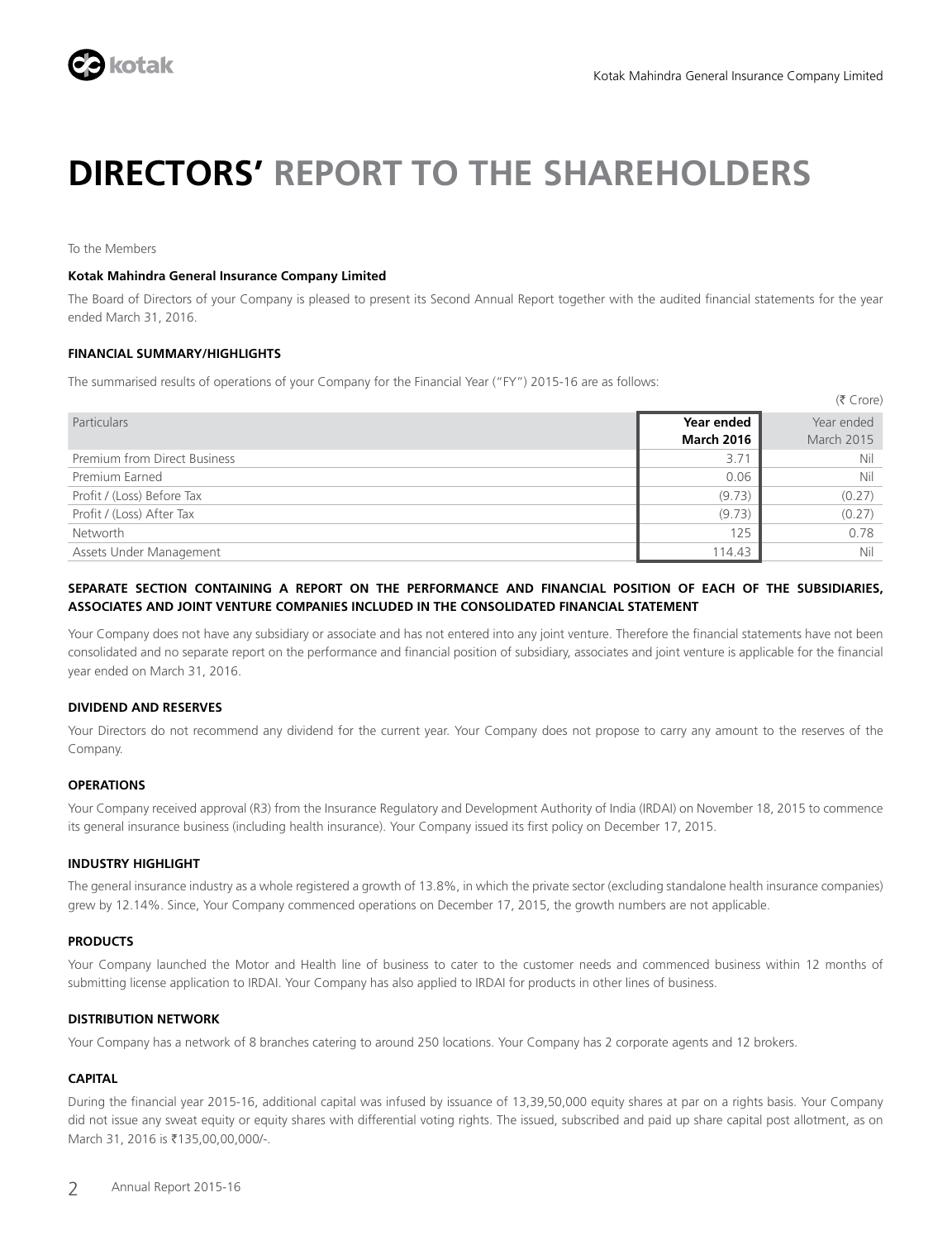

## **DIRECTORS' REPORT TO THE SHAREHOLDERS**

### **CORPORATE GOVERNANCE**

Your Company has consciously endeavoured to follow the policy of transparency and accountability and holds the interest of its stakeholders paramount. Your Company has implemented the requirement of Corporate Governance circular issued by IRDAI. (Note: A separate report pertaining to the Corporate Governance compliances is enclosed as Annexure 1).

### **CHANGE IN REGISTERED OFFICE/ NAME OF THE COMPANY DURING THE FINANCIAL YEAR**

The name of your Company has been changed from Kotak Mahindra General Insurance Limited to Kotak Mahindra General Insurance Company Limited. There has been no change either in the Name or the Registered Office of your Company.

### **DIRECTORS**

At the ensuing Annual General Meeting, Mr. Virat Diwanji (DIN:07021146) is liable to retire by rotation. Being eligible, Mr. Virat Diwanji has offered himself for reappointment. The Board recommends his appointment.

During the financial year ended March 31, 2016, Your Company appointed two independent directors, one non-executive director, chief finance officer and the company secretary in accordance with the applicable law.

Your Directors are not in receipt of any commission from the holding Company.

### **DECLARATION FROM INDEPENDENT DIRECTORS**

The Board has received declarations from the Independent Directors as per the requirement of Section 149(7) of the Companies Act, 2013 and the Board is satisfied that the Independent Directors meet the criteria of independence as mentioned in Section 149(6) of the Companies Act, 2013.

### **BOARD EVALUATION**

The Independent Directors and the Board of Directors of the Company have conducted the evaluation of the Board and its Committee.

### **BOARD MEETINGS**

During the financial year ended March 31, 2016, 7 meetings were held of the Board of Directors of your Company. The details are as follows:

| Date of the Board Meeting | No. of Directors who<br>attended the Meeting | Strength of the Board on<br>the date of the Meeting |
|---------------------------|----------------------------------------------|-----------------------------------------------------|
| April 23, 2015            |                                              |                                                     |
| July 15, 2015             |                                              |                                                     |
| August27, 2015            |                                              |                                                     |
| September01, 2015         |                                              |                                                     |
| September 30, 2015        |                                              | b                                                   |
| October 27, 2015          |                                              | h                                                   |
| January 14, 2016          |                                              |                                                     |

### **CONSTITUTION OF COMMITTEES**

During the financial year ended March 31, 2016, Your Company constituted the Audit Committee, Banking Committee, Policyholder Protection Committee, Risk Management Committee, Investment Committee and the Nomination and Remuneration Committee in accordance with the applicable provisions.

### **DEPOSITS**

Your Company has not accepted any deposits from the public during the financial year ended 2015-16.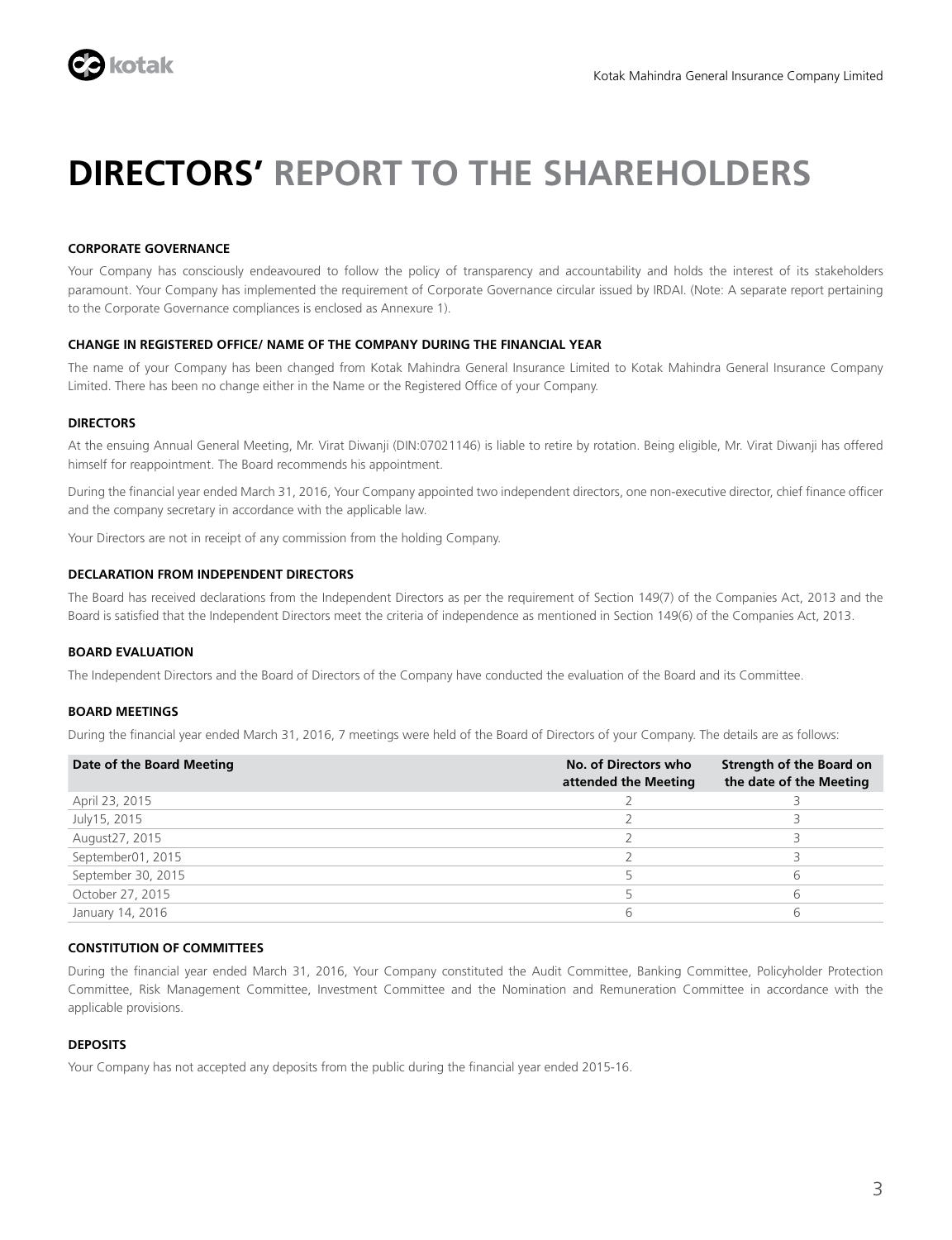

### **RELATED PARTY TRANSACTIONS**

All the Related Party Transactions that were entered into during the financial year were on arm's length basis and were in ordinary course of business.

Pursuant to Section 134(3)(h) read with Rule 8(2) of the Companies (Accounts) Rules, 2014, there are no transactions to be reported under Section188(1) of the Companies Act, 2013.

All related party transactions as required under Accounting Standard 18 are reported in Related Party Disclosures under Note 14 of Schedule16 of Notes to Financial Statements.

### **PARTICULARS OF LOAN, GUARANTEES OR INVESTMENTS U/S 186**

Your Company has not given any loan, or given guarantees or made any investment as specified in section 186 of the Companies Act, 2013.

### **WHISTLE BLOWER POLICY & VIGIL MECHANISM**

Your Company has in place a Whistle Blower Policy and vigil mechanism.

### **CORPORATE SOCIAL RESPONSIBILITY**

The provisions of Corporate Social Responsibility were not applicable to Your Company for the financial year ended 2015-16.

### **SUBSIDIARIES**

As on March 31, 2016, Your Company did not have any subsidiaries or joint ventures.

### **CONSERVATION OF ENERGY/ ABSORPTION OF TECHNOLOGY**

The provisions of Section 134(3)(m) of the Companies Act, 2013 read with Rule 8(3) of the Companies (Accounts) Rules, 2014 are not applicable to the insurance industry. However, Your Company has commenced using information technology in its operations.

### **FOREIGN EXCHANGE EARNINGS AND OUTGO**

| Particulars            | Year ended        |
|------------------------|-------------------|
|                        | <b>March 2016</b> |
| Foreign Exchange Outgo | INR 3,82,385      |

### **STATUS ON IMPLEMENTATION OF INDIAN ACCOUNTING STANDARDS (IND AS)**

Your Company has set up a Steering Committee for implementation of IND AS as per the circular issued by Insurance Regulatory and Development Authority of India (IRDAI) on March 1, 2016. The Committee comprises of the following members:

- 1. Chief Executive Officer, Head of the Committee
- 2. Chief Finance Officer
- 3. Chief Investment Officer
- 4. Appointed Actuary
- 5. Chief Operating Officer
- 6. Chief Technology Officer
- 7. Company Secretary

IRDAI would be issuing necessary instructions/ guidance/ clarifications on relevant aspects of IND AS.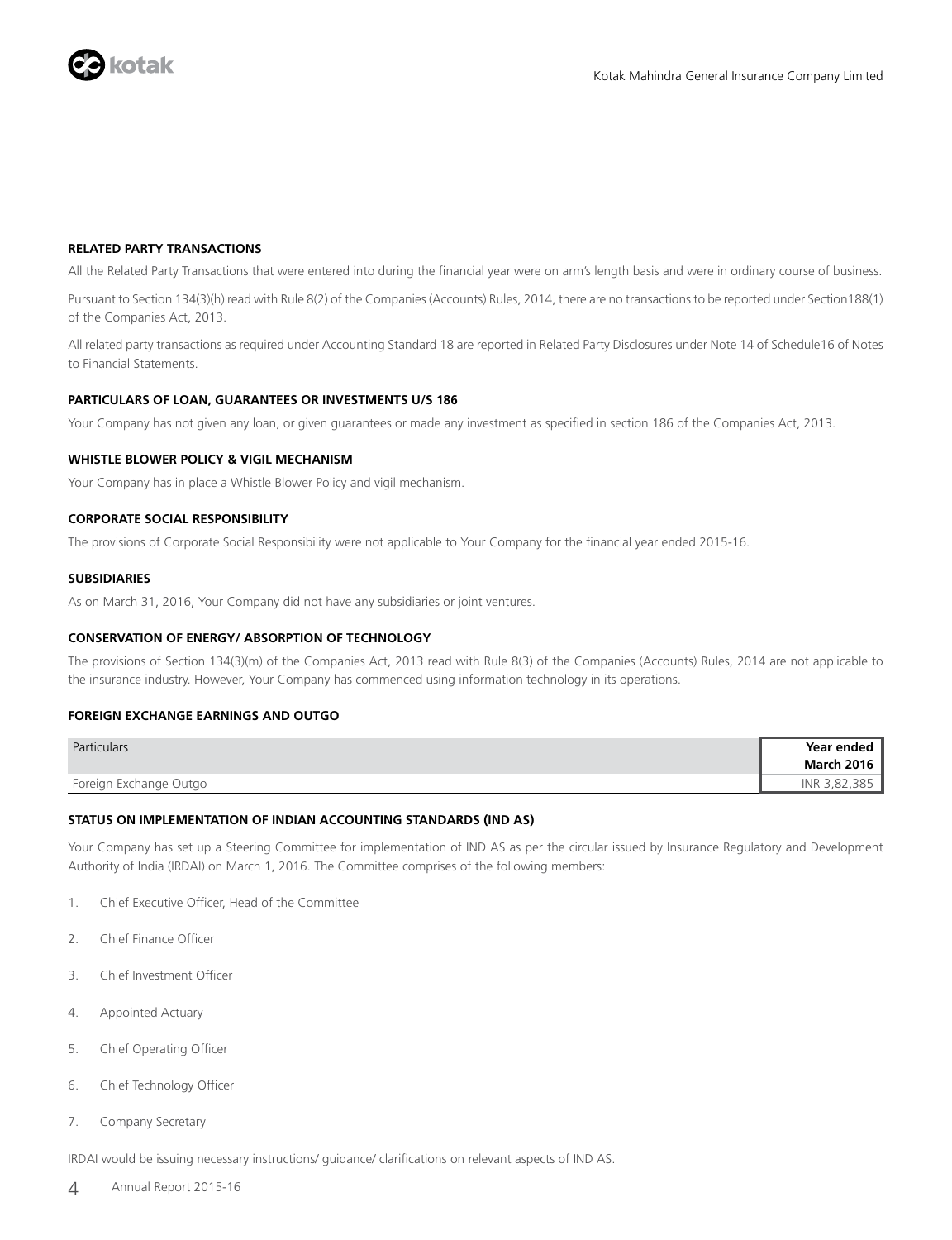

### **AUDITORS**

M/s K.S. Aiyar & Co. and M/s V.C. Shah & Co. were appointed as joint first statutory auditors of Your Company for a period of five years subject to ratification. It is proposed to ratify reappointment of M/s K.S. Aiyar & Co. and M/s V.C. Shah & Co. as joint auditors of the Company.

### **SECRETARIAL AUDITOR**

Pursuant to Section 204 of the Companies Act, 2013, your Company has appointed Ms. Rupal D. Jhaveri, a Company Secretary in Practice, as its Secretarial Auditor. The Secretarial Audit Report for the FY 2015 - 2016 is annexed to this Report.

### **EXPLANATIONS/ COMMENTS BY THE BOARD**

There are no qualifications, reservation or adverse remark or disclaimer made by the auditors in their report which require any explanation or comment by the Board.

#### **EMPLOYEES**

In terms of the Proviso to Section 136(1) of the Companies Act,2013, the Directors' Report is being sent to all shareholders excluding the aforesaid annexure. The annexure is available for inspection at the Registered Office of your Company. Any shareholder interested in obtaining a copy of the said annexure may write to the Company Secretary at the Registered Office of your Company.

### **DIRECTORS' RESPONSIBILITY STATEMENT**

The Directors confirm in pursuance of Section 134(5) of the Companies Act,2013, that:

- (i) in the preparation of the annual accounts, the applicable accounting standards have been followed along with proper explanations relating to material departures, if any;
- (ii) the directors have selected such accounting policies and applied them consistently and made judgements and estimates that are reasonable and prudent so as to give a true and fair view of the state of affairs of your Company as at the end of the financial year and of the profit/ loss of your Company for the financial year ended March 31, 2016;
- (iii) they have taken proper and sufficient care to the best of their knowledge and ability, for the maintenance of adequate accounting records in accordance with the provisions of the Act for safeguarding the assets of your Company and for preventing and detecting fraud and other irregularities;
- (iv) the annual accounts have been prepared on a going concern basis;
- (v) they have devised proper systems to ensure compliance with the provisions of all applicable laws and that such systems are adequate and operating effectively.

### **ACKNOWLEDGEMENTS**

The Directors thank the Insurance Regulatory and Development Authority of India for its support. The Directors also acknowledge and express appreciation of the teams for their efforts to commence business.

### **ANNEXURES:**

- Corporate Governance Report
- Secretarial audit report
- **Extract Of Annual Return**
- Form AOC-2(Rule 8(2) of the Companies (Accounts) Rules, 2014)

**For and on behalf of the Board of Directors**

 **Director Director**

Place: Mumbai Date: 29th April, 2016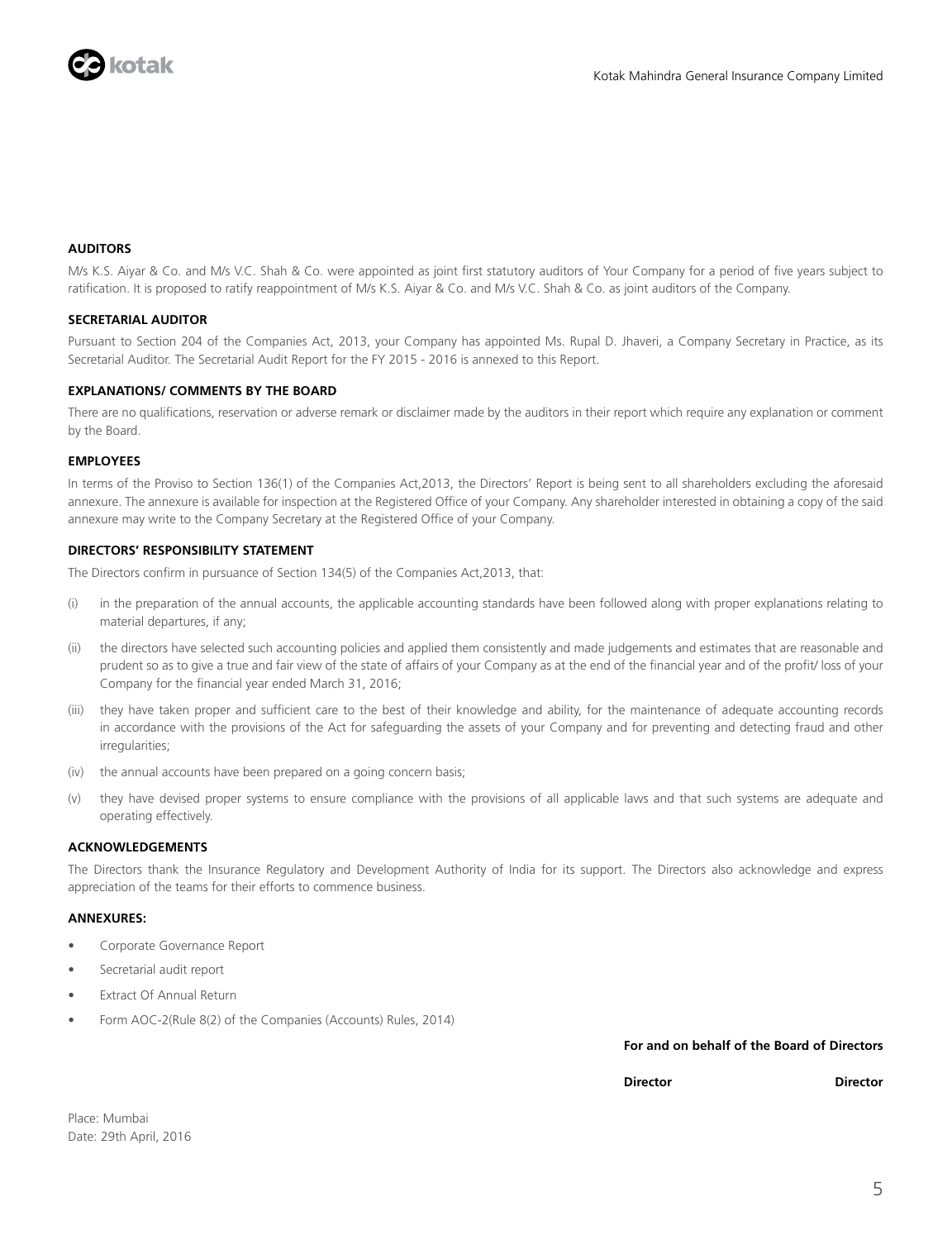

## **REPORT ON CORPORATE GOVERNANCE Annexure 1**

In accordance to the provisions of the Corporate Governance Guidelines issued by the Insurance Regulatory & Development Authority (IRDAI), the report containing details of the Corporate Governance systems and processes of the Company for the FY 2015 - 16 is as under:

### **BOARDOF DIRECTORS AND COMMITTEES**

### **Composition, Meeting and Attendance**

The Composition of the Board of Directors of the Company as on March 31, 2016 is as follows:

| Name of Directors   | <b>DIN</b> | Designation            |
|---------------------|------------|------------------------|
| Mr. Gaurang Shah    | 00016660   | Non-executive Director |
| Mr. G Murlidhar     | 03601196   | Non-executive Director |
| Mr. Virat Diwanji   | 07021146   | Non-executive Director |
| Ms. Anu Aggarwal    | 07301689   | Non-executive Director |
| Mr. Dhananjay Date* | 01030900   | Independent Director   |
| Mr. Arun Agarwal*   | 07299000   | Independent Director   |
|                     |            |                        |

\*Mr. Dhananjay Date and Mr. Arun Agarwal were appointed as Independent Director w.e.f September30, 2015.

The details of the Directors like qualification, specialization, and status of directorship as well as brief profile, as at March 31, 2016, is given at Annexure A enclosed with this report.

### **Composition of the Committee positions held by Directors as on March 31, 2016**

| Name               | Position               | <b>Audit Committee</b>   | Investment<br>Committee | <b>Risk</b><br>Management<br>Committee | <b>Banking</b><br>Committee | Policyholders<br>Protection<br>Committee | Nomination and<br>Remuneration<br>Committee |
|--------------------|------------------------|--------------------------|-------------------------|----------------------------------------|-----------------------------|------------------------------------------|---------------------------------------------|
| Mr. Gaurang Shah   | Non-executive Director | $\overline{\phantom{a}}$ |                         | $\overline{\phantom{a}}$               | $\overline{\phantom{a}}$    | Member                                   | Member                                      |
| Mr. G Murlidhar    | Non-executive Director | Member                   | Chairman                | $\overline{\phantom{a}}$               | Member                      | $\overline{\phantom{a}}$                 |                                             |
| Mr. Virat Diwanji  | Non-executive Director | $\overline{\phantom{a}}$ | Member                  | Member                                 | Member                      | $\overline{\phantom{a}}$                 | $\sim$                                      |
| Ms. Anu Aggarwal   | Non-executive Director | $\overline{\phantom{a}}$ |                         | $\sim$                                 | Member                      |                                          |                                             |
| Mr. Dhananjay Date | Independent Director   | Member                   | $\sim$                  | $\overline{\phantom{a}}$               | $\overline{\phantom{a}}$    | $\overline{\phantom{a}}$                 | Chairman                                    |
| Mr. Arun Agarwal   | Independent Director   | Chairman                 |                         | $\overline{\phantom{a}}$               | $\overline{\phantom{a}}$    |                                          | Member                                      |

### **Board Meetings**

During the year seven Board Meetings were held. The Meetings were held on April 25, 2015, July 15, 2015, August 27, 2015, September 1, 2015, September 30, 2015, October 27, 2015 and January 14, 2016.

| Name of Directors  | No. of meetings held | No. of meetings attended |
|--------------------|----------------------|--------------------------|
| Mr. Gaurang Shah   |                      |                          |
| Mr. G Murlidhar    |                      |                          |
| Mr. Virat Diwanji  |                      |                          |
| Ms. Anu Aggarwal   |                      |                          |
| Mr. Dhananjay Date |                      |                          |
| Mr. Arun Agarwal   |                      |                          |

Ms. Anu Aggarwal, Mr. Dhananjay Date and Mr. Arun Agarwal were appointed on September 30, 2015.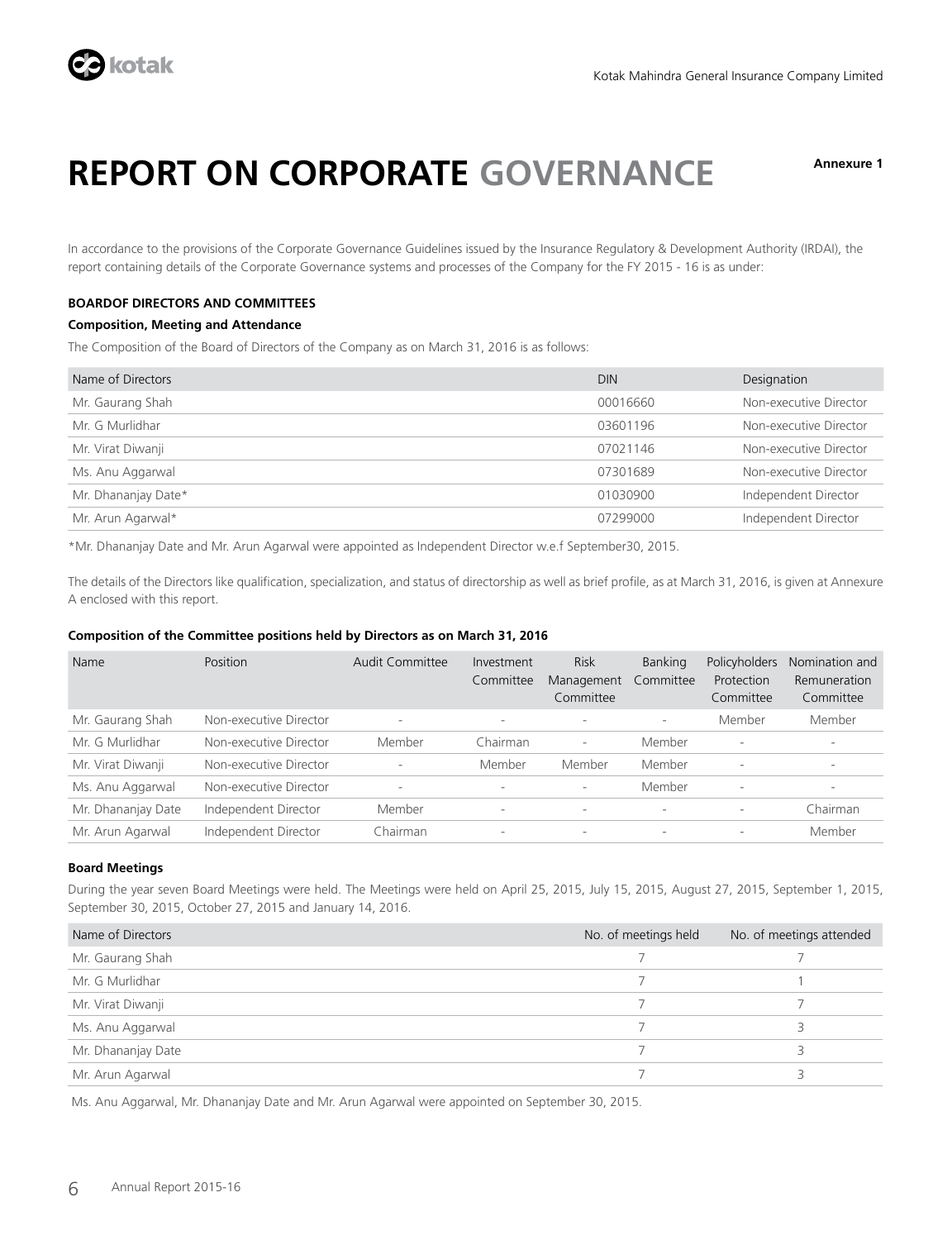

### **Availability of information to the Board:**

The Board of Directors of your Company has an unfettered and complete access to all the information within the Company and to the employees of your Company. The Meetings are convened by giving appropriate notice to all the Board of Directors. Detailed agenda, memorandum along with all the relevant documents and explanatory statements are circulated to the members of the Board to facilitate meaningful, informed and focused decisions at the meetings.

The Board is apprised with all the information pertaining to the following:

- Minutes of meetings of the various Committees of the Board of Directors like Audit Committee, Investment Committee, Risk Management Committee & Policyholders Protection Committee
- General notices of interest received from Directors of the Company
- Quarterly/ Half Yearly/ Annual Financial Statements of the Company
- Information pertaining to the policies of the Company
- State of affairs of the Company vide detailed updates by the Chief Executive Officer

### **DIRECTORS' REMUNERATION**

|                    |                          | $\sim$ vvv $\prime$      |
|--------------------|--------------------------|--------------------------|
| Name of Director   | Sitting Fee              | Commission               |
| Mr. Gaurang Shah   | $\overline{\phantom{a}}$ | $\sim$                   |
| Mr. Arun Agarwal   | 200                      | $\overline{\phantom{a}}$ |
| Mr. Dhananjay Date | 200                      |                          |
| Mr. G Murlidhar    | $\overline{\phantom{a}}$ | $\overline{\phantom{a}}$ |
| Mr. Viral Diwanji  | -                        | $\overline{\phantom{a}}$ |
| Mr. Anu Agarwal    | -                        | $\overline{\phantom{a}}$ |

### **COMMITTEES OF THE BOARD OF DIRECTORS**

The Board has constituted several committees and delegated various functions and responsibilities to such Committees, as mandated by the Corporate Governance Guidelines issued by IRDAI. The details of the various Committees are as under:

### **1. AUDIT COMMITTEE**

The Audit Committee of the Company comprises of three Non-Executive Directors. The Chairman of the Committee is an Independent Director. The terms of reference of the Audit Committee are as follows:

- Recommend appointment of, remuneration and terms of appointment of auditors of the Company
- Review and monitor the auditor's independence and performance and effectiveness of audit process
- Examination of the financial statements and the auditor's report thereon
- Approval or any subsequent modification of transactions of the Company with related parties
- Scrutiny of inter corporate loans and investments
- Valuation of undertaking or assets of the Company, wherever necessary
- Evaluation of internal financial controls and risk management systems
- Monitoring the end use of funds raised through public offers and related matters
- Oversee financial statements, financial reporting, statement of cash flow and disclosure processes on annual and quarterly basis
- Setting up of procedures and processes to address concerns relating to adequacy of checks and control mechanisms
- Oversee efficient functioning of internal audit and review its reports

**(**`**'000)**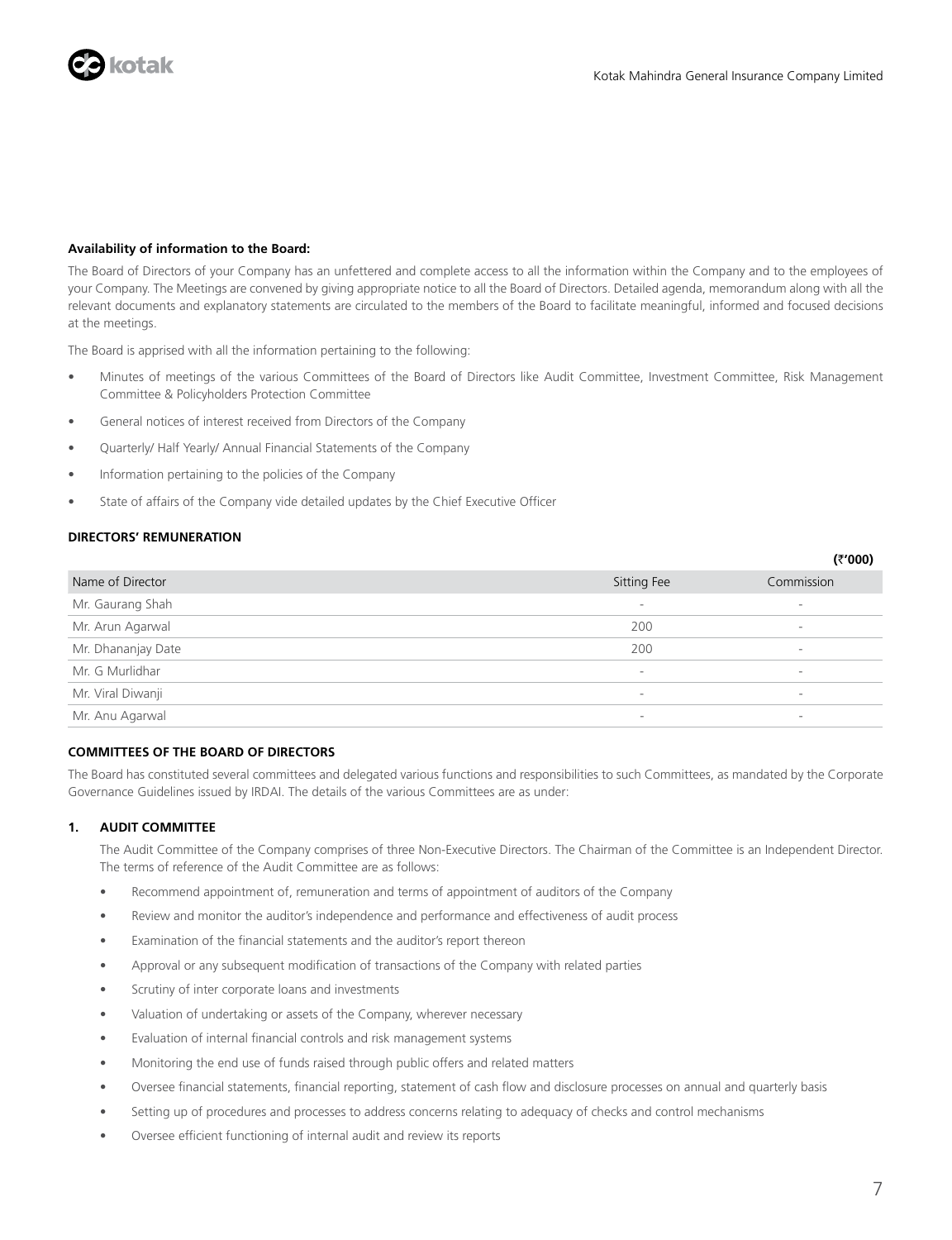

- Monitor progress made in rectification of irregularities and changes in processes wherever deficiencies have come to notice
- Oversight on procedures and processes established to attend to issues relating to maintenance of books of account, maintenance, administration procedures, transactions and other matters having bearing on the financial position of the Company, whether raised by the auditors or any other person
- Discuss with the statutory auditors before audit commences, about the nature and scope of audit

During the FY 2015 - 16 two meetings of the Committee were held on October 27, 2015 and January 14, 2016.

The details of the attendance of the Members at the Committee meetings are as follows:

| Name of Directors  | No. of meetings held | No. of meetings attended |
|--------------------|----------------------|--------------------------|
| Mr. G Murlidhar    |                      |                          |
| Mr. Dhananjay Date |                      |                          |
| Mr. Arun Agarwal   |                      |                          |

### **2. INVESTMENT COMMITTEE**

The Investment Committee of the Company comprises of two Non-Executive Directors, the Chief Executive Officer, the Chief Investment Officer, the Chief Financial Officer and the Appointed Actuary. The terms of reference of the Investment Committee are as follows:

- Lay down an overall investment policy and operational framework for investment operations
- Independently review investment decisions duly supported by due diligence process and not be solely influenced by credit rating agencies
- Put in place effective reporting system to ensure compliance with the policy set apart from internal/ concurrent audit mechanism for a sustained and on – going monitoring of investment operations
- To meet at least once in a quarter and look into various aspects of investment operations and monitor them
- Furnish a report to the Board on the performance of investments at least once in a quarter and provide analysis of the Investment portfolio and future outlook to enable Board to look at possible policy changes and strategies.

During the FY 2015 - 16 two meetings of the Committee were held on September 30, 2015 and January 13, 2016.

The details of the attendance of the Members at the Committee meetings are as follows:

| Name of Members            | No. of meetings held | No. of meetings attended |
|----------------------------|----------------------|--------------------------|
| Mr. G Murlidhar            |                      |                          |
| Mr. Virat Diwanji          |                      |                          |
| Mr. Mahesh Balasubramanian |                      |                          |
| Mr. Mehul Shah             |                      |                          |
| Mr. Yash Kotak             |                      |                          |
| Mr. Gajendra M             |                      |                          |

### **3. RISK MANAGEMENT COMMITTEE**

The Risk Management Committee comprises of one Non-Executive Director, the Chief Executive Officer and the Appointed Actuary. The terms of reference of the Committee include:

- Lay down Company's risk management strategy
- Assist the Board in effective operation of the risk management system by performing specialized analysis and quality reviews
- Maintain group-wide and aggregated view on the risk profile of the Company in addition to solo and individual risk profile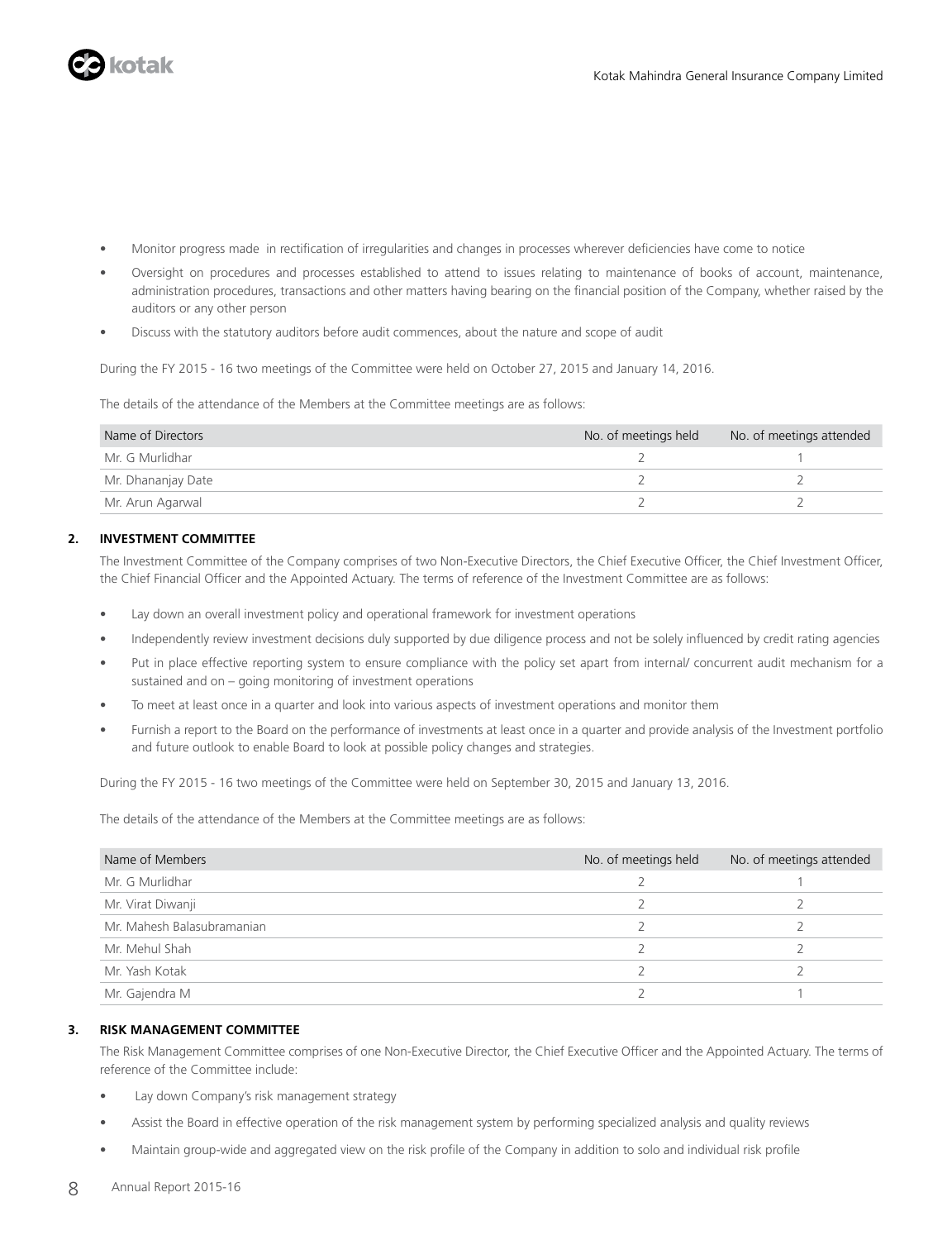

- Report to the Board on risk exposure and action taken to manage the exposures
- Advise the Board with regard to risk management decisions in relation to strategic and operational matters such as corporate strategy, mergers, acquisitions and related matters

During the FY 2015 - 16 two meetings of the Committee were held on October 27, 2015 and January 13, 2016.

The details of the attendance of the Members at the Committee meetings are as follows:

| Name of Members            | No. of meetings held | No. of meetings attended |
|----------------------------|----------------------|--------------------------|
| Mr. Virat Diwanji          |                      |                          |
| Mr. Mahesh Balasubramanian |                      |                          |
| Mr. Mehul Shah             |                      |                          |

### **4. POLICYHOLDERS PROTECTION COMMITTEE**

The Policyholders Protection Committee comprises of one Non-Executive Director, the Chief Executive Officer, the Chief Operating Officer and the Chief Technology Officer. The terms of reference of the Committee include:

- Putting in place proper procedures and effective mechanism to address complaints and grievances of policyholders including mis-selling by intermediaries
- Ensuring compliance with the statutory requirements as laid down in regulatory framework
- Review of mechanism at periodic intervals
- Ensuring adequacy of disclosure of material information to the policyholders at the point of sale and at periodic intervals
- Review the status of complaints at periodic intervals
- Provide details of grievances at periodic intervals in such format as may be prescribed
- Provide details of insurance ombudsman to the policyholders

During the FY 2015 - 16 one meeting of the Committee were held on January 13, 2016.

The details of the attendance of the Members at the Committee meetings are as follows:

| Name of Members             | No. of meetings held | No. of meetings attended |
|-----------------------------|----------------------|--------------------------|
| Mr. Gaurang Shah            |                      |                          |
| Mr. Mahesh Balasubramanian  |                      |                          |
| Mr. N. Eswaranatarajan      |                      |                          |
| Mr. Suresh Sankaranarayanan |                      |                          |

### **5. NOMINATION AND REMUNERATION COMMITTEE**

The Nomination and Remuneration Committee comprises of three Non-Executive Directors. The terms of reference of the Committee include:

- Identification of persons who are qualified to become directors and who may be appointed in senior management in accordance with the criteria laid down, recommendation to the Board their appointment and removal
- Evaluation of every director's performance
- Formulation of the criteria for determining qualifications, positive attributes and independence of a director and recommend to the Board a policy, relating to the remuneration for the directors, key managerial personnel and other employees
- Scrutinize declarations of intending applicants before the appointment / reappointment/election of directors by shareholders at General Meetings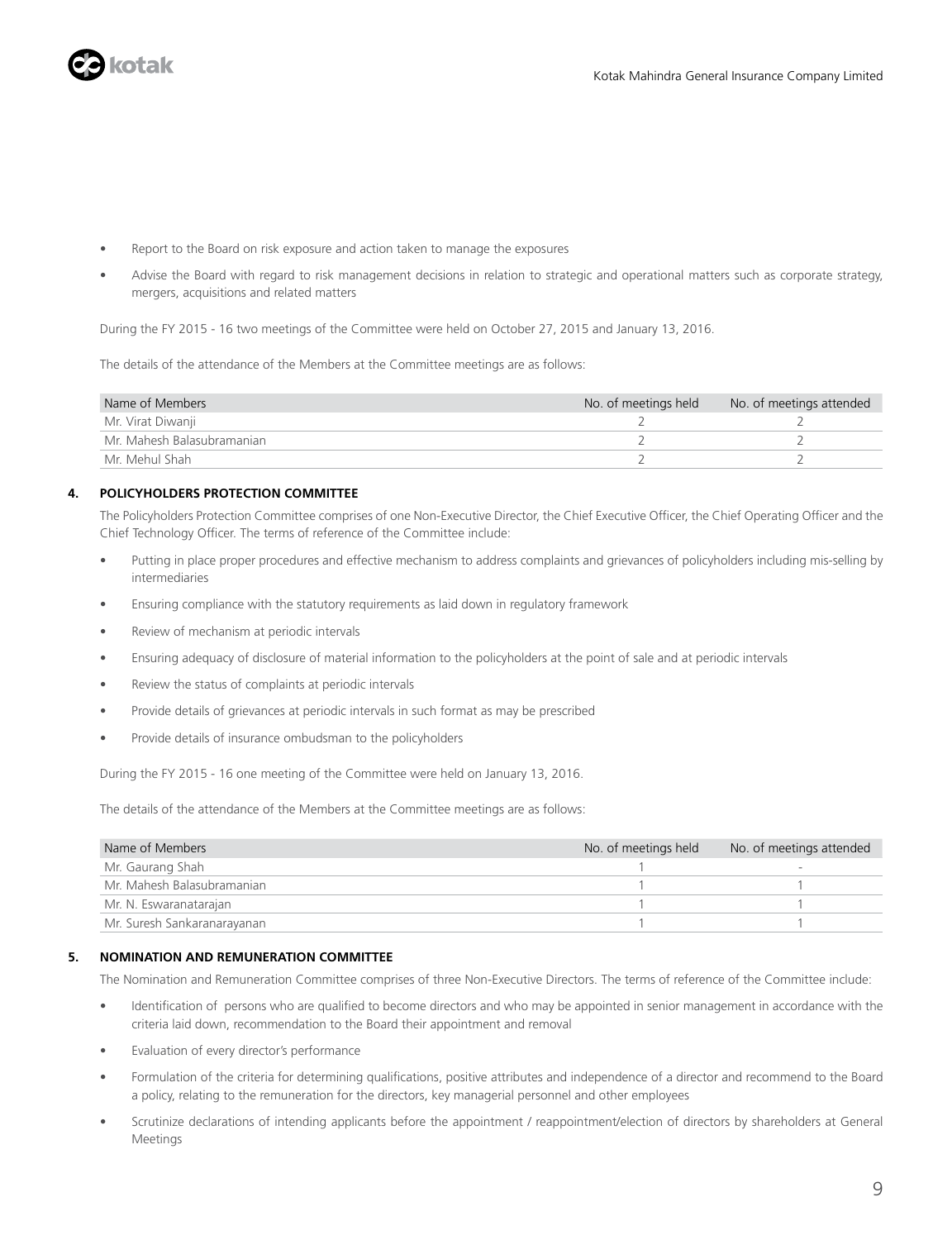

- Make independent and discreet references to verify accuracy of information furnished
- Determine on behalf of the Board and on behalf of shareholders with agreed terms of reference, the company's policy on specific remuneration packages and any compensation payment, for the CEO and executive directors of the Company

During the FY 2015 - 16 one meetings of the Committee were held on January 14, 2016.

The details of the attendance of the Members at the Committee meeting are as follows:

| Name of Directors  | No. of meetings held | No. of meetings attended |
|--------------------|----------------------|--------------------------|
| Mr. Gaurang Shah   |                      |                          |
| Mr. Dhananjay Date |                      |                          |
| Mr. Arun Agarwal   |                      |                          |

### **6. BANKING COMMITTEE**

The Committee comprises of three Non-Executive Directors and the Chief Executive Officer. The terms of reference of the Committee include:

- To consider the proposals and pass requisite resolutions for opening of bank accounts for the Company with one or more banks
- To authorize the Directors, officers and such other person or persons to operate such Accounts and to decide the manner and monetary limits for operations of such Accounts
- To revise the manner and mode of operations of the bank accounts, to decide to close any bank accounts of the Company
- To avail of any facilities including net banking facilities from one or more banks and authorize Directors, Officers of the Company and such other person or persons to operate these facilities, revise the manner and mode of operation of these facilities as it may deem fit
- Authority to instruct the banks accordingly and to do such other acts, matters and things as the Committee may think necessary

During the FY 2015 - 16 two meetings of the Committee were held on December 9, 2015 and January 29, 2016.

The details of the attendance of the Members at the Committee meeting are as follows:

| Name of Members            | No. of meetings held | No. of meetings attended |
|----------------------------|----------------------|--------------------------|
| Mr. Gaurang Shah*          |                      |                          |
| Mr. Virat Diwanji          |                      |                          |
| Mr. G Murlidhar            |                      |                          |
| Mr. Mahesh Balasubramanian |                      |                          |
| Ms. Anu Aggarwal*          |                      |                          |

\* The Committee was reconstituted on January 14, 2016. Mr. Gaurang Shah stepped down as the member and Ms. Anu Aggarwal was inducted as the member of the Committee.

#### **Certification for compliance of the Corporate Governance Guidelines**

I, Priti Rohira hereby certify that the Company has complied with the Corporate Governance guidelines for Insurance Companies as amended from time to time and nothing has been concealed or suppressed.

#### **Priti Rohira**

Company Secretary & Chief Manager – Legal & Compliance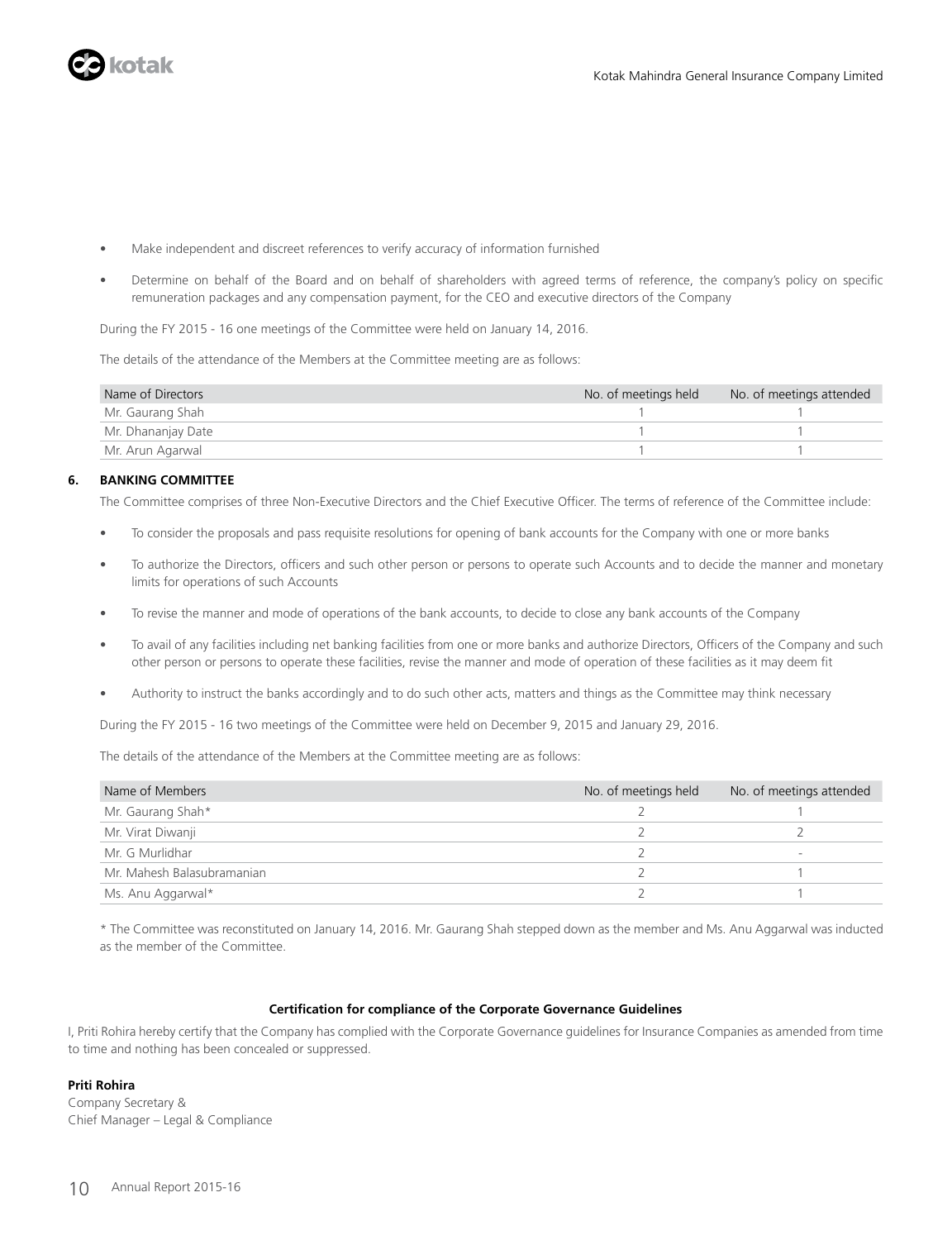### **ANNEXURE A TO THE CORPORATE GOVERNANCE REPORT**

### **Details of the Directors of the Company:**

| <b>Name</b>                   | Mr. Gaurang Shah - Non Executive Director (DIN: 00016660)                                                                                                                                                                                                                             |
|-------------------------------|---------------------------------------------------------------------------------------------------------------------------------------------------------------------------------------------------------------------------------------------------------------------------------------|
| Qualification                 | M.Com, ACA, ACWA, ACS                                                                                                                                                                                                                                                                 |
| <b>Brief Details</b>          | Mr. Gaurang Shah heads the Life Insurance, Asset Management and the International business of the Kotak<br>Mahindra Group. He took over this assignment on May 1, 2010.                                                                                                               |
|                               | Mr. Shah has over 31 years of rich and varied experience in the Financial Services sector, several of which are<br>with the Kotak Mahindra Group. He has played a stellar role in building the Group's Consumer Banking business<br>and Life insurance business.                      |
| <b>Status of Directorship</b> | Kotak Mahindra Asset Management Company Limited                                                                                                                                                                                                                                       |
|                               | Kotak Mahindra Pension Fund Limited                                                                                                                                                                                                                                                   |
|                               | Kotak Mahindra (UK) Limited                                                                                                                                                                                                                                                           |
|                               | Kotak Mahindra Inc                                                                                                                                                                                                                                                                    |
|                               | Kotak Mahindra Asset Management (Singapore) Pte. Ltd.                                                                                                                                                                                                                                 |
|                               | Kotak Mahindra Old Mutual Life Insurance Limited                                                                                                                                                                                                                                      |
| <b>Name</b>                   | Mr. G Murlidhar - Non Executive Director (DIN: 03601196)                                                                                                                                                                                                                              |
| <b>Qualification</b>          | ACA, ICWA, ACS                                                                                                                                                                                                                                                                        |
| <b>Brief Details</b>          | Mr. G Murlidhar is a founder member of Kotak Mahindra Old Mutual Life Insurance Limited, and has served the<br>Company in various capacities of increasing responsibility over the years.                                                                                             |
|                               | Mr. Murlidhar has over 30 years of rich and varied experience in functional areas of Finance, Commercial<br>Projects, Marketing, HR, IT, Consumer distribution besides handling public issues and open offers across BFSI,<br>Services and Manufacturing.                             |
| <b>Status of Directorship</b> | Kotak Mahindra Old Mutual Life Insurance Limited                                                                                                                                                                                                                                      |
| <b>Name</b>                   | Mr. Virat Diwanji - Non Executive Director (DIN: 07021146)                                                                                                                                                                                                                            |
| <b>Oualification</b>          | B.E. (Mechanical), Master of Business Administration                                                                                                                                                                                                                                  |
| <b>Brief Details</b>          | Mr. Virat Diwanji is part of the Consumer Banking function of Kotak Mahindra Bank Ltd. Mr. Diwanji has over 22<br>years of rich and varied experience in the financial services industry.                                                                                             |
| <b>Status of Directorship</b> |                                                                                                                                                                                                                                                                                       |
| <b>Name</b>                   | Ms. Anu Aggarwal - Non Executive Director (DIN: 07301689)                                                                                                                                                                                                                             |
| Qualification                 | Bachelor of Commerce, Master of Business Administration                                                                                                                                                                                                                               |
| <b>Brief Details</b>          | Ms. Anu Aggarwal co-heads the Conglomerate and Corporate business group of Kotak Mahindra Bank Ltd.<br>Ms. Aggarwal has over 20 years of rich and varied experience in the financial services industry.<br>Ms. Aggarwal is also amongst the Top women leaders in the banking industry |
| <b>Status of Directorship</b> |                                                                                                                                                                                                                                                                                       |
|                               |                                                                                                                                                                                                                                                                                       |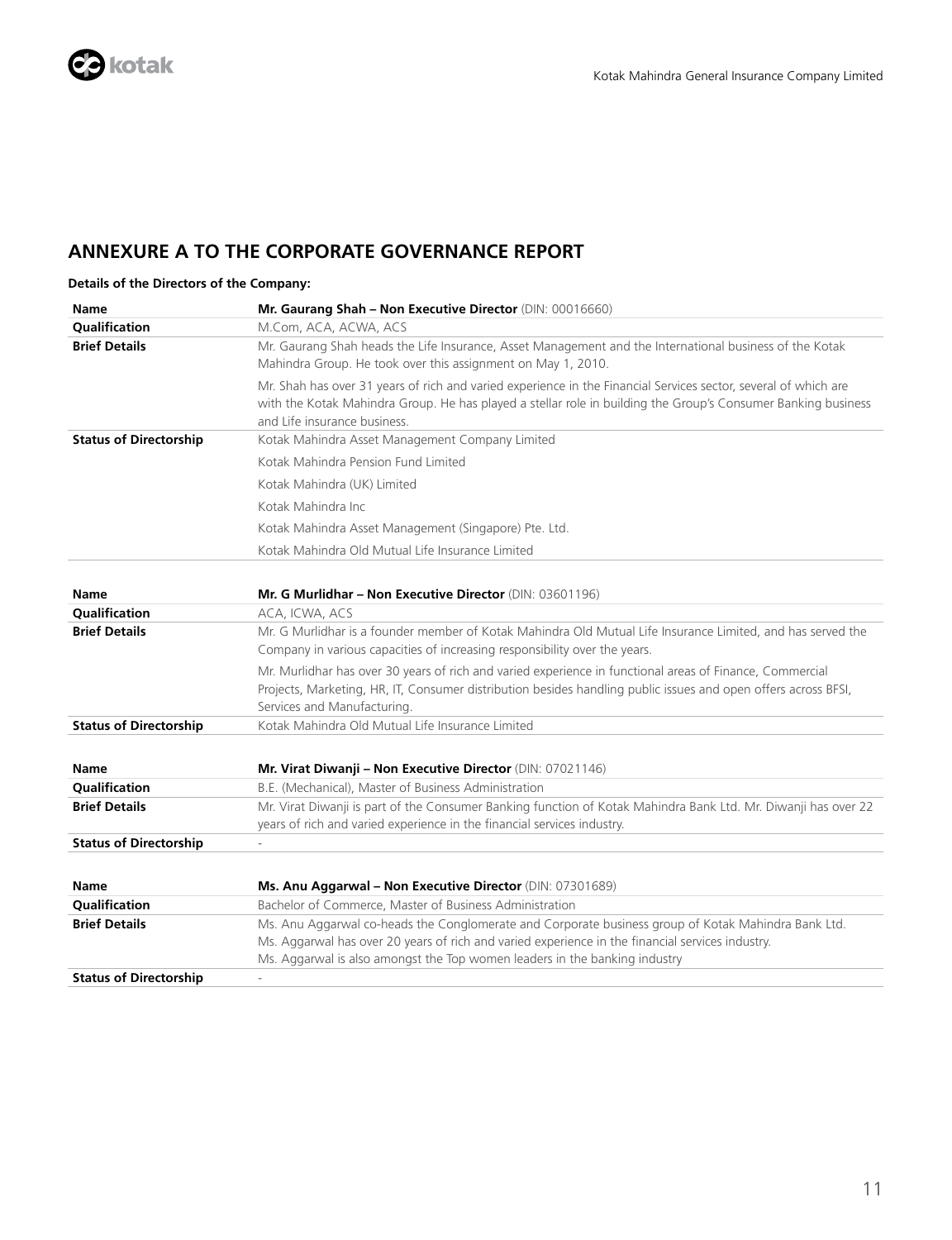

## **SECRETARIAL AUDIT REPORT**

### **FORM MR-3 FOR THE FINANCIAL YEAR ENDED 31ST MARCH 2016**

[Pursuant to section 204(1) of the Companies Act, 2013 and Rule 9 of the Companies (Appointment and Remuneration of Managerial Personnel) Rules, 2014]

To,

The Members,

### **KOTAK MAHINDRA GENERAL INSURANCE COMPANY LIMITED**

I have conducted the secretarial audit of the compliance of applicable statutory provisions and the adherence to good corporate practices by Kotak Mahindra General Insurance Company Limited (hereinafter called the company). Secretarial Audit was conducted in a manner that provided me a reasonable basis for evaluating the corporate conducts / statutory compliances and expressing my opinion thereon.

Based on my verification of the Kotak Mahindra General Insurance Company Limited books, papers, minute books, forms and returns filed and other records maintained by the Company and also the information provided by the Company, its officers, agents and authorised representatives during the conduct of secretarial audit, I hereby report that in my opinion, the Company has, during the audit period covering the financial year ended on March 31, 2016 ('Audit period') complied with the statutory provisions listed hereunder and also that the Company has proper Board-processes and compliance-mechanism in place to the extent, in the manner and subject to the reporting made hereinafter:

I have examined the books, papers, minute books, forms and returns filed and other records maintained by Kotak Mahindra General Insurance Company Limited for the financial year ended on March 31, 2016 according to the provisions of:

- (i) The Companies Act, 2013 (the Act) and the rules made thereunder;
- (ii) The Securities Contracts (Regulation) Act, 1956 ('SCRA') and the rules made there under;
- (iii) The Depositories Act, 1996 and the Regulations and Bye- Laws framed there under;
- (iv) Foreign Exchange Management Act, 1999 ('FEMA') and the Rules and Regulations made thereunder to the extent of Foreign Direct Investment, overseas Direct Investment and External Commercial Borrowings (Not Applicable);The Depositories Act, 1996 and the Regulations and Bye- Laws framed there under;
- (v) The following Regulations and Guidelines prescribed under the Securities and Exchange Board of India Act, 1992 were not applicable to the Company during the Audit Period as the Company is not a listed entity:
- (a) The Securities and Exchange Board of India (Substantial Acquisition of Shares and Takeovers) Regulations, 2011;
- (b) The Securities and Exchange Board of India (Prohibition of Insider Trading) Regulations, 2015;
- (c) The Securities and Exchange Board of India (Issue of Capital and Disclosure Requirements) Regulations, 2009;
- (d) The Securities and Exchange Board of India (Share Based Employee Benefits) Regulations, 2014.
- (e) The Securities and Exchange Board of India (Issue and Listing of Debt Securities) Regulations, 2008;
- (f) The Securities and Exchange Board of India (Registrars to an Issue and Share Transfer Agents) Regulations, 1993 regarding the Companies Act and dealing with client;
- (g) The Securities and Exchange Board of India (Delisting of Equity Shares) Regulations, 2009; and
- (h) The Securities and Exchange Board of India (Buyback of Securities) Regulations, 1998.
- 12 Annual Report 2015-16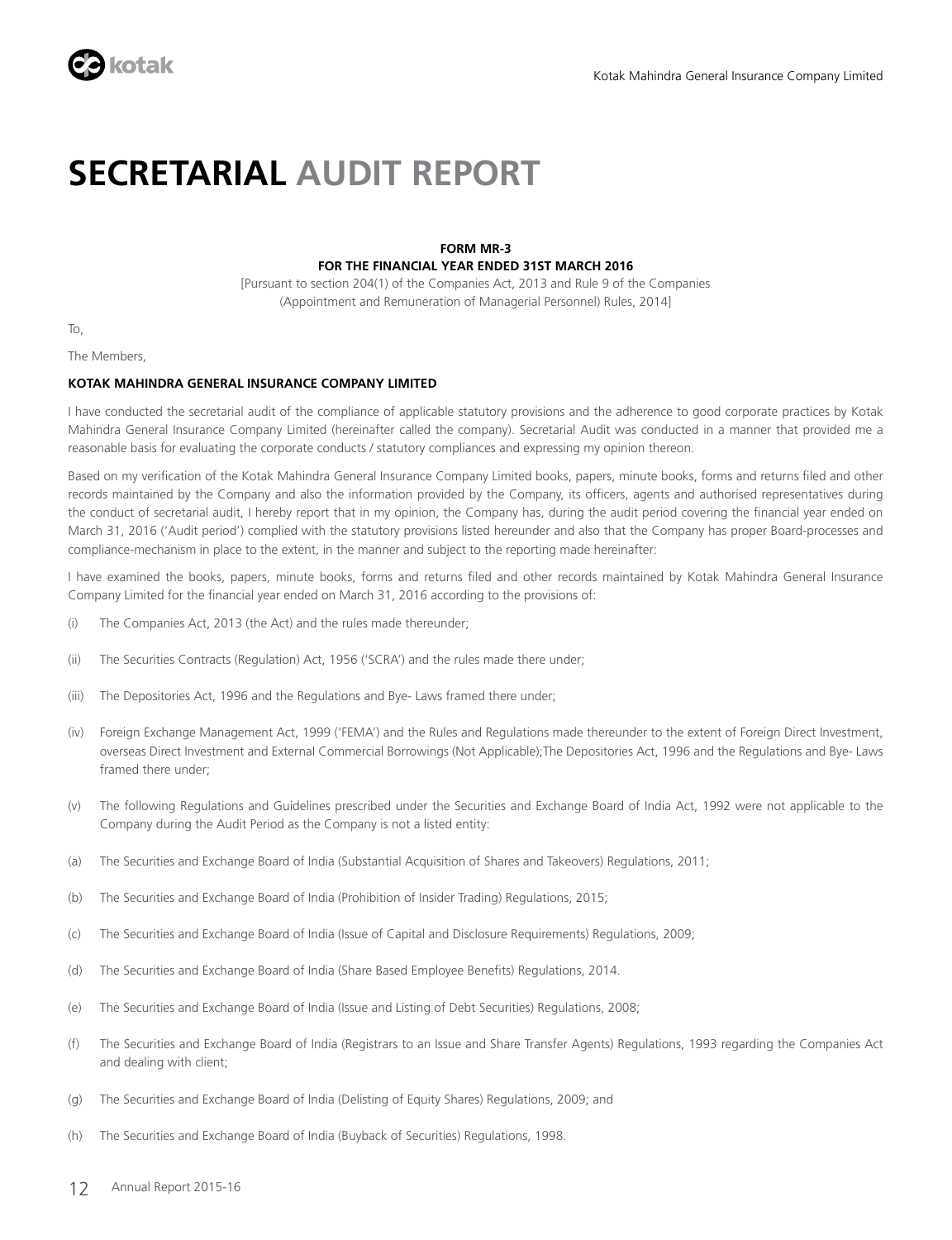

- (vi) The Company, being a General insurance company, has complied with the Insurance Act, 1938 and regulations, guidelines and directions issued by the Insurance Regulatory & Development Authority of India (IRDAI). The company has its own robust compliance system and the Company is also subject to monitoring by and reporting of compliances to IRDAI.
- (vii) Other laws to the extent applicable to the Company as per the representations made by the Company;

I have also examined compliance with the applicable clauses of the following:

- (i) Secretarial Standards 1 and 2 issued by The Institute of Company Secretaries of India.
- (ii) The Listing Agreement entered into by the Company with the Stock exchanges; **not applicable to the Company.**

During the period under review the Company has generally complied with the above Secretarial Standards issued by The Institute of Company Secretaries of India.

During the period under review the Company has complied with the provisions of the Act, Rules, Regulations, Guidelines, etc. mentioned above.

### **I further report that**

The Board of Directors of the Company is constituted in accordance with the provisions of the Companies Act, 2013. The changes in the composition of the Board of Directors that took place during the period under review were carried out in compliance with the provisions of the Act.

Notice is given to all directors to schedule the Board Meetings, agenda and detailed notes on agenda were sent in advance except for the meetings which were held at a shorter notice to transact urgent business and a system exists for seeking and obtaining further information and clarifications on the agenda items before the meeting and for meaningful participation at the meeting.

Majority decision is carried through while the dissenting members' views, if any, are captured and recorded as part of the minutes.

**I further report that** there are adequate systems and processes in the company commensurate with the size and operations of the company to monitor and ensure compliance with applicable laws, rules, regulations and guidelines.

**I further report that** during the audit period in my opinion, there are no specific events/actions having a major bearing on the company's affairs in pursuance of the above referred laws, rules, regulations, guidelines, standards,etc. referred to above.

Place: Mumbai **Rupal Dhiren Jhaveri** Date: 25th April, 2016. Practising Company Secretary

FCS No: 5441 Certificate of Practice No. 4225

This report is to be read with our letter of even date which is annexed as **Annexure A** and forms an integral part of this report.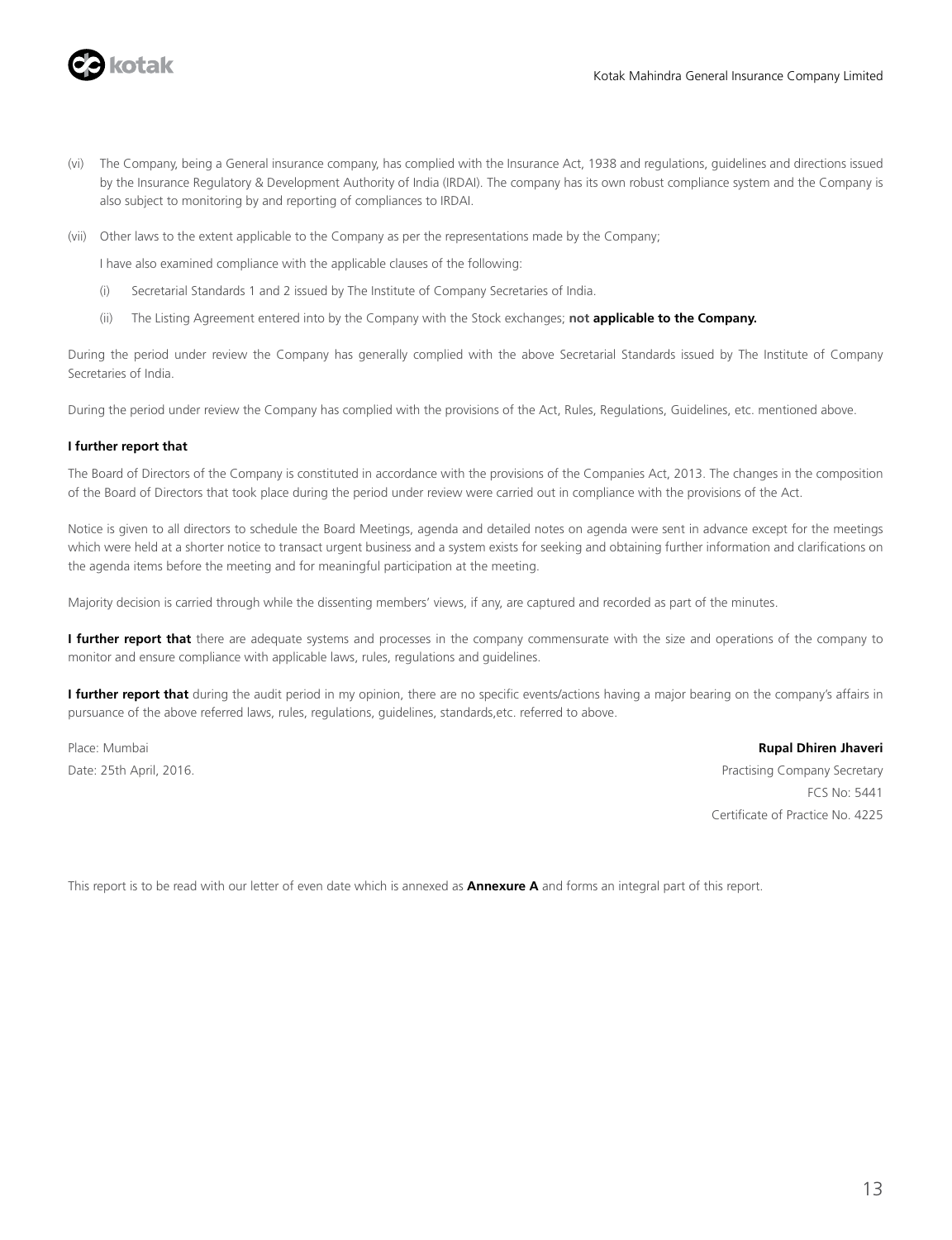

**'Annexure A'**

To,

The Members

### **KOTAK MAHINDRA GENERAL INSURANCE COMPANY LIMITED**

Our report of even date is to be read along with this letter.

### **'Annexure A'**

- 1. Maintenance of secretarial record is the responsibility of the management of the company. Our responsibility is to express an opinion on these secretarial records based on our audit.
- 2. We have followed the audit practices and processes as were appropriate to obtain reasonable assurance about the correctness of the contents of the Secretarial records. The verification was done on test basis to ensure that correct facts are reflected in secretarial records. We believe that the processes and practices, we followed provide a reasonable basis for our opinion.
- 3. We have not verified the correctness and appropriateness of financial records and Books of Accounts of the company.
- 4. Where ever required, we have obtained the Management representation about the compliance of laws, rules and regulations and happening of events etc.
- 5. The compliance of the provisions of Corporate and other applicable laws, rules, regulations, standards is the responsibility of management. Our examination was limited to the verification of procedures on test basis.
- 6. The Secretarial Audit report is neither an assurance as to the future viability of the company nor of the efficacy or effectiveness with which the management has conducted the affairs of the company.

### Place: Mumbai **Rupal Dhiren Jhaveri**

Date: 25th April, 2016. Practising Company Secretary FCS No: 5441 Certificate of Practice No. 4225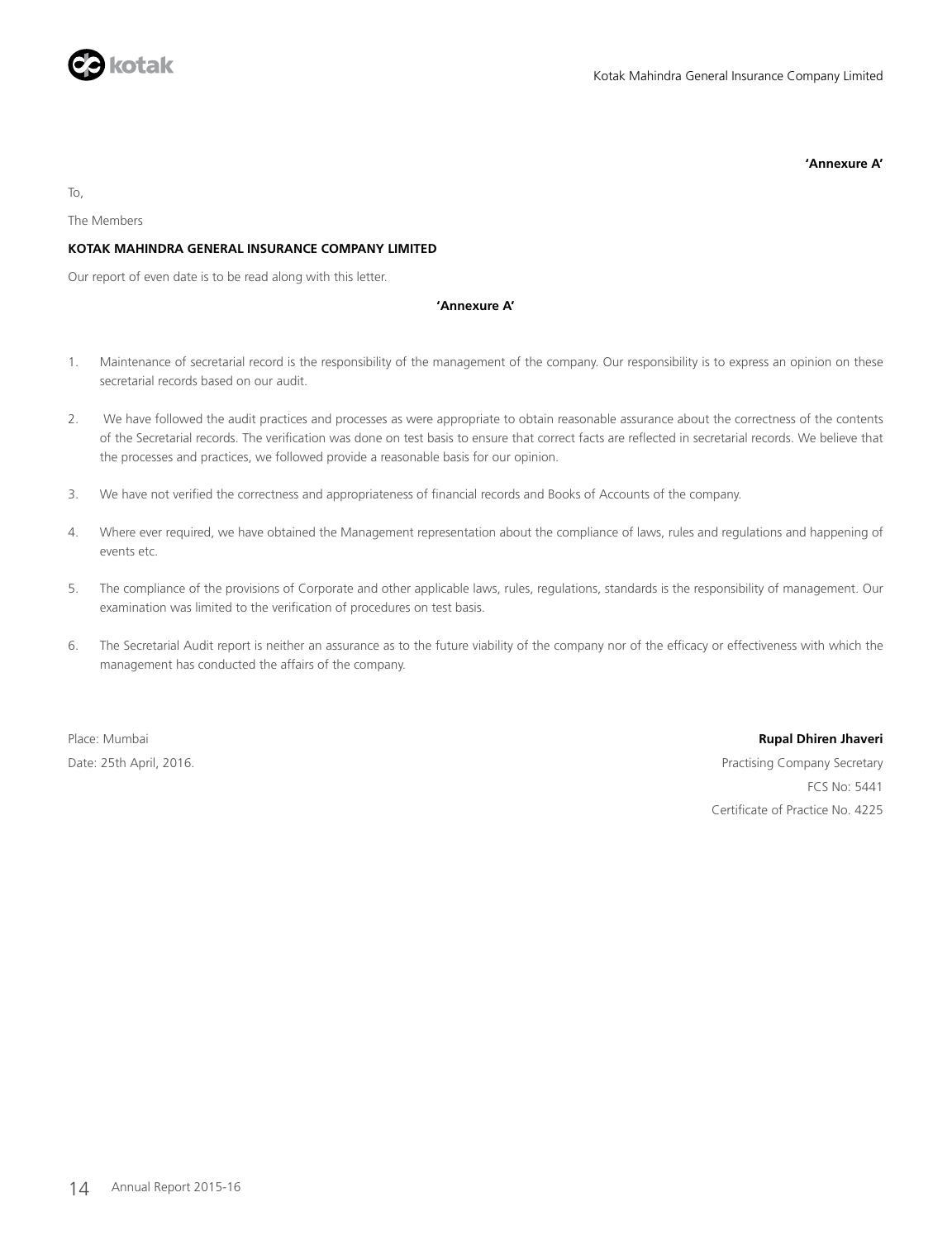

## **FORM NO. MGT-9**

### **EXTRACT OF ANNUAL RETURN**

as on the financial year ended on March 31, 2016

[Pursuant to section 92(3) of the Companies Act, 2013 and rule 12(1) of the Companies (Management and Administration) Rules, 2014]

### **I. REGISTRATION AND OTHER DETAILS:**

- i) CIN: U66000MH2014PLC260291
- ii) Registration Date: December 20, 2014
- iii) Name of the Company: Kotak Mahindra General Insurance Company Limited
- iv) Category: Company limited by shares

Sub-Category of the Company: Indian Non Government Company

- v) Address of the Registered office and contact details: 27BKC, C27, G Block, Bandra Kurla Complex, Bandra (East), Mumbai 400051 Tel: 022 61660001
- vi) Whether listed company Yes / No: No
- vii) Name, Address and Contact details of Registrar and Transfer Agent, if any: NA

### **II. PRINCIPAL BUSINESS ACTIVITIES OF THE COMPANY**

All the business activities contributing 10 % or more of the total turnover of the company shall bestated:-

| No. | Name and Description of main products / services        |       | NIC Code of the Product/ service % to total turnover of the Company |
|-----|---------------------------------------------------------|-------|---------------------------------------------------------------------|
|     | General insurance business (including health insurance) | 65120 | $100\%$                                                             |

### **III. PARTICULARS OF HOLDING, SUBSIDIARY AND ASSOCIATE COMPANIES –**

| S.<br><b>NO</b> | NAME AND ADDRESS OF THE COMPANY                                                                                 | CIN/GLN               | HOLDING/<br>SUBSIDIARY/<br>ASSOCIATE | $%$ of<br>shares held | Applicable<br>Section |
|-----------------|-----------------------------------------------------------------------------------------------------------------|-----------------------|--------------------------------------|-----------------------|-----------------------|
|                 | Kotak Mahindra Bank Limited<br>27BKC, C 27, G - Block, Bandra Kurla Complex<br>Bandra (East),<br>Mumbai 400 051 | L65110MH1985PLC038137 | Holdina                              | 100                   | 2(87)                 |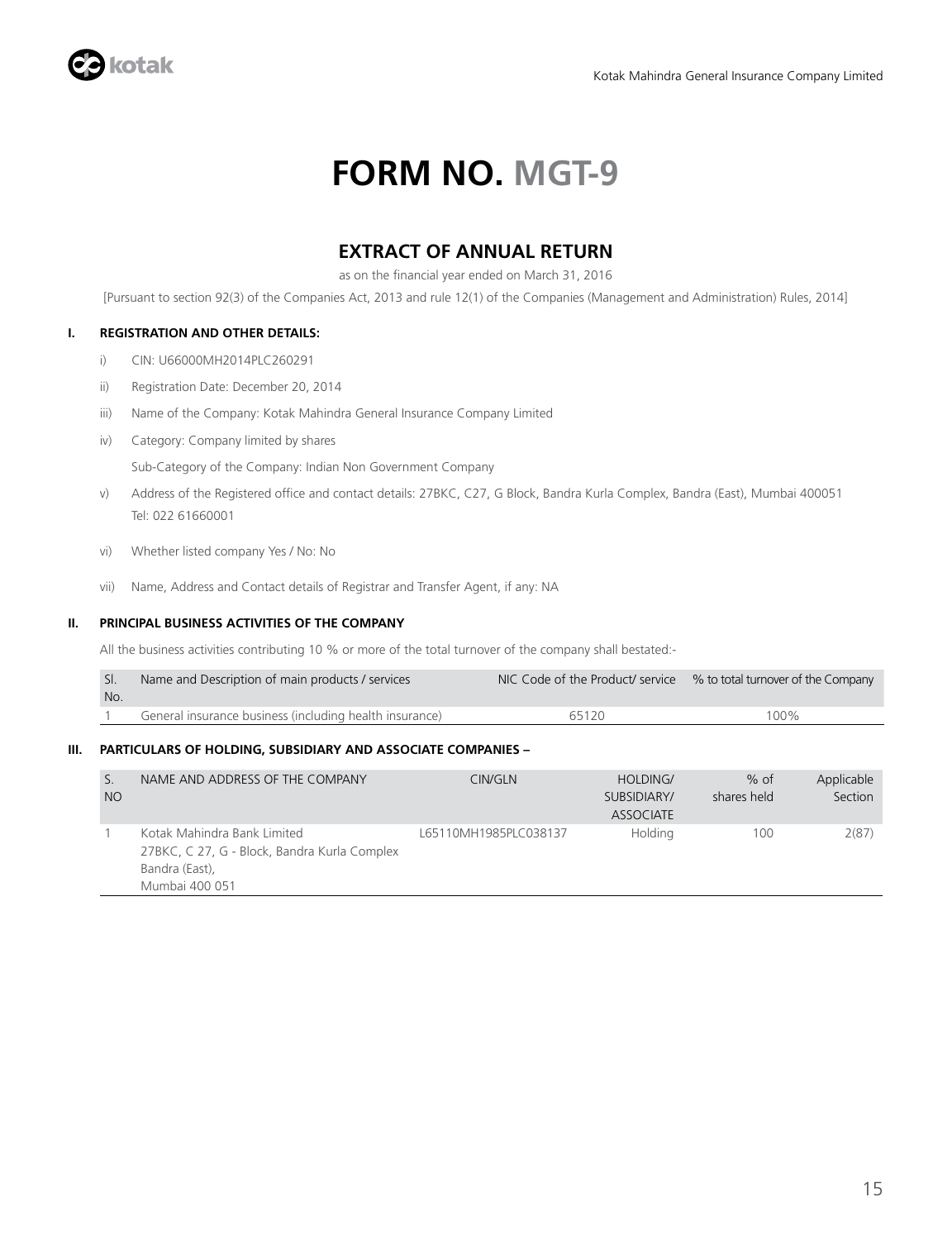### **IV. SHARE HOLDING PATTERN (Equity Share Capital Breakup as percentage of Total Equity)**

### **i) Category-wise Share Holding**

|     |                | <b>Category of Shareholders</b>                                             |                          | No. of Shares held at the | beginning of the year    |                          |                          | end of the year          | No. of Shares held at the |                          | $\%$<br>Change           |
|-----|----------------|-----------------------------------------------------------------------------|--------------------------|---------------------------|--------------------------|--------------------------|--------------------------|--------------------------|---------------------------|--------------------------|--------------------------|
|     |                |                                                                             | Dmat                     | Physical                  | Total                    | %of total<br>shares      | Dmat                     | Physical                 | Total                     | %of total<br>shares      | during<br>the year       |
|     | A. Promoters   |                                                                             |                          |                           |                          |                          |                          |                          |                           |                          |                          |
| (1) | Indian         |                                                                             |                          |                           |                          |                          |                          |                          |                           |                          |                          |
|     | a)             | Individual/HUF*                                                             | $\overline{a}$           | 6                         | 6                        | 0.01                     | ÷,                       | 6                        | 6                         | 0.00                     |                          |
|     | b)             | Central Govt.                                                               | $\overline{a}$           | $\overline{a}$            | $\overline{\phantom{a}}$ | $\overline{\phantom{0}}$ | $\overline{a}$           | $\overline{a}$           | $\frac{1}{2}$             | $\overline{a}$           |                          |
|     | $\mathsf{C}$ ) | State Govt.(s)                                                              | $\overline{\phantom{a}}$ | $\overline{a}$            | $\overline{\phantom{a}}$ | $\overline{\phantom{a}}$ | $\overline{\phantom{a}}$ | $\overline{\phantom{a}}$ | $\overline{a}$            | $\overline{\phantom{a}}$ |                          |
|     | d)             | Bodies Corp.                                                                | $\bar{\phantom{a}}$      | $\bar{a}$                 | $\bar{a}$                | $\bar{a}$                | $\bar{a}$                | $\bar{a}$                | $\frac{1}{2}$             | ÷,                       |                          |
|     | e)             | Banks / Fl                                                                  | $\overline{\phantom{a}}$ | 1049994                   | 1049994                  | 99.99                    | $\overline{\phantom{a}}$ | 134999994                | 134999994                 | 100.00                   | 0.01                     |
|     | f)             | Any Other                                                                   | $\sim$                   | $\overline{\phantom{a}}$  | $\bar{\phantom{a}}$      | $\sim$                   | $\overline{\phantom{a}}$ | ÷,                       | $\bar{a}$                 | $\overline{\phantom{a}}$ |                          |
|     |                | Sub-total (A) (1):-                                                         | $\blacksquare$           | 1050000                   | 1050000                  | 100.00                   |                          | 135000000                | 135000000                 | 100.00                   | 0.01                     |
| (2) |                | Foreign                                                                     |                          |                           |                          |                          |                          |                          |                           |                          |                          |
|     | a)             | NRIs - Individuals                                                          | $\overline{\phantom{a}}$ | $\overline{\phantom{a}}$  | $\overline{\phantom{a}}$ | $\overline{\phantom{a}}$ | $\overline{\phantom{a}}$ | $\overline{\phantom{a}}$ | $\overline{\phantom{a}}$  | $\overline{\phantom{a}}$ |                          |
|     | b)             | Other - Individuals                                                         | $\overline{a}$           | $\overline{a}$            | $\overline{\phantom{a}}$ | $\overline{a}$           | $\overline{a}$           | $\overline{\phantom{a}}$ | $\overline{\phantom{a}}$  | $\overline{\phantom{a}}$ | $\sim$                   |
|     | $\mathsf{C}$ ) | Bodies Corp.                                                                | $\overline{a}$           | L,                        | $\overline{a}$           | $\overline{a}$           | $\overline{a}$           | L,                       | $\frac{1}{2}$             | ÷,                       |                          |
|     | d)             | Banks / Fl                                                                  | $\overline{a}$           | $\overline{a}$            | $\overline{a}$           | $\overline{a}$           | $\overline{a}$           | L,                       |                           | L,                       |                          |
|     | e)             | Any Other                                                                   | $\overline{a}$           | $\overline{a}$            | $\overline{a}$           | $\bar{\phantom{a}}$      | $\overline{a}$           | L.                       |                           | L,                       |                          |
|     |                | Sub-total (A) (2):- Total shareholding<br>of Promoter (A) = $(A)(1)+(A)(2)$ | $\blacksquare$           | 1050000                   | 1050000                  | 100.00                   | $\overline{\phantom{a}}$ | 135000000                | 135000000                 | 100.00                   | 0.01                     |
| В.  |                | <b>Public Shareholding</b>                                                  |                          |                           |                          |                          |                          |                          |                           |                          |                          |
| 1.  |                | <b>Institutions</b>                                                         |                          |                           |                          |                          |                          |                          |                           |                          |                          |
|     | a)             | Mutual Funds                                                                | $\overline{a}$           | $\overline{a}$            | $\overline{a}$           | $\overline{\phantom{a}}$ | $\overline{a}$           | $\overline{\phantom{a}}$ | $\overline{a}$            | ÷,                       |                          |
|     | b)             | Banks / Fl                                                                  | $\bar{\phantom{a}}$      | ÷                         | $\bar{a}$                | $\bar{\phantom{a}}$      | $\bar{a}$                | $\sim$                   | $\overline{a}$            | ÷,                       |                          |
|     | $\mathsf{C}$   | Central Govt.                                                               | $\bar{a}$                | $\overline{\phantom{a}}$  | $\overline{\phantom{a}}$ | $\bar{a}$                | $\frac{1}{2}$            | $\sim$                   | $\overline{\phantom{a}}$  | $\sim$                   |                          |
|     | d)             | State Govt.(s)                                                              | $\overline{\phantom{0}}$ | $\overline{a}$            | $\frac{1}{2}$            | $\bar{\phantom{a}}$      | $\frac{1}{2}$            | $\overline{a}$           | $\bar{\phantom{a}}$       | ÷,                       |                          |
|     | e)             | Venture Capital                                                             |                          |                           |                          |                          |                          |                          |                           |                          |                          |
|     |                | Funds                                                                       | $\overline{\phantom{a}}$ | $\blacksquare$            | $\Box$                   | $\overline{\phantom{a}}$ | $\Box$                   | $\overline{\phantom{a}}$ | $\overline{\phantom{a}}$  | $\overline{\phantom{a}}$ |                          |
|     | f              | Insurance Companies                                                         | $\overline{a}$           | $\overline{a}$            | $\overline{\phantom{a}}$ | $\overline{\phantom{a}}$ | $\overline{\phantom{a}}$ | $\overline{\phantom{a}}$ | $\blacksquare$            | $\overline{\phantom{a}}$ | $\overline{\phantom{a}}$ |
|     | g)             | Flls                                                                        | $\overline{a}$           | $\overline{a}$            | $\overline{\phantom{a}}$ | $\overline{\phantom{0}}$ | $\overline{\phantom{a}}$ | $\overline{\phantom{a}}$ | $\frac{1}{2}$             | $\frac{1}{2}$            |                          |
|     | h)             | Foreign Venture                                                             |                          |                           |                          |                          |                          |                          |                           |                          |                          |
|     |                | Capital Funds                                                               | $\bar{a}$                | ÷,                        | $\overline{\phantom{a}}$ | $\sim$                   | $\overline{\phantom{a}}$ | ÷,                       | ÷,                        | J.                       |                          |
|     | i)             | Others (specify)                                                            | $\overline{a}$           | $\overline{a}$            | $\overline{a}$           | $\overline{a}$           | $\overline{\phantom{a}}$ | $\overline{\phantom{a}}$ | $\overline{a}$            | ÷,                       |                          |
| 2.  |                | <b>Non-Institutions</b>                                                     |                          |                           |                          |                          |                          |                          |                           |                          |                          |
|     | a)             | Bodies Corp.                                                                |                          |                           |                          |                          |                          |                          |                           |                          |                          |
|     |                | $\mathsf{i}$<br>Indian                                                      | $\sim$                   | $\overline{\phantom{a}}$  | $\overline{\phantom{a}}$ | $\overline{\phantom{a}}$ | $\overline{\phantom{a}}$ | $\sim$                   | $\overline{a}$            |                          |                          |
|     |                | $\overline{ii}$<br>Overseas                                                 | $\sim$                   | $\overline{\phantom{a}}$  | $\overline{\phantom{a}}$ | $\overline{\phantom{a}}$ | $\overline{\phantom{a}}$ | $\overline{\phantom{a}}$ | $\bar{\phantom{a}}$       | $\overline{a}$           |                          |
|     | b)             | Individuals                                                                 |                          |                           |                          |                          |                          |                          |                           |                          |                          |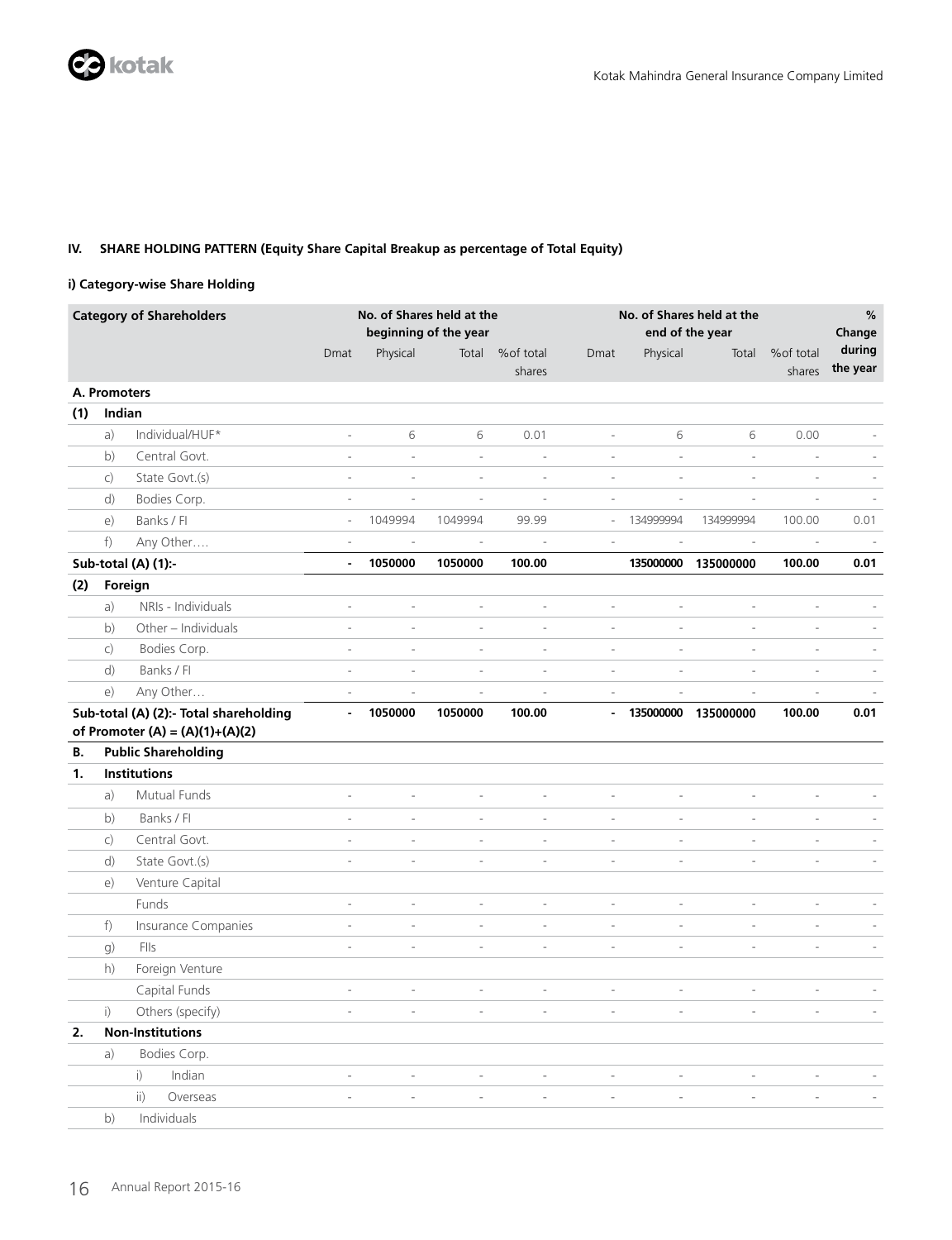

| <b>Category of Shareholders</b>                                         |      |          | No. of Shares held at the<br>beginning of the year |                      |      | No. of Shares held at the<br>end of the year |           |                      | $\%$<br>Change     |
|-------------------------------------------------------------------------|------|----------|----------------------------------------------------|----------------------|------|----------------------------------------------|-----------|----------------------|--------------------|
|                                                                         | Dmat | Physical | Total                                              | % of total<br>shares | Dmat | Physical                                     | Total     | % of total<br>shares | during<br>the year |
| i)<br>Individual                                                        |      |          |                                                    |                      |      |                                              |           |                      |                    |
| shareholders holding nominal<br>share capital upto Rs. 1 lakh           |      |          |                                                    |                      |      |                                              |           |                      |                    |
| Individual<br>ii)                                                       |      |          |                                                    |                      |      |                                              |           |                      |                    |
| shareholders holding nominal<br>share capital in excess of Rs<br>1 lakh |      |          |                                                    |                      |      |                                              |           |                      |                    |
| Others (specify)<br>$\mathsf{C}$                                        |      |          |                                                    |                      | -    |                                              |           |                      |                    |
| Sub-total $(B)(2)$ :-                                                   |      |          |                                                    |                      |      |                                              |           |                      |                    |
| Public<br>Shareholding<br>Total<br>$(B)=(B)(1)+(B)(2)$                  |      |          |                                                    |                      |      |                                              |           |                      |                    |
| Shares held by Custodian for<br>C.<br><b>GDRs &amp; ADRs</b>            |      |          |                                                    |                      |      |                                              |           |                      |                    |
| Grand Total (A+B+C)                                                     |      | 1050000  | 1050000                                            | 100.00               |      | 135000000                                    | 135000000 | 100.00               | 0.01               |

\*Individuals are nominees of Kotak Mahindra Bank Ltd. and they do not hold any beneficial interest in the shares

### **(ii) Shareholding of Promoters**

| SI<br>No.    | Shareholder's Name                              |                         | Shareholding at the beginning<br>of the year     |                                                           |                         | Shareholding at the end<br>of the Year           |                                        | % change<br>in share          |
|--------------|-------------------------------------------------|-------------------------|--------------------------------------------------|-----------------------------------------------------------|-------------------------|--------------------------------------------------|----------------------------------------|-------------------------------|
|              |                                                 | No. of<br><b>Shares</b> | % of Total<br><b>Shares</b><br>of the<br>company | % of Shares<br>Pledged /<br>encumbered to<br>total shares | No. of<br><b>Shares</b> | % of total<br><b>Shares</b><br>of the<br>company | % of Shares<br>Pledged /<br>encumbered | holding<br>during the<br>year |
|              | Kotak Mahindra Bank Limited<br>and its nominees | 1050000                 | $\overline{\phantom{a}}$                         | 135000000                                                 | 100                     | $\overline{\phantom{a}}$                         | ۰                                      |                               |
| <b>Total</b> |                                                 | 1050000                 | ۰                                                | 135000000                                                 | 100                     |                                                  | ۰                                      |                               |

### **(iii) Change in Promoters' Shareholding (please specify, if there is no change)**

| SI.<br>No. |                                                                                                                                                                                 |               | Shareholding at the beginning<br>of the year | <b>Cumulative Shareholding during</b><br>the year |                                     |  |
|------------|---------------------------------------------------------------------------------------------------------------------------------------------------------------------------------|---------------|----------------------------------------------|---------------------------------------------------|-------------------------------------|--|
|            |                                                                                                                                                                                 | No. of shares | % of total shares of<br>the company          | No. of shares                                     | % of total shares of<br>the company |  |
|            | At the beginning of the year                                                                                                                                                    | 1050000       | 100.00                                       |                                                   |                                     |  |
|            | Date wise Increase /Decrease in Promoters Shareholding during the<br>year specifying the reasons for increase /decrease (e.g. allotment /<br>transfer /bonus/ sweat equity etc) | 133950000     |                                              | 135000000                                         | 100.00                              |  |
|            | July 15, 2015 – Rights Issue of 24150000 shares<br>$\bullet$                                                                                                                    |               |                                              |                                                   |                                     |  |
|            | September 1, 2015 - Rights Issue of 109800000 shares                                                                                                                            |               |                                              |                                                   |                                     |  |
|            | At the End of the year                                                                                                                                                          | 135000000     | 100.00                                       | 133950000                                         | 100.00                              |  |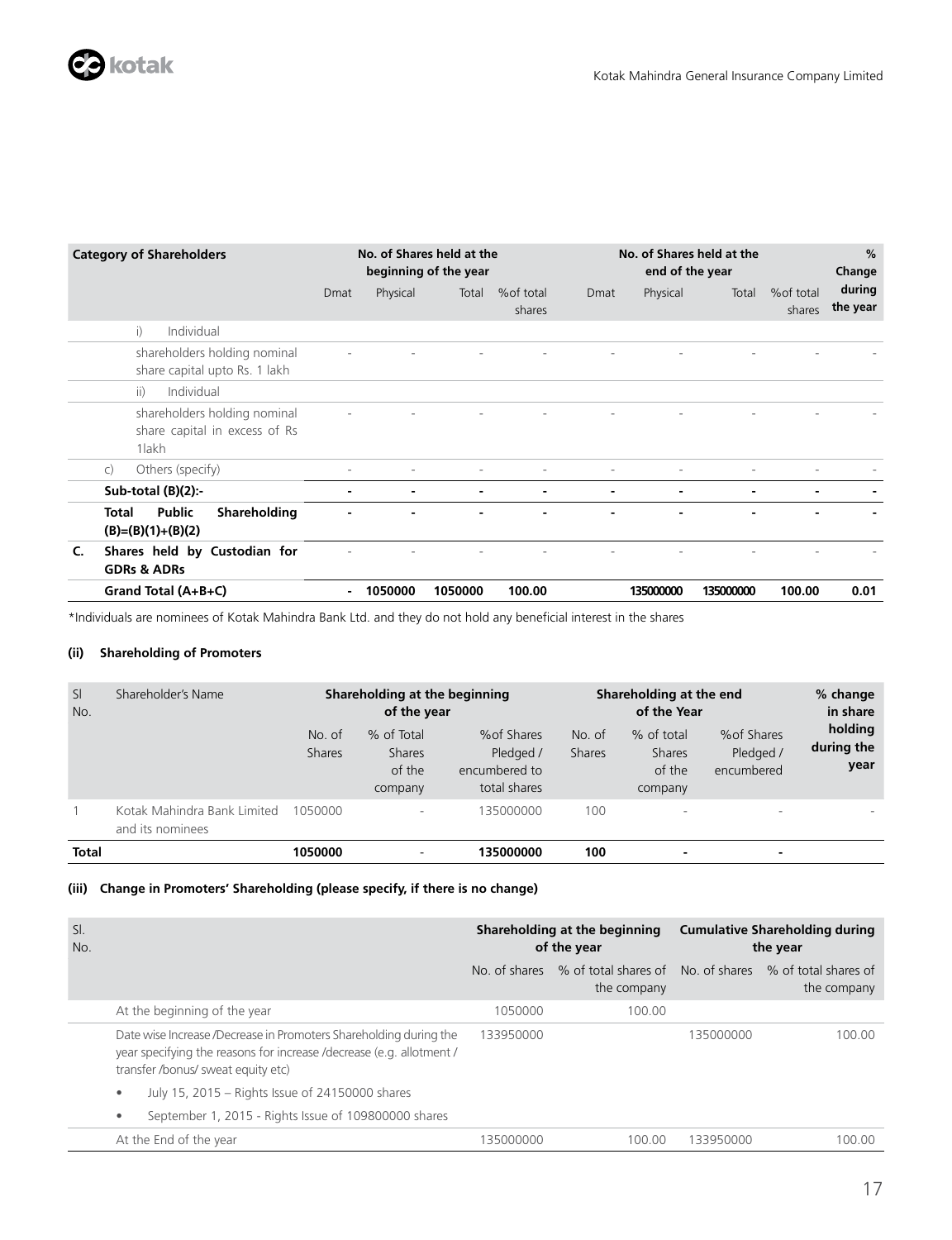### **(iv) Shareholding Pattern of top ten Shareholders (other than Directors, Promoters and Holders of GDRs and ADRs)**

| SI.<br>No. | For Each of the Top 10 Shareholders                                                                                                                                              | Shareholding at the<br>beginning of the year |                                        | <b>Cumulative Shareholding</b><br>during the year |                                        |  |
|------------|----------------------------------------------------------------------------------------------------------------------------------------------------------------------------------|----------------------------------------------|----------------------------------------|---------------------------------------------------|----------------------------------------|--|
|            |                                                                                                                                                                                  | No. of shares                                | % of total<br>shares of the<br>company | No. of shares                                     | % of total<br>shares of the<br>company |  |
|            | At the beginning of the year                                                                                                                                                     | $\sim$                                       | ۰                                      | $\sim$                                            |                                        |  |
|            | Date wise Increase /Decrease in Promoters Shareholding during the<br>year specifying the reasons for increase /decrease (e.g. allotment /<br>transfer /bonus/ sweat equity etc): | $\overline{\phantom{a}}$                     |                                        | $\sim$                                            |                                        |  |
|            | At the End of the year (or on the date of separation, if<br>Separated during the year)                                                                                           | $\sim$                                       |                                        |                                                   |                                        |  |

### **(v) Shareholding of Directors and Key Managerial Personnel:**

| SI.<br>No. | For Each of the Top 10 Shareholders                                                                                                                                             | Shareholding at the<br>beginning of the year |                                     | <b>Cumulative Shareholding</b><br>during the year |                                     |
|------------|---------------------------------------------------------------------------------------------------------------------------------------------------------------------------------|----------------------------------------------|-------------------------------------|---------------------------------------------------|-------------------------------------|
|            |                                                                                                                                                                                 | No. of shares                                | % of total shares<br>of the company | No. of shares                                     | % of total shares<br>of the company |
|            | At the beginning of the year                                                                                                                                                    | $1*$                                         |                                     | $2*$                                              |                                     |
|            | Date wise Increase /Decrease in Promoters Shareholding<br>during the year specifying the reasons for increase /decrease<br>(e.g. allotment /transfer /bonus/ sweat equity etc): |                                              |                                     | ٠                                                 |                                     |
|            | • July 27, 2015                                                                                                                                                                 |                                              |                                     |                                                   |                                     |
|            | At the End of the year                                                                                                                                                          | $2*$                                         |                                     | $7*$                                              |                                     |

\*1 share held by a Director and Key Managerial Personnel each as a nominee of Kotak Mahindra Bank Ltd. and he has no beneficial interest in the share.

### **V. INDEBTEDNESS**

### **Indebtedness of the Company including interest outstanding/accrued but not due for payment**

|           |                                                     | <b>Secured Loans</b><br><b>Excludingdeposits</b> | <b>Unsecured Loans</b>   | <b>Deposits</b>          | Total<br><b>Indebtedness</b> |
|-----------|-----------------------------------------------------|--------------------------------------------------|--------------------------|--------------------------|------------------------------|
|           | Indebtedness at the beginning of the financial year |                                                  |                          |                          |                              |
| i)        | <b>Principal Amount</b>                             | $\overline{\phantom{a}}$                         |                          | $\overline{\phantom{a}}$ |                              |
| ii)       | Interest due but not paid                           | $\overline{\phantom{a}}$                         | $\overline{\phantom{a}}$ | $\overline{\phantom{a}}$ |                              |
| iii)      | Interest accrued but not due                        | $\overline{\phantom{a}}$                         | $\overline{\phantom{a}}$ | $\overline{\phantom{a}}$ |                              |
|           | Total (i+ii+iii)                                    | $\overline{\phantom{a}}$                         | $\overline{\phantom{a}}$ | $\overline{\phantom{a}}$ |                              |
|           | Change in Indebtedness during the financial year    |                                                  |                          |                          |                              |
| $\bullet$ | Addition                                            | $\overline{\phantom{a}}$                         | $\overline{\phantom{a}}$ | $\overline{\phantom{a}}$ |                              |
| $\bullet$ | Reduction                                           | $\overline{\phantom{a}}$                         | $\overline{\phantom{a}}$ | $\overline{\phantom{a}}$ |                              |
|           | <b>Net Change</b>                                   | $\overline{\phantom{a}}$                         | $\overline{\phantom{a}}$ | $\sim$                   |                              |
|           | Indebtedness at the end of the financial year       |                                                  |                          |                          |                              |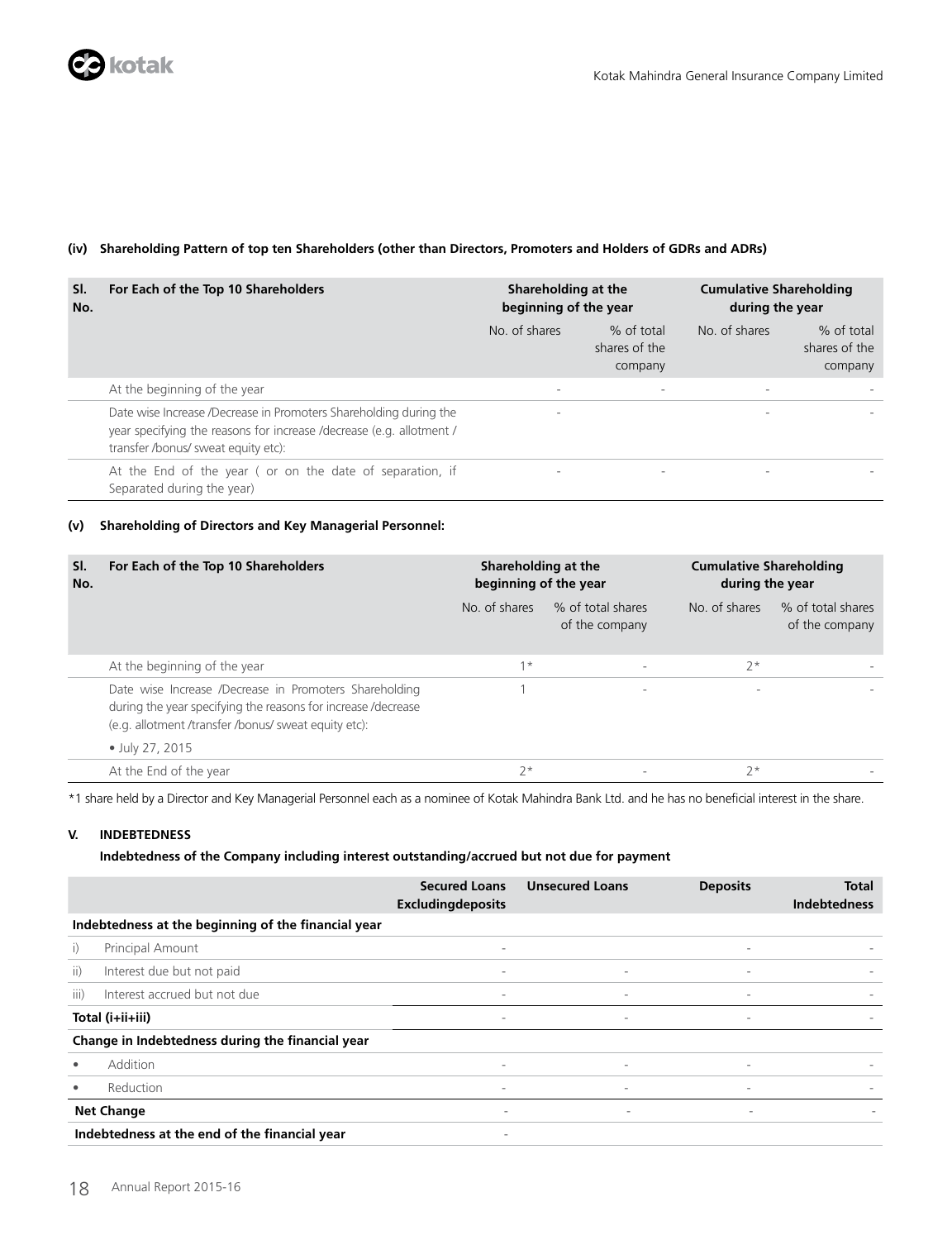|      |                              | <b>Secured Loans</b><br><b>Excludingdeposits</b> | <b>Unsecured Loans</b>   | <b>Deposits</b>          | Total<br><b>Indebtedness</b> |
|------|------------------------------|--------------------------------------------------|--------------------------|--------------------------|------------------------------|
|      | <b>Principal Amount</b>      | $\overline{\phantom{a}}$                         | $\overline{\phantom{a}}$ | $\overline{\phantom{a}}$ |                              |
| ii)  | Interest due but not paid    | $\overline{\phantom{a}}$                         | $\overline{\phantom{a}}$ |                          |                              |
| iii) | Interest accrued but not due | $\overline{\phantom{a}}$                         | $\overline{\phantom{0}}$ |                          |                              |
|      | Total (i+ii+iii)             | $\overline{\phantom{a}}$                         | -                        |                          |                              |

### **VI. REMUNERATION OF DIRECTORS AND KEY MANAGERIAL PERSONNEL**

### **A. Remuneration to Managing Director, Whole-time Directors and/or Manager:**

| SI. | <b>Particulars of Remuneration</b>                                                        | Name of MD/WTD/Manager   | <b>Total</b>             |                          |        |
|-----|-------------------------------------------------------------------------------------------|--------------------------|--------------------------|--------------------------|--------|
| No. |                                                                                           | <b>MD</b>                | <b>WTD</b>               | <b>Manager</b>           | Amount |
| 1.  | Gross salary                                                                              |                          | $\overline{\phantom{a}}$ | $\sim$                   |        |
|     | Salary as per provisions contained in section 17(1) of the<br>(a)<br>Income-tax Act, 1961 | ٠                        |                          | ٠                        |        |
|     | Value of perquisites u/s 17(2) Income-tax Act, 1961<br>(b)                                | $\overline{\phantom{a}}$ | $\overline{\phantom{a}}$ | $\overline{\phantom{a}}$ |        |
|     | Profits in lieu of salary under section 17(3) Income-tax Act,<br>(c)<br>1961              | $\overline{\phantom{a}}$ | $\sim$                   | $\overline{\phantom{a}}$ |        |
| 2.  | Stock Option                                                                              |                          | $\overline{\phantom{a}}$ | $\overline{\phantom{a}}$ |        |
| 3.  | Sweat Equity                                                                              |                          | $\overline{\phantom{0}}$ | $\sim$                   |        |
| 4.  | Commission                                                                                |                          |                          | $\sim$                   |        |
|     | - as % of profit                                                                          | $\sim$                   | $\overline{\phantom{a}}$ | $\sim$                   |        |
|     | - others, specify                                                                         | $\overline{\phantom{a}}$ | $\overline{\phantom{a}}$ | $\overline{\phantom{0}}$ |        |
| 5.  | Others, please specify                                                                    |                          | $\overline{\phantom{0}}$ | $\sim$                   |        |
|     | Total (A)                                                                                 |                          |                          |                          |        |
|     | Ceiling as per the Act-                                                                   | $\overline{\phantom{a}}$ | $\sim$                   | $\overline{\phantom{a}}$ |        |

The Company did not have any Director in the employment of the Company during the financial year ended March 31, 2016.

### **B. Remunerationto other directors:**

|                           |                          | (₹'000)           |  |  |
|---------------------------|--------------------------|-------------------|--|--|
| <b>Name of Director</b>   | <b>Sitting Fee</b>       | <b>Commission</b> |  |  |
| Mr. Gaurang Shah          | -                        |                   |  |  |
| Mr. Arun Agarwal          | 200                      |                   |  |  |
| Mr. Dhananjay Date        | 200                      |                   |  |  |
| Mr. Murlidhar Gangadharan | $\overline{\phantom{a}}$ |                   |  |  |
| Mr. Viral Diwanji         | $\overline{\phantom{a}}$ |                   |  |  |
| Ms. Anu Agarwal           | -                        |                   |  |  |
|                           |                          |                   |  |  |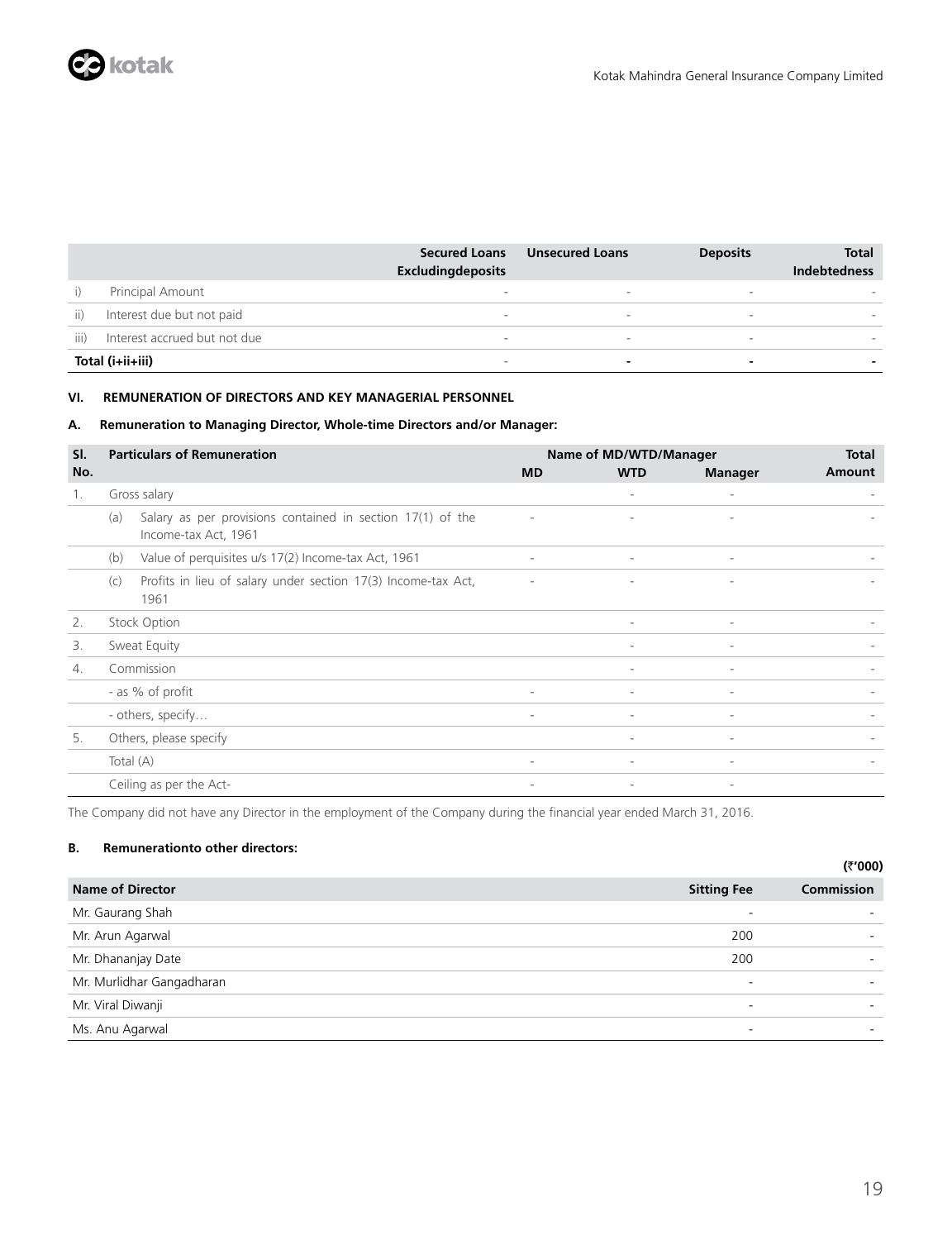### **C. REMUNERATION TO KEY MANAGERIAL PERSONNEL OTHER THAN MD/MANAGER/WTD**

| SI. |     | <b>Particulars of Remuneration</b>                                                    |                          | <b>Key Managerial Personnel</b> |                          |              |  |  |  |
|-----|-----|---------------------------------------------------------------------------------------|--------------------------|---------------------------------|--------------------------|--------------|--|--|--|
| no. |     |                                                                                       | <b>CEO</b>               | Company<br><b>Secretary</b>     | <b>CFO</b>               | <b>Total</b> |  |  |  |
| 1.  |     | Gross salary                                                                          |                          |                                 |                          |              |  |  |  |
|     | (a) | Salary as per provisions<br>contained in section 17(1) of<br>the Income-tax Act, 1961 | 125,57,028               | 4,63,841                        | 23,43,128                | 153,63,997   |  |  |  |
|     |     |                                                                                       |                          |                                 |                          |              |  |  |  |
|     | (b) | Value of perquisites u/s<br>17(2) Income-tax Act, 1961                                | 29,700                   | $\overline{\phantom{a}}$        | $\overline{\phantom{a}}$ | 29,700       |  |  |  |
|     | (c) | Profits in lieu of salary<br>under section 17(3) Income tax Act, 1961                 | $\overline{\phantom{a}}$ | $\overline{\phantom{a}}$        | $\overline{\phantom{0}}$ |              |  |  |  |
| 2.  |     | Stock Option                                                                          |                          |                                 |                          |              |  |  |  |
| 3.  |     | Sweat Equity                                                                          |                          |                                 |                          |              |  |  |  |
| 4.  |     | Commission                                                                            |                          |                                 |                          |              |  |  |  |
|     |     | - as % of profit                                                                      | $\overline{\phantom{a}}$ |                                 |                          |              |  |  |  |
|     |     | - others, specify                                                                     | $\overline{\phantom{a}}$ | $\overline{\phantom{a}}$        |                          |              |  |  |  |
| 5.  |     | Others, please specify                                                                |                          | $\overline{\phantom{a}}$        | $\overline{\phantom{a}}$ |              |  |  |  |

### **VII. PENALTIES / PUNISHMENT/ COMPOUNDING OF OFFENCES:**

| <b>Type</b> |                                  | <b>Section of The</b><br><b>Companies Act</b> | <b>Brief Description</b> | <b>Details of Penalty</b><br>/ Punishment/<br>Compounding<br>fees imposed | Authority [RD /<br><b>NCLT/COURTI</b> | Appeal made, if<br>any (give Details) |
|-------------|----------------------------------|-----------------------------------------------|--------------------------|---------------------------------------------------------------------------|---------------------------------------|---------------------------------------|
| А.          | <b>COMPANY</b>                   |                                               |                          |                                                                           |                                       |                                       |
|             | Penalty                          | $\sim$                                        | $\overline{\phantom{a}}$ | $\overline{\phantom{a}}$                                                  | $\overline{\phantom{a}}$              |                                       |
|             | Punishment                       | $\sim$                                        | $\overline{\phantom{a}}$ | $\overline{\phantom{a}}$                                                  | $\overline{\phantom{a}}$              |                                       |
|             | Compounding                      | $\overline{\phantom{a}}$                      | $\overline{\phantom{a}}$ | $\overline{\phantom{a}}$                                                  | $\overline{\phantom{a}}$              |                                       |
| В.          | <b>DIRECTORS</b>                 |                                               |                          |                                                                           |                                       |                                       |
|             | Penalty                          | $\sim$                                        | $\overline{\phantom{a}}$ | $\overline{\phantom{a}}$                                                  | $\overline{\phantom{a}}$              |                                       |
|             | Punishment                       | $\overline{\phantom{0}}$                      | $\overline{\phantom{a}}$ | $\overline{\phantom{a}}$                                                  | $\overline{\phantom{a}}$              |                                       |
|             | Compounding                      | $\overline{\phantom{a}}$                      | $\overline{\phantom{a}}$ | $\overline{\phantom{a}}$                                                  | $\overline{\phantom{a}}$              |                                       |
| C.          | <b>OTHER OFFICERS IN DEFAULT</b> |                                               |                          |                                                                           |                                       |                                       |
|             | Penalty                          | $\overline{\phantom{a}}$                      | $\overline{\phantom{a}}$ | $\overline{\phantom{a}}$                                                  | $\sim$                                |                                       |
|             | Punishment                       | $\overline{\phantom{a}}$                      | $\overline{\phantom{a}}$ | $\overline{\phantom{a}}$                                                  | $\sim$                                |                                       |
|             | Compounding                      | $\overline{\phantom{a}}$                      | $\overline{\phantom{a}}$ | $\overline{\phantom{a}}$                                                  | $- -$                                 |                                       |

**Form No. AOC-2**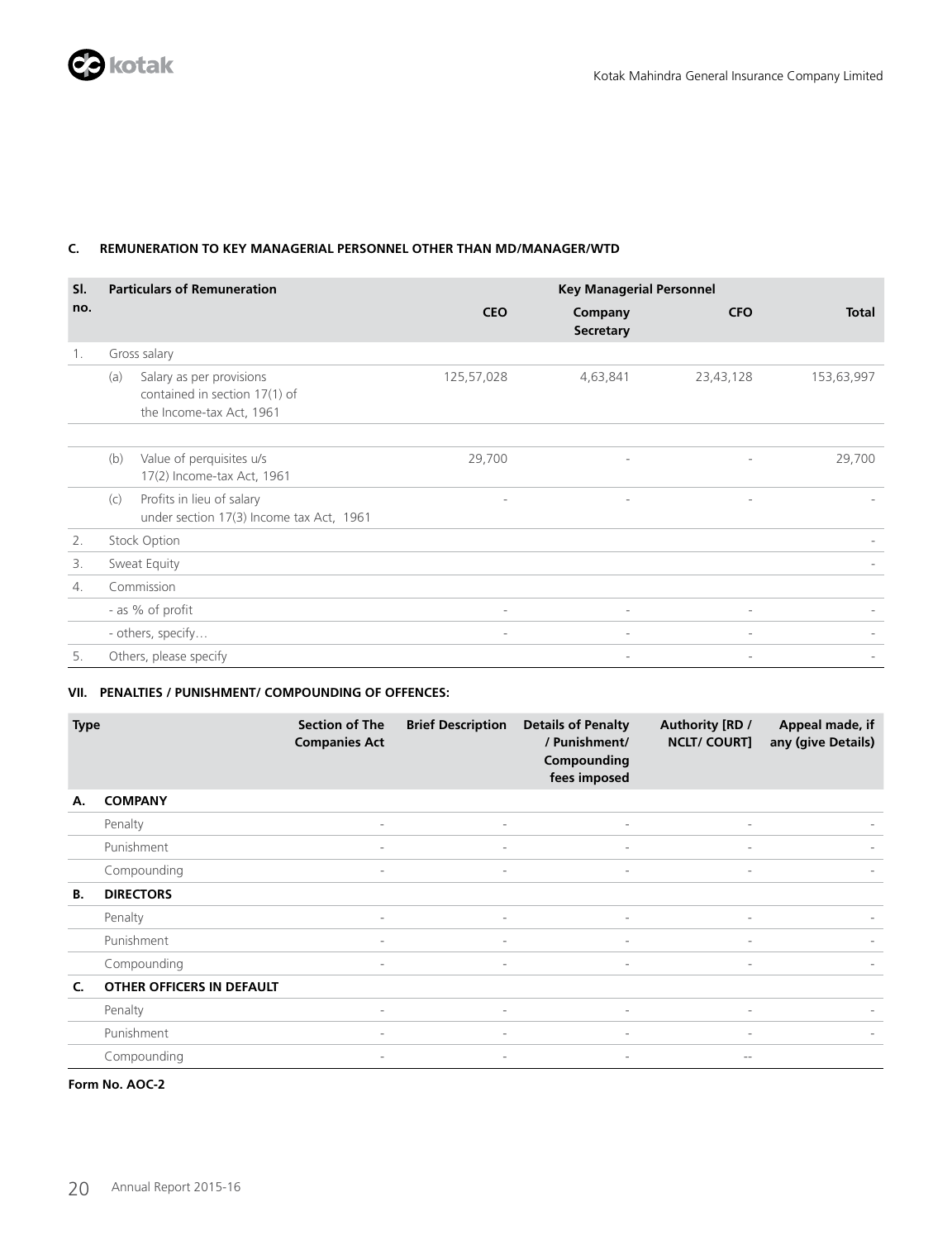### **Form No. AOC-2**

(Pursuant to clause (h) of sub-section (3)of section 134 of the Act and Rule 8(2) of the Companies (Accounts) Rules, 2014)

### **Form for disclosure of particulars of contracts/arrangements entered into by the company withrelated parties referred to in sub-section (1) of section 188 of the Companies Act, 2013 including certain armslength transactions under third proviso thereto**

### 1. Details of contracts or arrangements or transactions not at arm's length basis : NA

| (a) | Name(s) of the related party and nature of relationship                                                           | <b>NA</b> |
|-----|-------------------------------------------------------------------------------------------------------------------|-----------|
| (b) | Nature of contracts/arrangements/ transactions                                                                    |           |
| (c) | Duration of the contracts/arrangements/transactions                                                               |           |
| (d) | Salient terms of the contracts or arrangements or transactions including the value, if any                        |           |
| (e) | Justification for entering into such contracts or arrangements or transactions                                    |           |
| (f) | Date(s) of approval by the Board                                                                                  |           |
| (q) | Amount paid as advances, if any:                                                                                  |           |
| (h) | Date on which the special resolution was passed in general meeting as required under first proviso to section 188 |           |

2. Details of material contracts or arrangement or transactions at arm's length basis – As per details in the related party disclosures

| (a) | Name(s) of the related party and nature of relationship                                    |
|-----|--------------------------------------------------------------------------------------------|
| (b) | Nature of contracts/arrangements/ transactions                                             |
| (c) | Duration of the contracts / arrangements/transactions                                      |
| (d) | Salient terms of the contracts or arrangements or transactions including the value, if any |
| (e) | Date(s) of approval by the Board, if any                                                   |
|     | Amount paid as advances, if any:                                                           |

Form shall be signed by the persons who have signed the Board's report.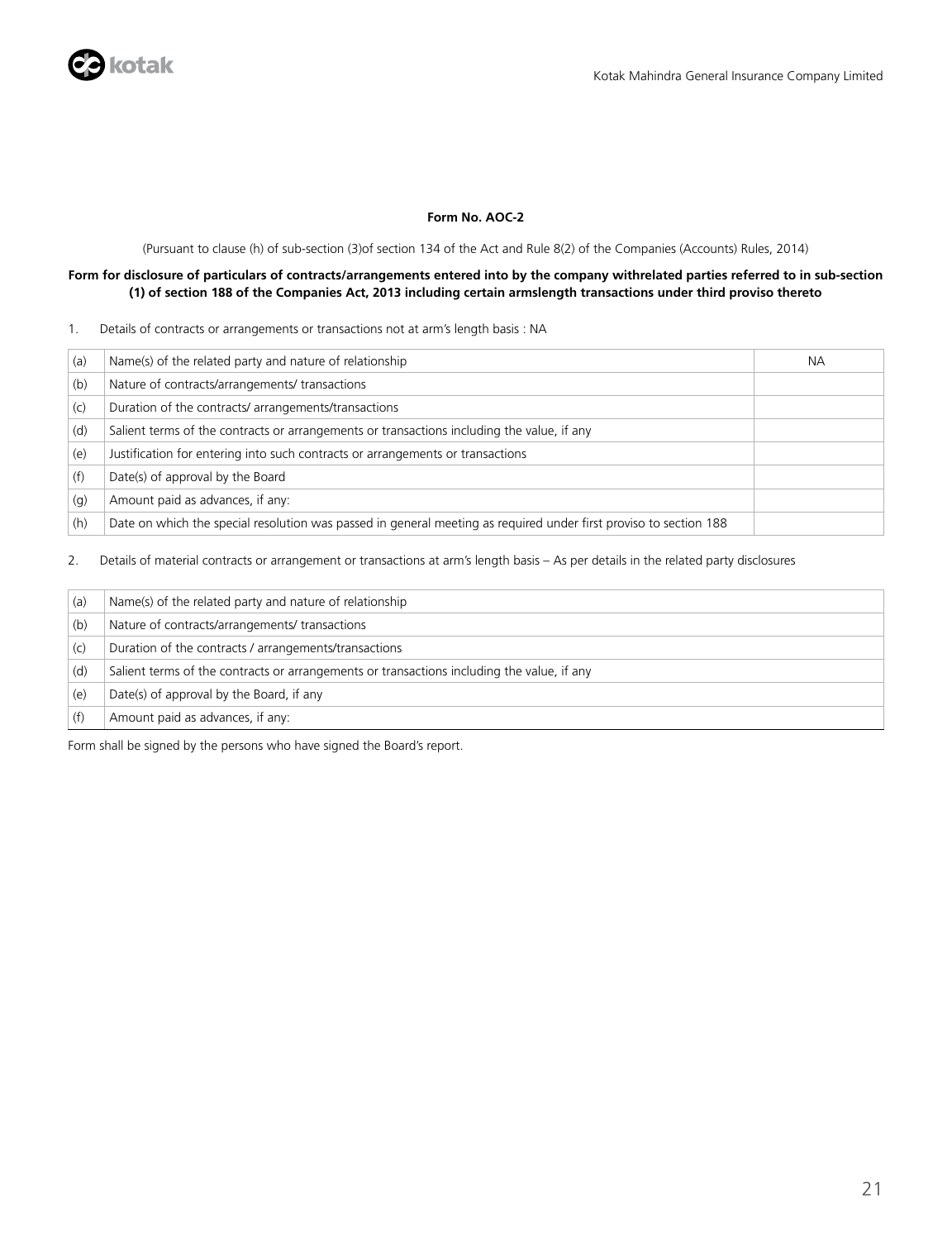

### **BALANCE SHEET AS AT 31ST MARCH, 2016**

|                                                                       |          |                          | ₹ '000           |
|-----------------------------------------------------------------------|----------|--------------------------|------------------|
| Particulars                                                           | Schedule | As at 31.03.2016         | As at 31.03.2015 |
| <b>Sources of Funds</b>                                               |          |                          |                  |
| Share Capital                                                         | 5        | 1,350,000                | 10,500           |
| Reserves And Surplus                                                  | 6        | $\overline{\phantom{a}}$ |                  |
| Fair Value Change Account                                             |          | $\overline{\phantom{a}}$ |                  |
| <b>Borrowings</b>                                                     | 7        | $\overline{\phantom{a}}$ |                  |
| <b>TOTAL</b>                                                          |          | 1,350,000                | 10,500           |
| <b>Application of Funds</b>                                           |          |                          |                  |
| Investments                                                           | 8        | 1,144,268                |                  |
| Loans                                                                 | 9        | $\overline{\phantom{a}}$ |                  |
| <b>Fixed Assets</b>                                                   | 10       | 136,278                  |                  |
| Deferred Tax Asset (Refer Note 27 of Schedule 16)                     |          | $\overline{\phantom{a}}$ |                  |
| <b>Current Assets</b>                                                 |          |                          |                  |
| Cash and Bank Balances                                                | 11       | 4,113                    | 10,500           |
| Advances and Other Assets                                             | 12       | 101,029                  | 130              |
| Sub-Total (A)                                                         |          | 105,142                  | 10,630           |
| <b>Current Liabilities</b>                                            | 13       | 98,610                   | 2,804            |
| Provisions                                                            | 14       | 37,043                   |                  |
| Sub-Total (B)                                                         |          | 135,653                  | 2,804            |
| Net Current Assets $(C) = (A - B)$                                    |          | (30, 511)                | 7,826            |
| Miscellaneous Expenditure (to the extent not written off or adjusted) | 15       |                          |                  |
| Debit Balance in Profit and Loss Account                              |          | 99,965                   | 2,674            |
| <b>TOTAL</b>                                                          |          | 1,350,000                | 10,500           |

Significant Accounting Policies & Notes to Accounts - Schedule 16 The schedules referred to above form an integral part of the Financial Statements

| As per our report of even date |                       | For and on behalf of the Board of Directors         |          |  |  |  |  |
|--------------------------------|-----------------------|-----------------------------------------------------|----------|--|--|--|--|
| For K.S.Aiyar & Co.            | For V.C.Shah & Co     | of Kotak Mahindra General Insurance Company Limited |          |  |  |  |  |
| Chartered Accountants          | Chartered Accountants |                                                     |          |  |  |  |  |
| ICAI FRN: 100186W              | ICAI FRN: 109818W     |                                                     |          |  |  |  |  |
| Raghuvir M. Aiyar              | V.C. Shah             |                                                     |          |  |  |  |  |
| Partner                        | Partner               | Director                                            | Director |  |  |  |  |
| M. No:38128                    | M. No:10360           |                                                     |          |  |  |  |  |

Date: April 29, 2016 **Chief Executive Officer** Chief Executive Officer Chief Financial Officer

Place: Mumbai **Mahesh Balasubramanian Yash Kotak**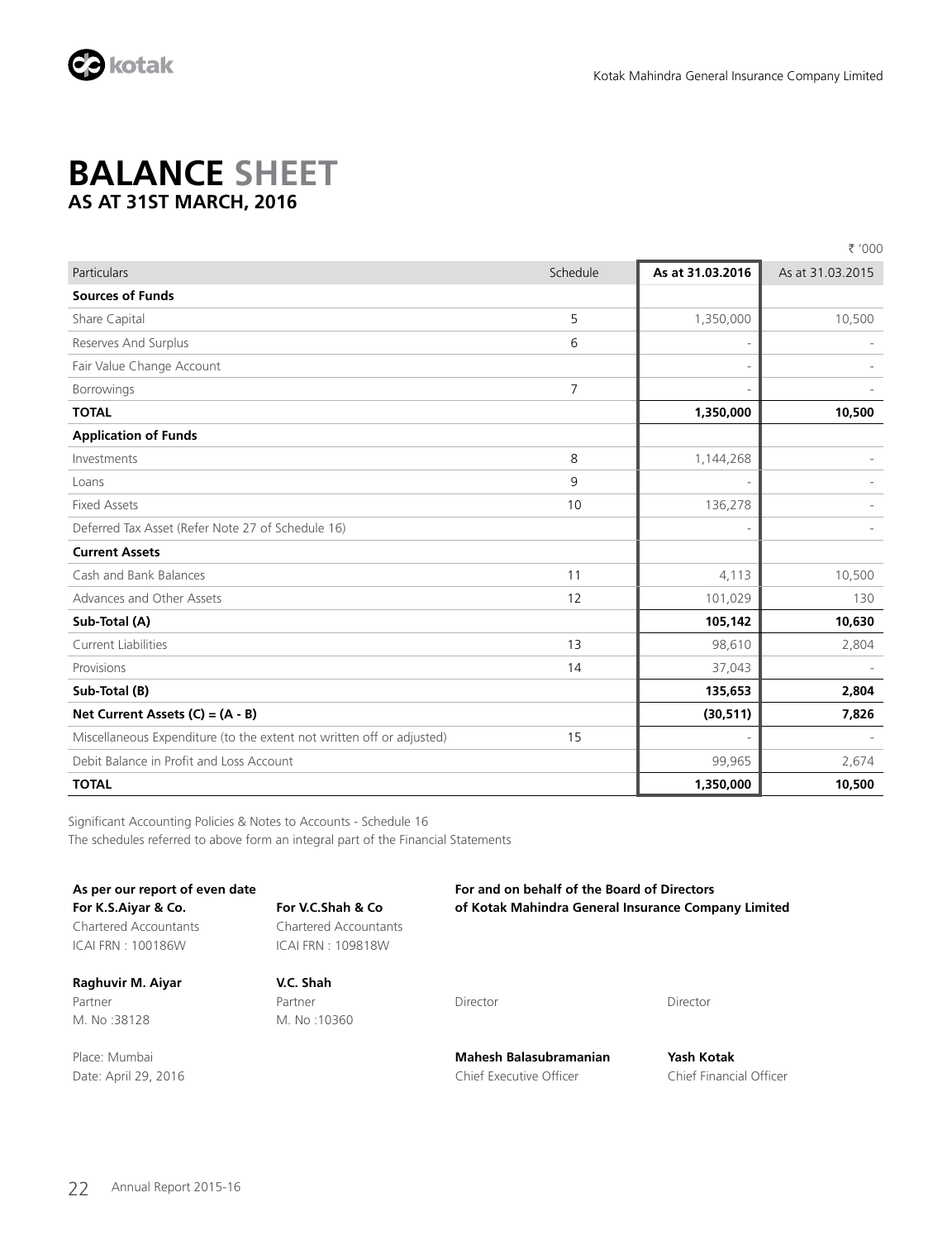

### **PROFIT AND LOSS ACCOUNT FOR THE YEAR ENDED 31ST MARCH, 2016**

₹ '000

|     | Particulars                                                          | For the year<br>ended 31.03.2016 | For the year<br>ended 31.03.2015 |
|-----|----------------------------------------------------------------------|----------------------------------|----------------------------------|
|     | Operating Profit/(Loss)                                              |                                  |                                  |
| (a) | Fire Insurance                                                       |                                  |                                  |
| (b) | Marine Insurance                                                     |                                  |                                  |
| (c) | Miscellaneous Insurance                                              | (160, 545)                       |                                  |
|     | Income from Investments                                              |                                  |                                  |
| (a) | Interest, Dividend & Rent - Gross                                    | 29,787                           |                                  |
| (b) | Profit on sale/redemption of Investments                             | 30,961                           |                                  |
|     | Less: Loss on sale of investments                                    | (23)                             |                                  |
|     | Other Income                                                         | 2,529                            |                                  |
|     | <b>TOTAL (A)</b>                                                     | (97, 291)                        |                                  |
|     | Provisions (Other than taxation)                                     |                                  |                                  |
| (a) | For diminution in the value of Investments                           |                                  |                                  |
| (b) | For doubtful debts                                                   |                                  |                                  |
| (c) | Others                                                               |                                  |                                  |
|     | Other Expenses                                                       |                                  |                                  |
| (a) | Expenses other than those related to Insurance Business              |                                  | 2,674                            |
| (b) | Bad debts written off                                                |                                  |                                  |
| (c) | Others                                                               |                                  |                                  |
|     | <b>TOTAL (B)</b>                                                     |                                  | 2,674                            |
|     | Profit / (Loss) Before Tax                                           | (97, 291)                        | (2,674)                          |
|     | Provision for Taxation                                               |                                  |                                  |
|     | Current Tax                                                          |                                  |                                  |
|     | Deferred Tax (Refer Note 27 of Schedule 16)                          |                                  |                                  |
|     | Profit / (Loss) After Tax                                            | (97, 291)                        | (2,674)                          |
|     | Profit availiable for appropriation                                  | (97, 291)                        | (2,674)                          |
|     | <b>Appropriations</b>                                                |                                  |                                  |
| (a) | Interim dividends paid during the year                               |                                  |                                  |
| (b) | Proposed final dividend                                              |                                  |                                  |
| (c) | Dividend distribution tax                                            |                                  |                                  |
| (d) | Transfer to any Reserves or Other Accounts                           |                                  |                                  |
|     | Balance of profit/ (loss) brought forward from previous period       | (2,674)                          |                                  |
|     | <b>Balance carried forward to Balance Sheet</b>                      | (99, 965)                        | (2,674)                          |
|     | Earning Per Share (Basic & Diluteted) (Refer Note 17 of Schedule 16) | (1.18)                           | (51.46)                          |

Significant Accounting Policies & Notes to Accounts - Schedule 16

The schedules referred to above form an integral part of the Financial Statements

Chartered Accountants Chartered Accountants ICAI FRN : 100186W ICAI FRN : 109818W

Partner Partner Partner Director Director Director Director Director M. No :38128 M. No :10360

**As per our report of even date For and on behalf of the Board of Directors For K.S.Aiyar & Co. For V.C.Shah & Co of Kotak Mahindra General Insurance Company Limited**

**Raghuvir M. Aiyar V.C. Shah**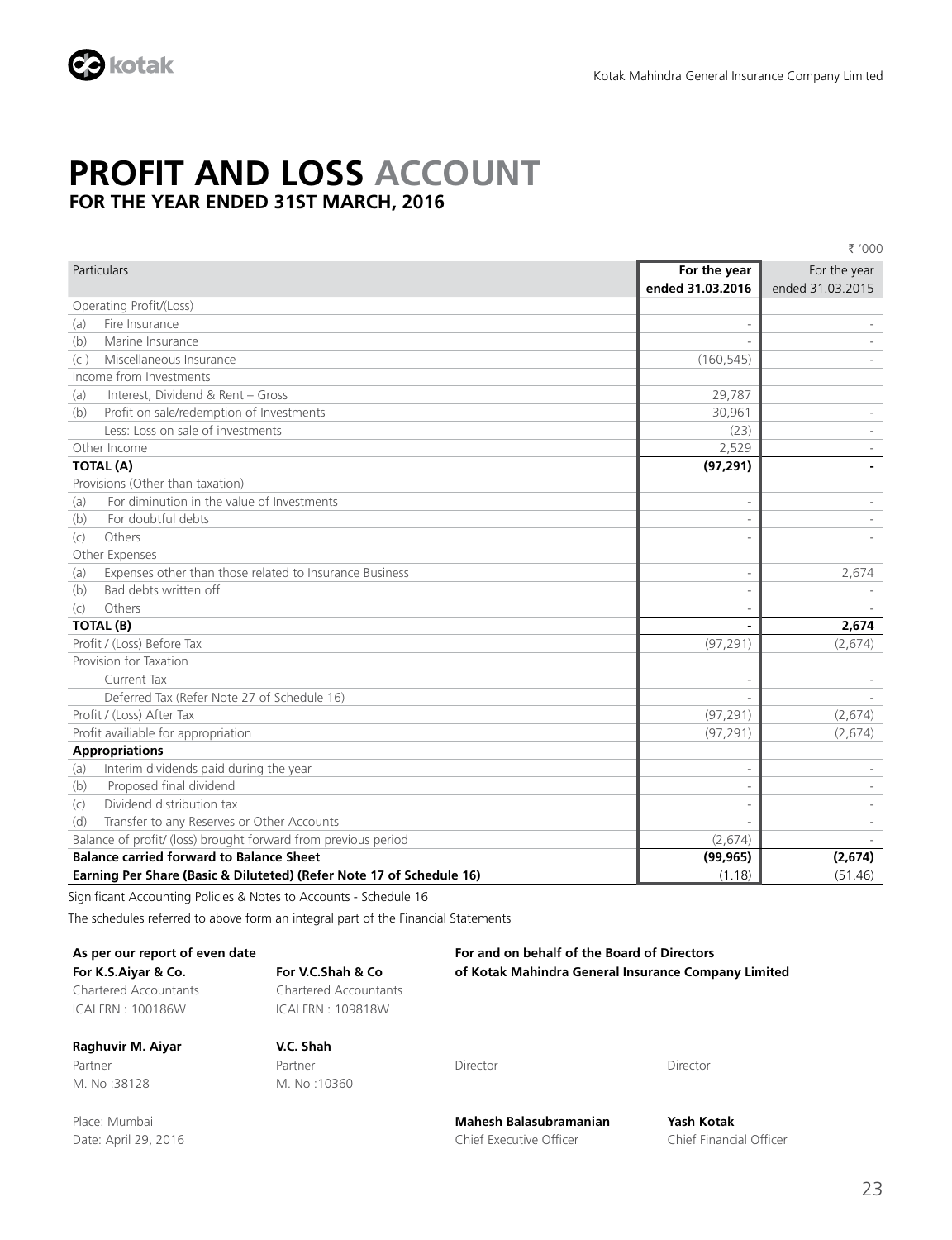

### **REVENUE ACCOUNT FOR THE YEAR ENDED 31.03.2016**

` '000

| Particulars                               | Schedule | For the year ended 31.03.2016 |                          |               | For the year ended 31.03.2015 |                          |                          |                          |       |
|-------------------------------------------|----------|-------------------------------|--------------------------|---------------|-------------------------------|--------------------------|--------------------------|--------------------------|-------|
|                                           |          | Fire                          | Marine                   | Miscellaneous | Total                         | Fire                     | Marine                   | Miscellaneous            | Total |
| Premiums earned (Net)                     | 1        | ٠                             | $\sim$                   | 605           | 605                           | $\overline{\phantom{a}}$ | $\overline{\phantom{a}}$ | $\overline{\phantom{a}}$ |       |
| Profit/ (Loss) on sale/redemption of      |          |                               |                          | 847           | 847                           |                          |                          |                          |       |
| Investments                               |          |                               |                          |               |                               |                          |                          |                          |       |
| Others - Miscellaneous Income             |          | ä,                            |                          | 69            | 69                            |                          |                          |                          |       |
| Interest, Dividend & Rent - Gross         |          |                               |                          | 815           | 815                           |                          |                          |                          |       |
| TOTAL (A)                                 |          | $\blacksquare$                | $\blacksquare$           | 2,336         | 2,336                         | $\blacksquare$           | ä,                       | Ĭ.                       |       |
| Claims Incurred (Net)                     | 2        | ÷.                            |                          | 2,103         | 2,103                         |                          |                          |                          |       |
| Commission                                | 3        |                               |                          | 2,100         | 2,100                         |                          |                          |                          |       |
| Contribution to Solatium Fund             |          | ٠                             | $\overline{\phantom{a}}$ | 12            | 12                            | ×                        | $\overline{a}$           | ×,                       |       |
| Change in Premium Deficiency              |          | ×.                            | ٠                        | $\sim$        |                               |                          |                          |                          |       |
| Operating Expenses related to Insurance   | 4        |                               | ÷,                       | 158,666       | 158,666                       |                          |                          |                          |       |
| <b>Business</b>                           |          |                               |                          |               |                               |                          |                          |                          |       |
| TOTAL (B)                                 |          | $\overline{\phantom{a}}$      |                          | 162,881       | 162,881                       | $\overline{a}$           |                          |                          |       |
| <b>Operating Profit/(Loss) from Fire/</b> |          |                               | $\blacksquare$           | (160, 545)    | (160, 545)                    |                          |                          |                          |       |
| <b>Marine/Miscellaneous Business C=</b>   |          |                               |                          |               |                               |                          |                          |                          |       |
| $(A - B)$                                 |          |                               |                          |               |                               |                          |                          |                          |       |
| <b>APPROPRIATIONS</b>                     |          | ä,                            |                          | $\sim$        |                               |                          |                          |                          |       |
| Transfer to Shareholders' Account         |          | ٠                             | $\overline{\phantom{a}}$ | (160, 545)    | (160, 545)                    | $\overline{\phantom{a}}$ | ٠                        | ٠                        |       |
| Transfer to Catastrophe Reserve           |          | ٠                             |                          |               |                               |                          |                          |                          |       |
| Other Investments                         |          | ٠                             |                          |               |                               |                          |                          |                          |       |
| TOTAL (C)                                 |          | $\blacksquare$                | $\blacksquare$           | (160, 545)    | (160, 545)                    | $\blacksquare$           | $\blacksquare$           | $\blacksquare$           |       |

Significant Accounting Policies & Notes to Accounts - Schedule 16

The schedules referred to above form an integral part of the Financial Statements

As required by Sec 40C(2) of Insurance Act, 1938 as amended by Insurance Laws (Amendment) Act 2015, we hereby certify that all expenses of manangement in respect of General Insurance business transactions in India by the company have been fully recognised in the revenue account as expenses.

| As per our report of even date |                       | For and on behalf of the Board of Directors         |
|--------------------------------|-----------------------|-----------------------------------------------------|
| For K.S.Aivar & Co.            | For V.C.Shah & Co     | of Kotak Mahindra General Insurance Company Limited |
| Chartered Accountants          | Chartered Accountants |                                                     |
| ICAI FRN: 100186W              | ICAI FRN : 109818W    |                                                     |
| Raghuvir M. Aiyar              | V.C. Shah             |                                                     |

Partner Partner Director Director M. No :38128 M. No :10360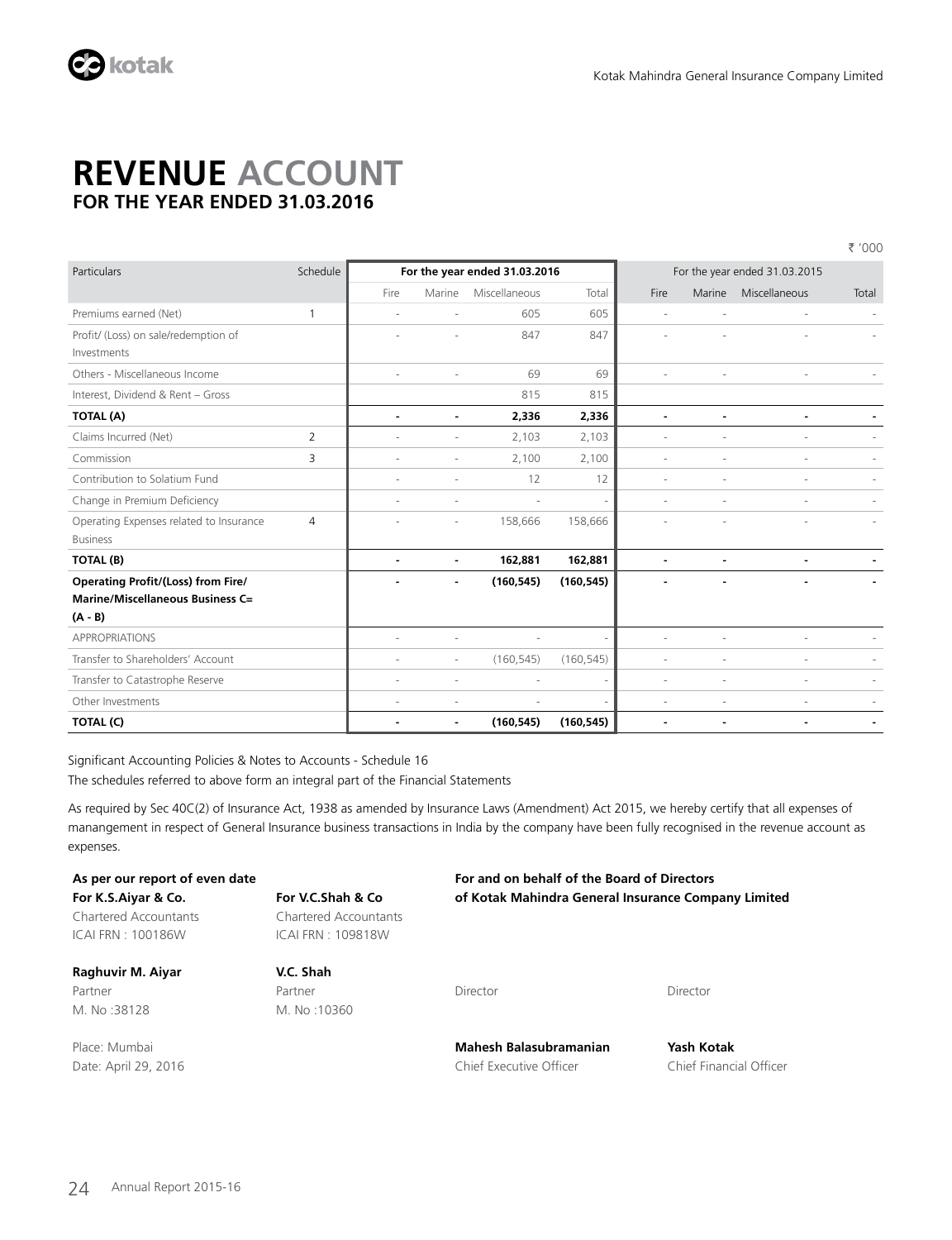

### **RECEIPTS & PAYMENTS ACCOUNT FOR THE YEAR ENDED 31 MARCH, 2016**

₹ '000 Particulars **For the year ended 31st Mar 2016** For the year ended 31st Mar 2015 **Cash Flows from the operating activities:** Premium received from policyholders, including advance receipts 47,736 - 47,736 Other receipts - - Payments to the re-insurers, net of commissions and claims (2,348) - (2,348) Payments to co-insurers, net of claims recovery Payments of claims (109) - (109) - (109) - (109) - (109) - (109) - (109) - (109) - (109) - (109) - (109) - (109) - (109) - (109) - (109) - (109) - (109) - (109) - (109) - (109) - (109) - (109) - (109) - (109) - (109) - (10 Payments of commission and brokerage (830) - (830) - (830) - (830) - (830) - (830) - (830) - (830) - (830) - (830) - (830) - (830) - (830) - (830) - (830) - (830) - (830) - (830) - (830) - (830) - (830) - (830) - (830) - ( Payments of other operating expenses (120,965) - (120,965) Preliminary and pre-operative expenses Deposits, advances and staff loans (4,159) - (4,159) - (4,159) - (4,159) - (4,159) - (4,159) - (5,159) - (5,159 Income taxes paid (Net)  $(258)$ Service tax paid and the service of the service of the service of the service of the service tax paid and the service of the service of the service of the service of the service of the service of the service of the service Other payments and the control of the control of the control of the control of the control of the control of the control of the control of the control of the control of the control of the control of the control of the cont Cash flows before extraordinary items Cash flow from extraordinary operations **Net cash flow from operating activities (A)**  $\qquad \qquad$  **(81,889)**  $\qquad \qquad$  (81,889) **Cash flows from investing activities:** Purchase of fixed assets (100,552) - (100,552) - (100,552) - (100,552) - (100,552) - (100,552) - (100,552) - (100,552) Proceeds from sale of fixed assets Purchases of investments (2,283,960) - (2,283,960) - (2,283,960) Loans disbursed - - Sales of investments **979,768** - 1989, 1999, 1999, 1999, 1999, 1999, 1999, 1999, 1999, 1999, 1999, 1999, 1999, 199 Repayments received and the state of the state of the state of the state of the state of the state of the state of the state of the state of the state of the state of the state of the state of the state of the state of the Rents/Interests/ Dividends received 31,445 Investments in money market instruments and in liquid mutual funds  $(\text{Net})^*$   $\blacksquare$  9,353 Expenses related to investments (52) - (52) - (52) - (52) - (52) - (52) - (52) - (52) - (52) - (52) - (52) - (52) - (52) - (52) - (52) - (52) - (52) - (52) - (52) - (52) - (52) - (52) - (52) - (52) - (52) - (52) - (52) - ( **Net cash flow from investing activities (B) (1,263,998) - Cash flows from financing activities:** Proceeds from issuance of share capital 1,339,500  $\vert$  1,339,500  $\vert$  10,500 10,500 10,500 10,500 10,500 10,500 10,500 10,500 10,500 10,500 10,500 10,500 10,500 10,500 10,500 10,500 10,500 10,500 10,500 10,500 10,500 10,5 Proceeds from borrowing Repayments of borrowing the contract of the contract of the contract of the contract of borrowing the contract of the contract of the contract of the contract of the contract of the contract of the contract of the contract Interest/dividends paid **Net cash flow from financing activities (C')** 1,339,500 1,339,500 1,339,500 10,500 10,500 **Effect of foreign exchange rates on cash and cash equivalents, (Net) (D)**  $\qquad \qquad$  $\qquad \qquad$ **Net decrease in cash and cash equivalents: (A+B+C+D) (6,387) 10,500** Cash and cash equivalents at the beginning of the year 10,500 - 10,500 - 10,500 - 10,500 - 10,500 - 10,500 - 10,500 - 10,500 - 10,500 - 10,500 - 10,500 - 10,500 - 10,500 - 10,500 - 10,500 - 10,500 - 10,500 - 10,500 - 10,50 Cash and cash equivalents at the end of the year 4,113 10,500 and the year 4,113 10,500 Net decrease in cash and cash equivalents (6,387) 10,500

Notes To Accounts

Refer Schedule 11 for components of cash and bank balances

### **As per our report of even date For and on behalf of the Board of Directors For K.S.Aiyar & Co. For V.C.Shah & Co of Kotak Mahindra General Insurance Company Limited**

Chartered Accountants Chartered Accountants ICAI FRN : 100186W ICAI FRN : 109818W

### **Raghuvir M. Aiyar V.C. Shah**

Partner Partner Partner Director Director Director Director Director M. No :38128 M. No :10360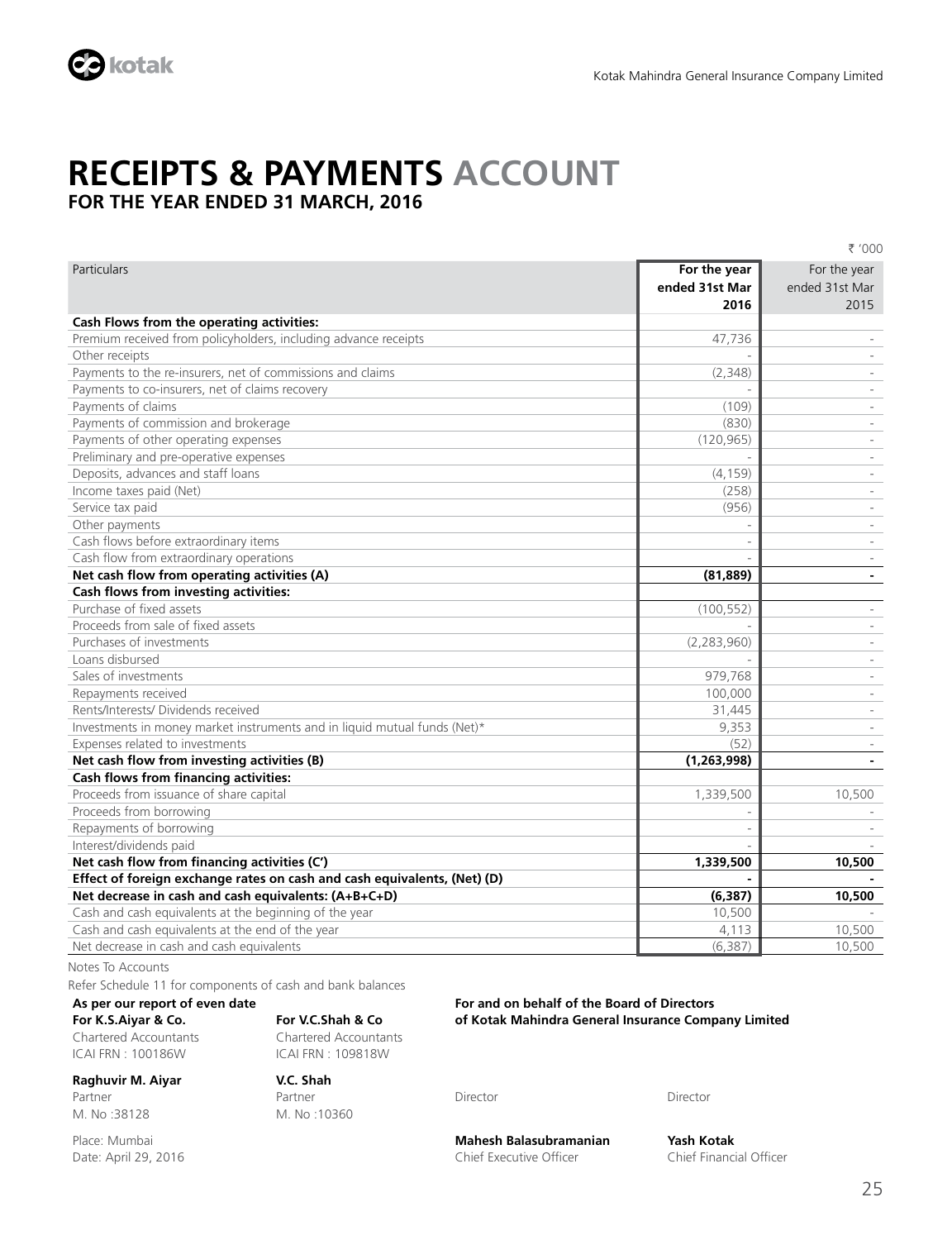

### **SCHEDULE 1 - PREMIUM EARNED (NET)**

|                                           |      |                               |        |                |             |                          |       |        |                               | ₹ '000 |
|-------------------------------------------|------|-------------------------------|--------|----------------|-------------|--------------------------|-------|--------|-------------------------------|--------|
| Particulars                               |      | For the year ended 31.03.2016 |        |                |             |                          |       |        | For the year ended 31.03.2015 |        |
|                                           |      | Marine                        |        |                | <b>Fire</b> | Marine                   |       |        |                               |        |
|                                           | Fire | Cargo                         | Others | Miscellaneous* | Total       |                          | Cargo | Others | Miscellaneous*                | Total  |
| Premium from direct business written :    |      |                               |        | 37,089         | 37,089      | $\overline{\phantom{a}}$ |       |        |                               |        |
| Add : Premium on reinsurance accepted     |      |                               |        | 0.4            | 0.4         |                          |       |        |                               |        |
| Less : Premium on reinsurance ceded       |      |                               | $\sim$ | w4,059         | 4,059       | ٠                        |       |        |                               |        |
| <b>Net Premium</b>                        |      |                               |        | 33,031         | 33,031      | ٠                        |       |        |                               |        |
| Adjustment for change in reserve for      |      |                               |        |                |             |                          |       |        |                               |        |
| unexpired risks:                          |      |                               |        |                |             |                          |       |        |                               |        |
| Reserve created during the year           |      |                               | ٠      | 32,426         | 32,426      | $\sim$                   |       |        | $\overline{\phantom{a}}$      |        |
| Less: Reserve created during the previous |      |                               |        |                |             |                          |       |        |                               |        |
| year written back                         |      |                               |        |                |             |                          |       |        |                               |        |
| Change in the unexpired risk reserve      |      |                               | $\sim$ | 32,426         | 32,426      |                          |       |        |                               |        |
| <b>Total Premium Earned (Net)</b>         |      |                               |        | 605            | 605         |                          |       |        |                               |        |

\*Refer Schedule 1A

### **SCHEDULE 1A - PREMIUM EARNED (NET)**

### **For the year ended 31.03.2016**

| Particulars                                                    | Motor<br><b>OD</b> | Motor<br><b>TP</b> | Motor<br>Total | Workmen's<br>Compensation | Liability | Public Engineering | Aviation | Personal<br>Accident | Health<br>Insurance | Trade<br>Credit | Others                   | Total  |
|----------------------------------------------------------------|--------------------|--------------------|----------------|---------------------------|-----------|--------------------|----------|----------------------|---------------------|-----------------|--------------------------|--------|
| Premium from direct business<br>written :                      | 24,558             | 11,675             | 36,232         |                           |           |                    |          | $\sim$               | 857                 |                 | $\sim$                   | 37,089 |
| Add : Premium on reinsurance<br>accepted                       | $\sim$             | 0.4                | 0.4            |                           |           |                    |          |                      |                     |                 | $\sim$                   | 0.4    |
| Less : Premium on reinsurance<br>ceded                         | 2,773              | 1,243              | 4,016          |                           |           |                    |          | ٠                    | 43                  |                 | $\overline{\phantom{a}}$ | 4,059  |
| <b>Net Premium</b>                                             | 21,784             | 10,432             | 32,216         |                           |           |                    |          |                      | 814                 |                 | $\blacksquare$           | 33,031 |
| Adjustment for change in<br>reserve for unexpired risks:       |                    |                    | $\blacksquare$ |                           |           |                    |          |                      |                     |                 |                          |        |
| Reserve created during the year                                | 21,364             | 10,283             | 31,646         | ٠                         |           |                    |          | $\sim$               | 779                 |                 | $\overline{\phantom{a}}$ | 32,426 |
| Less: Reserve created during<br>the previous year written back |                    |                    |                |                           |           |                    |          |                      |                     |                 |                          |        |
| Change in the unexpired reisk<br>reserve                       | 21,364             | 10,283             | 31,646         |                           |           |                    |          | ٠                    | 779                 |                 | $\overline{\phantom{a}}$ | 32,426 |
| <b>Total Premium Earned (Net)</b>                              | 420                | 150                | 570            |                           |           |                    |          |                      | 35                  |                 |                          | 605    |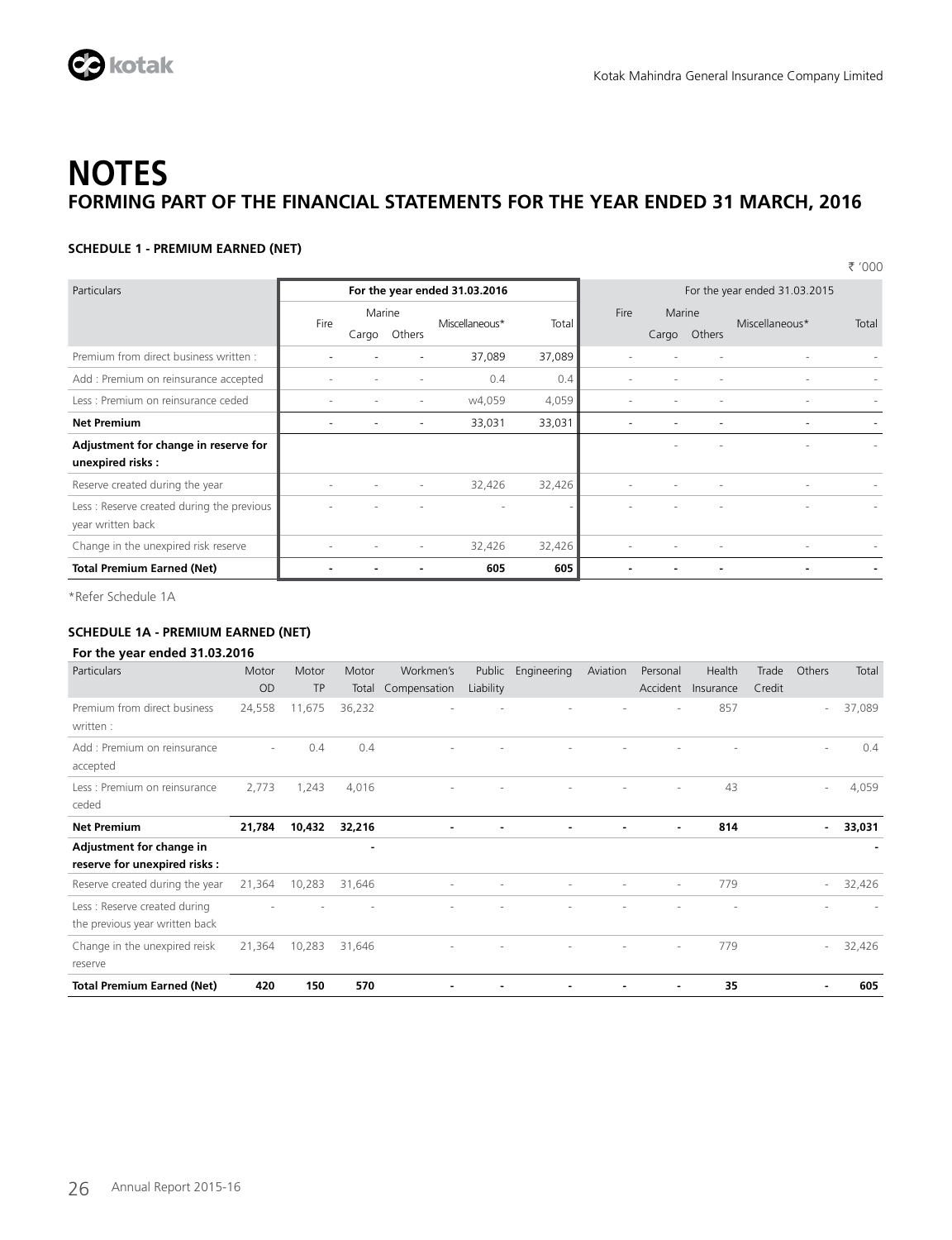

` '000

| For the year ended 31.03.2015                                  |             |                    |                |                           |                     |                |          |                          |                          |                 |                          |       |
|----------------------------------------------------------------|-------------|--------------------|----------------|---------------------------|---------------------|----------------|----------|--------------------------|--------------------------|-----------------|--------------------------|-------|
| Particulars                                                    | Motor<br>OD | Motor<br><b>TP</b> | Motor<br>Total | Workmen's<br>Compensation | Public<br>Liability | Engineering    | Aviation | Personal<br>Accident     | Health<br>Insurance      | Trade<br>Credit | Others                   | Total |
| Premium from direct business<br>written :                      |             |                    |                |                           |                     |                |          |                          |                          |                 |                          |       |
| Add : Premium on reinsurance<br>accepted                       |             |                    |                |                           |                     |                |          |                          |                          |                 |                          |       |
| Less : Premium on reinsurance<br>ceded                         |             |                    |                |                           |                     |                |          |                          |                          |                 |                          |       |
| <b>Net Premium</b>                                             |             |                    |                | $\blacksquare$            |                     |                |          |                          | $\blacksquare$           |                 | $\overline{\phantom{0}}$ |       |
| Adjustment for change in<br>reserve for unexpired risks :      |             |                    |                | $\blacksquare$            |                     |                |          |                          |                          |                 | ۰                        |       |
| Reserve created during the year                                |             |                    |                | $\sim$                    |                     |                |          |                          | $\sim$                   |                 | $\overline{\phantom{a}}$ |       |
| Less: Reserve created during<br>the previous year written back |             |                    |                |                           |                     |                |          |                          |                          |                 |                          |       |
| Change in the unexpired reisk<br>reserve                       |             |                    |                |                           |                     |                |          |                          |                          |                 |                          |       |
| <b>Total Premium Earned (Net)</b>                              | ٠           |                    |                | $\blacksquare$            |                     | $\blacksquare$ | ۰        | $\overline{\phantom{0}}$ | $\overline{\phantom{a}}$ |                 |                          |       |

### **SCHEDULE 2 - CLAIMS INCURRED (NET)**

` '000 Particulars **For the year ended 31.03.2016** For the year ended 31.03.2016 Fire Marine Miscellaneous\* Total Fire Marine Miscellaneous\* Total Cargo Others Cargo Others Claims paid Direct claims - - - 106 106 - - - - - Add : Re-insurance accepted to direct claims - - - - 0.8 0.8 - - - - - - - - - -Less : Re-insurance Ceded to claims and the set of the set of the set of the set of the set of the set of the set of the set of the set of the set of the set of the set of the set of the set of the set of the set of the se Net Claims Paid - - - 102 102 - - - - - Cliams Outstanding (Inculding IBNR and IBNER) Add : Claims Outstanding at the end of the period (Net of Reinsurance) - - - - 2,001 2,001 - - - - - - - - - - -Less : Claims Outstanding at the beginning of the period (Net of Reinsurance) - - - - - - - - - - **Total Claims Incurred (Net) - - - 2,103 2,103 - - - - -**

\*Refer Schedule 2A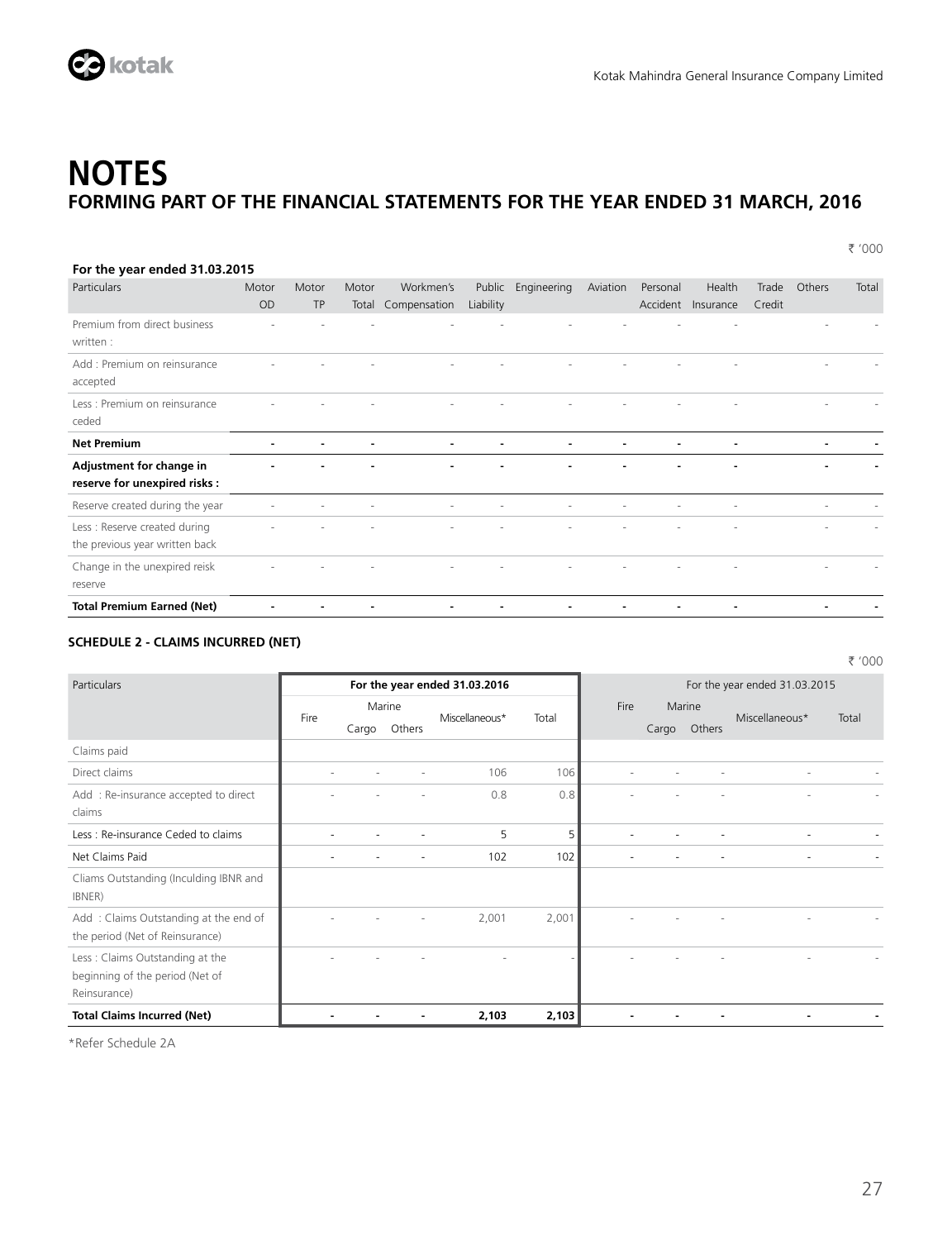

` '000

### **NOTES FORMING PART OF THE FINANCIAL STATEMENTS FOR THE YEAR ENDED 31 MARCH, 2016**

### **SCHEDULE 2A - CLAIMS INCURRED (NET)**

|                                                                                    |                    |                          |                |                           |                     |             |          |                      |                     |                 |        | ₹ '000 |
|------------------------------------------------------------------------------------|--------------------|--------------------------|----------------|---------------------------|---------------------|-------------|----------|----------------------|---------------------|-----------------|--------|--------|
|                                                                                    | Motor<br><b>OD</b> | Motor<br><b>TP</b>       | Motor<br>Total | Workmen's<br>Compensation | Public<br>Liability | Engineering | Aviation | Personal<br>Accident | Health<br>Insurance | Trade<br>Credit | Others | Total  |
| Claims paid                                                                        |                    |                          |                |                           |                     |             |          |                      |                     |                 |        |        |
| Direct claims                                                                      | $\sim$             | $\overline{\phantom{a}}$ |                | $\overline{\phantom{a}}$  |                     |             |          |                      |                     |                 |        |        |
| Add : Re-insurance accepted to<br>direct claims                                    |                    |                          |                |                           |                     |             |          |                      |                     |                 |        |        |
| Less: Re-insurance Ceded to<br>claims                                              |                    |                          |                |                           |                     |             |          |                      |                     |                 |        |        |
| Net Claims Paid                                                                    | ٠                  | ٠                        | ٠              | ٠                         |                     |             |          |                      |                     |                 |        |        |
| Cliams Outstanding (Inculding<br>IBNR and IBNER)                                   |                    |                          |                | ٠                         |                     |             |          |                      |                     |                 |        |        |
| Add: Claims Outstanding at<br>the end of the period (Net of<br>Reinsurance)        |                    |                          |                |                           |                     |             |          |                      |                     |                 |        |        |
| <b>Total Claims Incurred (Net)</b>                                                 |                    | $\overline{\phantom{a}}$ |                | ٠                         |                     |             |          |                      |                     |                 |        |        |
| Less: Claims Outstanding at<br>the beginning of the period<br>(Net of Reinsurance) |                    |                          |                |                           |                     |             |          |                      |                     |                 |        |        |
| <b>Total Claims Incurred (Net)</b>                                                 |                    |                          |                |                           |                     |             |          |                      |                     |                 |        |        |

### **SCHEDULE 3 - COMMISSION**

| Particulars                            |                          |       |                | For the year ended 31.03.2016 |       | For the year ended 31.03.2015 |                          |                |                          |       |  |
|----------------------------------------|--------------------------|-------|----------------|-------------------------------|-------|-------------------------------|--------------------------|----------------|--------------------------|-------|--|
|                                        | Fire                     |       | Marine         | Miscellaneous*                | Total | Fire                          |                          | Marine         | Miscellaneous*           | Total |  |
|                                        |                          | Cargo | Others         |                               |       |                               | Cargo                    | Others         |                          |       |  |
| <b>Commission paid</b>                 |                          |       |                |                               |       |                               |                          |                |                          |       |  |
| <b>Commission Paid Direct</b>          | $\overline{\phantom{a}}$ |       | ٠              | 2,320                         | 2,320 | $\sim$                        |                          |                | $\overline{\phantom{a}}$ |       |  |
| Add: Re-insurance Accepted             | ٠                        |       | ٠              | $\sim$                        |       | $\sim$                        | ٠                        |                | $\overline{\phantom{a}}$ |       |  |
| Less: Commission on Re-insurance Ceded | $\overline{\phantom{a}}$ |       | ٠              | 220                           | 220   | $\overline{\phantom{a}}$      |                          |                | ٠                        |       |  |
| <b>Net Commission</b>                  | $\overline{\phantom{a}}$ |       | $\blacksquare$ | 2,100                         | 2,100 | $\blacksquare$                | $\overline{\phantom{0}}$ | $\blacksquare$ |                          |       |  |
| Break-up of the expenses (Gross)       |                          |       |                |                               |       |                               |                          |                |                          |       |  |
| incurred to procure business to be     |                          |       |                |                               |       |                               |                          |                |                          |       |  |
| furnished as per details indicated     |                          |       |                |                               |       |                               |                          |                |                          |       |  |
| below:                                 |                          |       |                |                               |       |                               |                          |                |                          |       |  |
| Agents                                 | ٠                        |       |                |                               |       | $\overline{\phantom{a}}$      |                          |                |                          |       |  |
| <b>Brokers</b>                         | ٠                        |       |                | 119                           | 119   | $\sim$                        | ٠                        |                | $\overline{\phantom{a}}$ |       |  |
| Corporate Agency                       | ٠                        | ٠     | ٠              | 2,201                         | 2,201 | ٠                             | ٠                        | ٠              | $\overline{\phantom{a}}$ |       |  |
| Referral                               | ٠                        | ٠     | ٠              | ٠                             |       | ٠                             | ۰                        | ٠              | ٠                        |       |  |
| Others                                 | -                        |       |                |                               |       | ۰                             |                          |                | ۰                        |       |  |
| TOTAL (B)                              |                          |       |                | 2,320                         | 2,320 |                               |                          |                | ٠                        |       |  |

\*Refer Schedule 3A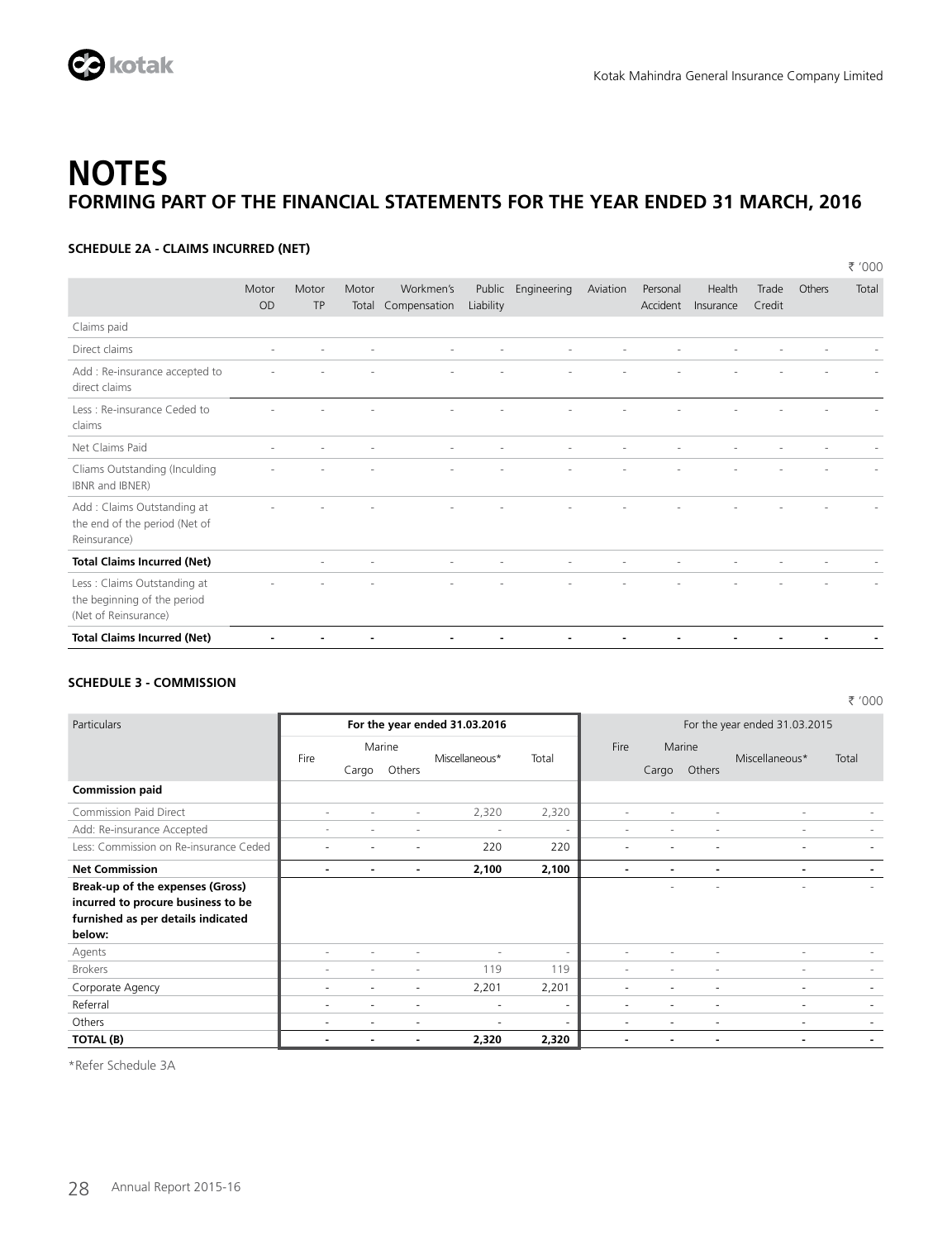

.<br>.....

` '000

## **NOTES FORMING PART OF THE FINANCIAL STATEMENTS FOR THE YEAR ENDED 31 MARCH, 2016**

### **SCHEDULE 3 (A) - COMMISSION**

### **For the year ended 31.03.2016**

|                              |       |                          |       |                          |           |                          |                |                |                |        |                          | ₹ ,000                   |
|------------------------------|-------|--------------------------|-------|--------------------------|-----------|--------------------------|----------------|----------------|----------------|--------|--------------------------|--------------------------|
| Particulars                  | Motor | Motor                    | Motor | Workmen's                | Public    | Engineering              | Aviation       | Personal       | Health         | Trade  | Others                   | Total                    |
|                              | OD    | <b>TP</b>                | Total | Compensation             | Liability |                          |                | Accident       | Insurance      | Credit |                          |                          |
| <b>Commission paid</b>       |       |                          |       |                          |           |                          |                |                |                |        |                          |                          |
| Commission Paid Direct       | 2,188 | 8                        | 2,196 | ٠                        |           |                          |                | ٠              | 124            |        | $\overline{\phantom{a}}$ | 2,320                    |
| Add: Re-insurance Accepted   | ٠     | $\overline{\phantom{a}}$ | ٠     | ٠                        |           | $\sim$                   |                | ٠              | ٠              |        | $\sim$                   |                          |
| Less: Commission on          | 184   | 29                       | 213   |                          |           |                          |                |                | 6              |        | $\sim$                   | 220                      |
| Re-insurance Ceded           |       |                          |       |                          |           |                          |                |                |                |        |                          |                          |
| <b>Net Commission</b>        | 2,004 | (21)                     | 1,983 | $\blacksquare$           |           | $\blacksquare$           | $\blacksquare$ | $\blacksquare$ | 118            |        | ٠                        | 2,100                    |
| Break-up of the expenses     |       |                          | ٠     |                          |           |                          |                |                |                |        |                          |                          |
| (Gross) incurred to procure  |       |                          |       |                          |           |                          |                |                |                |        |                          |                          |
| business to be furnished as  |       |                          |       |                          |           |                          |                |                |                |        |                          |                          |
| per details indicated below: |       |                          |       |                          |           |                          |                |                |                |        |                          |                          |
| Agents                       |       |                          |       | $\overline{\phantom{a}}$ |           |                          |                |                | ٠              |        | $\overline{\phantom{a}}$ |                          |
| <b>Brokers</b>               | 109   | 8                        | 117   | ٠                        |           | $\overline{\phantom{a}}$ | ٠              | ٠              | $\overline{2}$ |        | ٠                        | 119                      |
| Corporate Agency             | 2,079 | $\overline{\phantom{a}}$ | 2,079 | ٠                        | ٠         | $\overline{\phantom{a}}$ | ٠              | ٠              | 122            |        | $\sim$                   | 2,201                    |
| Referral                     | ٠     |                          | ٠     | ٠                        |           |                          | ٠              |                | ٠              |        | ٠                        | $\overline{\phantom{a}}$ |
| Others                       | ٠     | $\sim$                   | ٠     | ٠                        |           | ٠                        | ٠              | ٠              | ٠              |        | ٠                        |                          |
| TOTAL (B)                    | 2,188 | 8                        | 2,196 |                          |           |                          |                | $\blacksquare$ | 124            |        | $\blacksquare$           | 2,320                    |

### **For the year ended 31.03.2015**

|                                                         | Motor<br>OD    | Motor<br>TP    | Motor<br>Total | Workmen's<br>Compensation | Public<br>Liability | Engineering              | Aviation | Personal<br>Accident | Health<br>Insurance | Trade<br>Credit | Others                   | Total |
|---------------------------------------------------------|----------------|----------------|----------------|---------------------------|---------------------|--------------------------|----------|----------------------|---------------------|-----------------|--------------------------|-------|
| <b>Commission paid</b>                                  |                |                |                |                           |                     |                          |          |                      |                     |                 |                          |       |
| Commission Paid Direct                                  | $\overline{a}$ |                |                | $\sim$                    |                     |                          |          |                      |                     |                 |                          |       |
| Add: Re-insurance Accepted                              | $\sim$         | $\sim$         |                | $\sim$                    | ٠                   | $\sim$                   | $\sim$   | $\sim$               | ٠                   |                 | $\sim$                   |       |
| Less: Commission on Re-<br>insurance Ceded              | ٠              |                |                | ٠                         | ۰                   | $\overline{\phantom{a}}$ | ٠        | ٠                    | ٠                   |                 | $\overline{\phantom{a}}$ |       |
| <b>Net Commission</b>                                   |                | $\blacksquare$ | $\blacksquare$ | $\blacksquare$            |                     | $\blacksquare$           |          |                      |                     |                 |                          |       |
| Break-up of the expenses<br>(Gross) incurred to procure |                |                |                | ٠                         |                     |                          |          |                      |                     |                 |                          |       |
| Agents                                                  | $\sim$         | ٠              |                | $\sim$                    | ٠                   | ٠                        | ٠        |                      | ٠                   |                 | ä,                       |       |
| <b>Brokers</b>                                          | $\sim$         | $\blacksquare$ |                | $\sim$                    | ٠                   | ٠                        | ٠        | ٠                    | ٠                   |                 | ٠                        |       |
| Corporate Agency                                        | ٠              | $\blacksquare$ |                | $\sim$                    |                     | ۰                        | ٠        |                      | ۰                   |                 |                          |       |
| Referral                                                | ٠              | ٠              |                | $\sim$                    | $\sim$              | ٠                        | ٠        | ٠                    | ٠                   |                 | ٠                        |       |
| Others                                                  | ٠              | ٠              |                | ٠                         |                     | ٠                        |          |                      |                     |                 |                          |       |
| TOTAL (B)                                               |                |                |                |                           |                     |                          |          |                      |                     |                 |                          |       |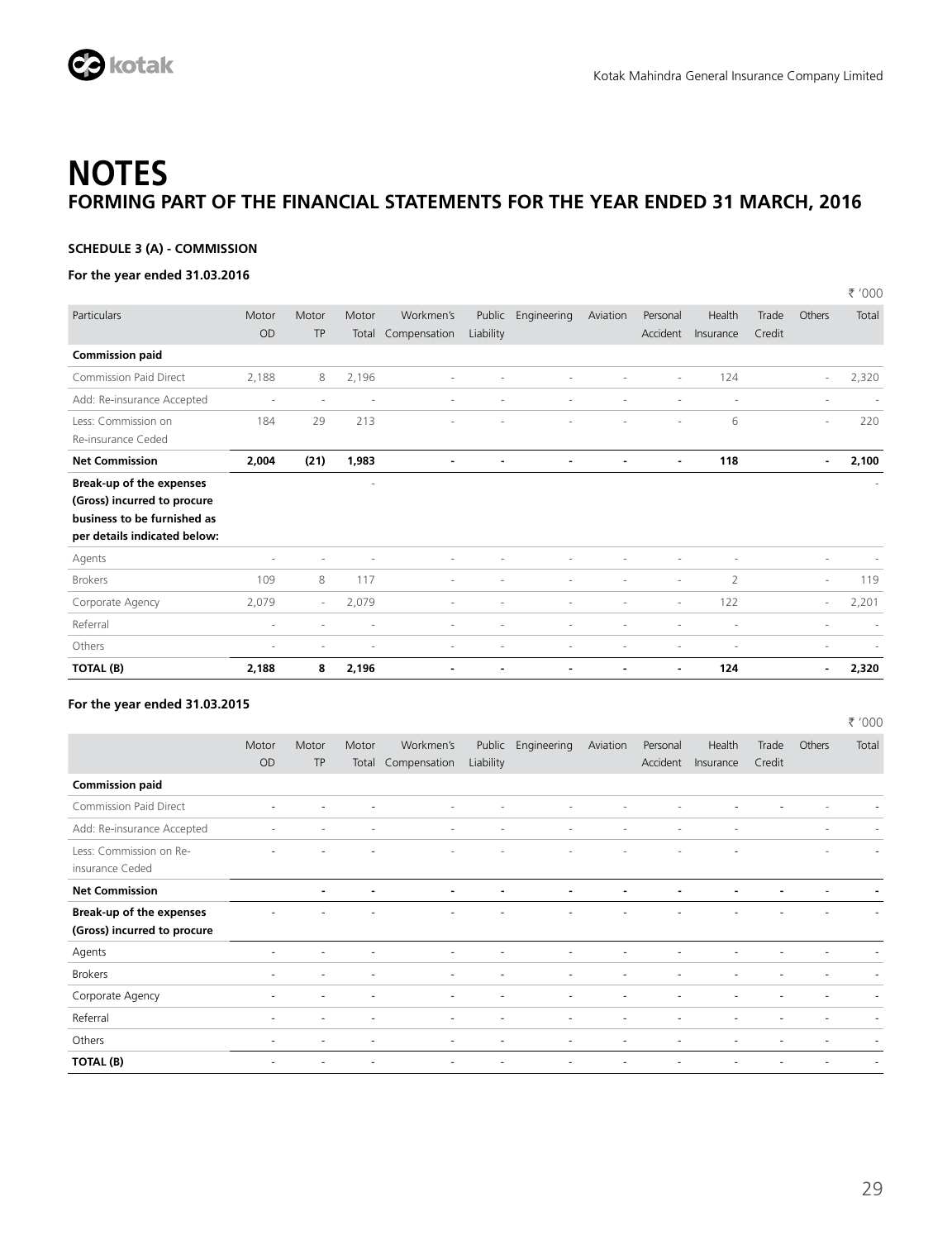

### **SCHEDULE 4 - OPERATING EXPENSES RELATED TO INSURANCE BUSINESS**

` '000 Particulars **For the year ended 31.03.2016 For the year ended 31.03.2016 For the year ended 31.03.2015** Fire Marine Miscellaneous\* Total Fire Marine Miscellaneous\* Total Cargo Others Cargo Others Employees' remuneration & welfare benefits - - - 90,851 90,851 - - - - - Travel, conveyance and vehicle running expenses - - - 3,344 3,344 - - - - - Training expenses - - - 235 235 - - - - - Rents, rates & taxes and the set of the set of the control of the 23,700 23,700 and the set of the set of the set of the set of the set of the set of the set of the set of the set of the set of the set of the set of the se Repairs and maintenance and the set of the set of the set of the set of the set of the set of the set of the set of the set of the set of the set of the set of the set of the set of the set of the set of the set of the set Printing & stationery  $\overline{a}$  -  $\overline{a}$  -  $\overline{a}$  -  $\overline{a}$  -  $\overline{a}$  -  $\overline{a}$  -  $\overline{a}$  -  $\overline{a}$  -  $\overline{a}$  -  $\overline{a}$ Communication - - - 716 716 - - - - - Legal & professional charges and the contract of the contract of the contract of the contract of the contract of the contract of the contract of the contract of the contract of the contract of the contract of the contract Auditors' fees, expenses etc and the state of the state of the state of the state of the state of the state of the state of the state of the state of the state of the state of the state of the state of the state of the sta (a) as auditor (a) and the set of the set of the set of the set of the set of the set of the set of the set of the set of the set of the set of the set of the set of the set of the set of the set of the set of the set of t (b) as adviser or in any other capacity, in respect of - - - - - - - - - - (i) Taxation matters - - - - - - - - - - (ii) Insurance matters **and the set of the set of the set of the set of the set of the set of the set of the set of the set of the set of the set of the set of the set of the set of the set of the set of the set of the set** (iii) Management services; and  $\begin{vmatrix} 1 & 1 & 1 \\ 1 & 1 & 1 \\ 1 & 1 & 1 \end{vmatrix}$  and  $\begin{vmatrix} 1 & 1 & 1 \\ 1 & 1 & 1 \\ 1 & 1 & 1 \end{vmatrix}$  and  $\begin{vmatrix} 1 & 1 & 1 \\ 1 & 1 & 1 \\ 1 & 1 & 1 \end{vmatrix}$  and  $\begin{vmatrix} 1 & 1 & 1 \\ 1 & 1 & 1 \\ 1 & 1 & 1 \end{vmatrix}$ (c) in any other capacity - - - 4 4 - - - - - (d) out of pocket expenses and the set of the set of the set of the set of the set of the set of the set of the set of the set of the set of the set of the set of the set of the set of the set of the set of the set of the Advertisement and publicity and the state of the state of the state of the state of the state of the state of the state of the state of the state of the state of the state of the state of the state of the state of the stat Interest & Bank Charges - - - 33 33 - - - - - Others - - - - - - - - - - Membership and Subscription Fees and the state of the state of the state of the state of the state of the state of the state of the state of the state of the state of the state of the state of the state of the state of the Information Technology Related Expenses and the state of the state of the state of the state of the state of the state of the state of the state of the state of the state of the state of the state of the state of the state Electricity Expenses - - - 1,127 1,127 - - - - - Business Promotion and the state of the state of the state of the state of the state of the state of the state of the state of the state of the state of the state of the state of the state of the state of the state of the Administrative Expenses and the set of the set of the set of the set of the set of the set of the set of the set of the set of the set of the set of the set of the set of the set of the set of the set of the set of the set Policy Related Expenses and the state of the state of the state of the state of the state of the state of the state of the state of the state of the state of the state of the state of the state of the state of the state of Directors Sitting Fees - - - 400 400 - - - - - Exchange Gain/Loss (Net) - - - - - - - - - - Miscellaneous Expenses and the set of the set of the set of the set of the set of the set of the set of the set of the set of the set of the set of the set of the set of the set of the set of the set of the set of the set Depreciation - - - 13,336 13,336 - - - - - **TOTAL** - - - **158,664 158,664** - - - - -

\*Refer Schedule 4A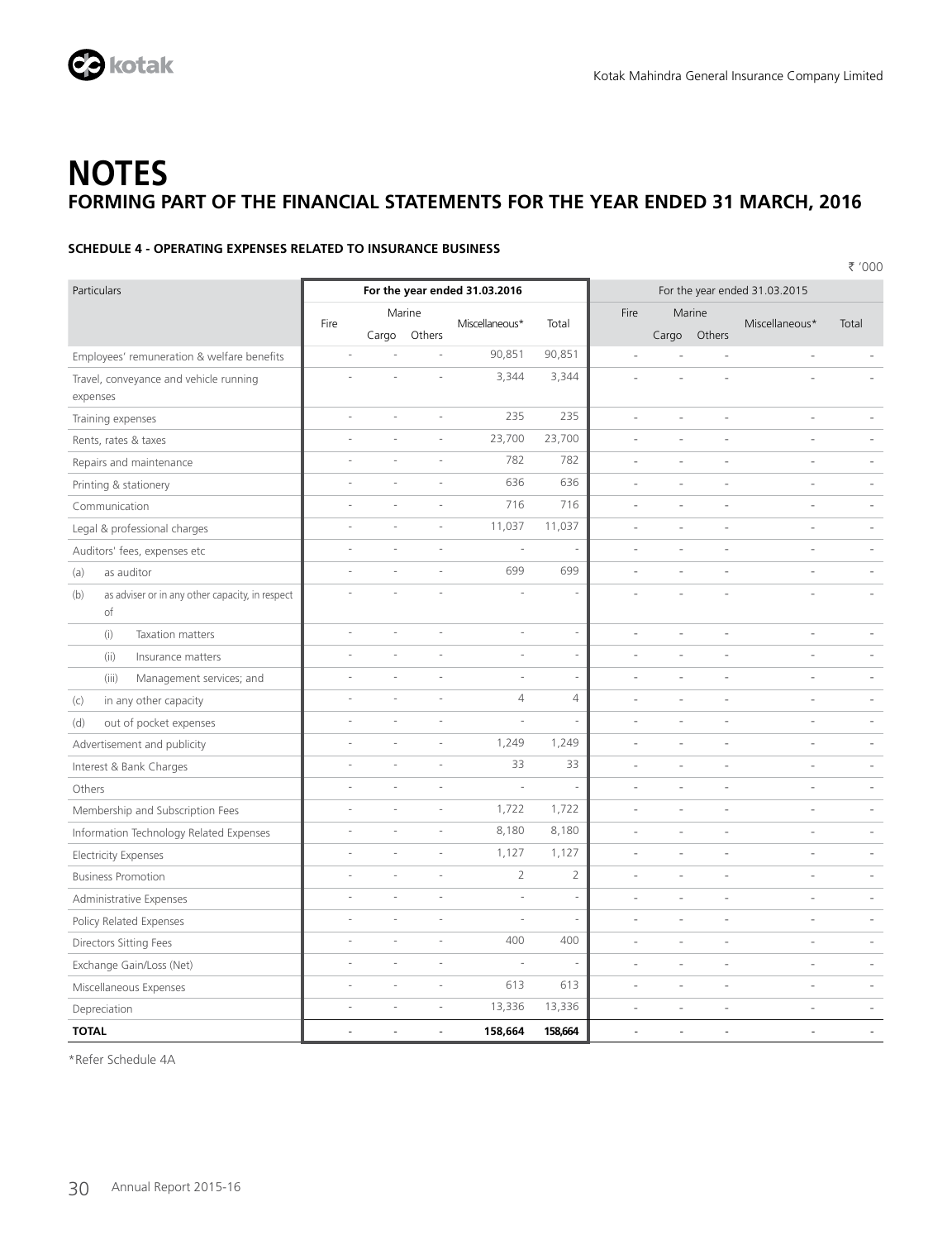

### **For the year ended 31.03.2016**

|                                                           |                          |                          |                          |                          |                          |                    |          |                          |              |        |        | ₹ '000         |
|-----------------------------------------------------------|--------------------------|--------------------------|--------------------------|--------------------------|--------------------------|--------------------|----------|--------------------------|--------------|--------|--------|----------------|
| Particulars                                               | Motor                    | Motor                    | Motor                    | Workmen's                |                          | Public Engineering | Aviation | Personal                 | Health       | Trade  | Others | Total          |
|                                                           | OD                       | TP                       | Total                    | Compensation             | Liability                |                    |          | Accident                 | Insurance    | Credit |        |                |
| Employees' remuneration &<br>welfare benefits             | 60,154                   | 28,598                   | 88,752                   |                          |                          |                    |          |                          | 2,099        |        |        | 90,851         |
| Travel, conveyance and vehicle<br>running expenses        | 2,214                    | 1,053                    | 3,267                    | J.                       | ÷.                       |                    |          | i,                       | 77           |        |        | 3,344          |
| Training expenses                                         | 156                      | 74                       | 230                      | J.                       | ÷.                       | ä,                 | ä,       | $\overline{\phantom{a}}$ | 5            |        | J.     | 235            |
| Rents, rates & taxes                                      | 15,692                   | 7,460                    | 23,152                   | ä,                       | ×.                       | ÷,                 | ä,       | ä,                       | 548          |        | Í,     | 23,700         |
| Repairs and maintenance                                   | 518                      | 246                      | 764                      | Î,                       |                          | Î,                 | ä,       | ä,                       | 18           |        | ł,     | 782            |
| Printing & stationery                                     | 421                      | 200                      | 621                      | ä,                       |                          | ä,                 | J,       | i,                       | 15           |        | ä,     | 636            |
| Communication                                             | 474                      | 225                      | 699                      | ä,                       |                          | i,                 | J,       | i,                       | 17           |        | Í,     | 716            |
| Legal & professional charges                              | 7,308                    | 3,474                    | 10,782                   | ä,                       | ÷,                       | ä,                 | J,       | ÷,                       | 255          |        | ł,     | 11,037         |
| Auditors' fees, expenses etc                              | ×,                       | ÷,                       | ÷,                       | Í,                       | ÷,                       | ä,                 | ä,       | ä,                       | J.           |        | ä,     |                |
| (a) as auditor                                            | 463                      | 220                      | 683                      | ÷,                       | ÷,                       | ä,                 | ÷        | ÷                        | 16           |        | ÷,     | 699            |
| (b) as adviser or in any other<br>capacity, in respect of |                          |                          |                          | J.                       |                          |                    |          | i,                       |              |        |        |                |
| (i) Taxation matters                                      | ÷                        | ×                        | ÷,                       | L.                       | ä,                       | ä,                 | L.       | ä,                       | ä,           |        | J.     |                |
| (ii) Insurance matters                                    | ä,                       | J.                       | J.                       | Î.                       | Î.                       | J.                 | ä,       | ä,                       | ä,           |        | ä,     |                |
| (iii) Management services; and                            | J.                       | ×,                       | J.                       | Í,                       | Î.                       | ä,                 | L,       | L                        | í.           |        | i,     |                |
| (c) in any other capacity                                 | $\overline{2}$           | $\mathbf{1}$             | 3                        | í,                       |                          | ä,                 | L,       | L                        | 0.1          |        | i,     | $\overline{4}$ |
| (d) out of pocket expenses                                |                          |                          |                          |                          |                          | ä,                 | L,       | J,                       |              |        | í,     |                |
| Advertisement and publicity                               | 827                      | 393                      | 1,220                    | i,                       | ٠                        | ä,                 | J.       | i.                       | 29           |        | ł,     | 1,249          |
| Interest & Bank Charges                                   | 22                       | 10                       | 32                       | i,                       | ÷                        | ä,                 | ÷,       | ÷,                       | $\mathbf{1}$ |        | i,     | 33             |
| Others                                                    | J.                       | J.                       | J.                       | i,                       | ä,                       | ä,                 | ä,       | i.                       | J.           |        | J.     | J.             |
| Membership and Subscription<br>Fees                       | 1,140                    | 542                      | 1,682                    | ł,                       |                          |                    | i,       | i.                       | 40           |        | ł,     | 1,722          |
| Information Technology Related<br>Expenses                | 5,416                    | 2,575                    | 7,991                    |                          |                          |                    |          |                          | 189          |        |        | 8,180          |
| <b>Electricity Expenses</b>                               | 746                      | 355                      | 1,101                    | i,                       | ä,                       | i,                 | i.       | ÷,                       | 26           |        | ÷,     | 1,127          |
| <b>Business Promotion</b>                                 | $\mathbf{1}$             | $\mathbf{1}$             | $\overline{2}$           | ä,                       | ä,                       | ä,                 | i,       | ÷,                       | 0.04         |        | J.     | $\overline{2}$ |
| Administrative Expenses                                   | ×.                       | J.                       | J.                       | i,                       | ä,                       | J.                 | L.       | i.                       | J.           |        | J.     | ×.             |
| Policy Related Expenses                                   | ÷                        | ÷,                       | ä,                       | ÷,                       | ä,                       | i,                 | ÷        | ÷                        | ÷,           |        | ÷      | ä,             |
| Directors Sitting Fees                                    | 265                      | 126                      | 391                      | ÷,                       | $\overline{\phantom{a}}$ | ÷,                 | ä,       | ä,                       | 9            |        | ÷,     | 400            |
| Exchange Gain/Loss (Net)                                  | $\overline{\phantom{a}}$ | $\overline{\phantom{a}}$ | $\overline{\phantom{a}}$ | $\overline{\phantom{a}}$ | $\overline{\phantom{a}}$ | ÷,                 | ÷,       | ä,                       | ÷,           |        | ÷,     |                |
| Miscellaneous Expenses                                    | 406                      | 193                      | 599                      | ÷,                       | $\overline{\phantom{a}}$ | ä,                 | ÷,       | ä,                       | 14           |        | ÷,     | 613            |
| Depreciation                                              | 8,830                    | 4,198                    | 13,028                   | J.                       | ×,                       | ä,                 | i.       | i.                       | 308          |        | Í.     | 13,336         |
| <b>TOTAL</b>                                              | 105,055                  | 49,944                   | 154,999                  | ÷.                       | ÷.                       | ä,                 | ä,       | ÷.                       | 3,667        |        | L.     | 158666         |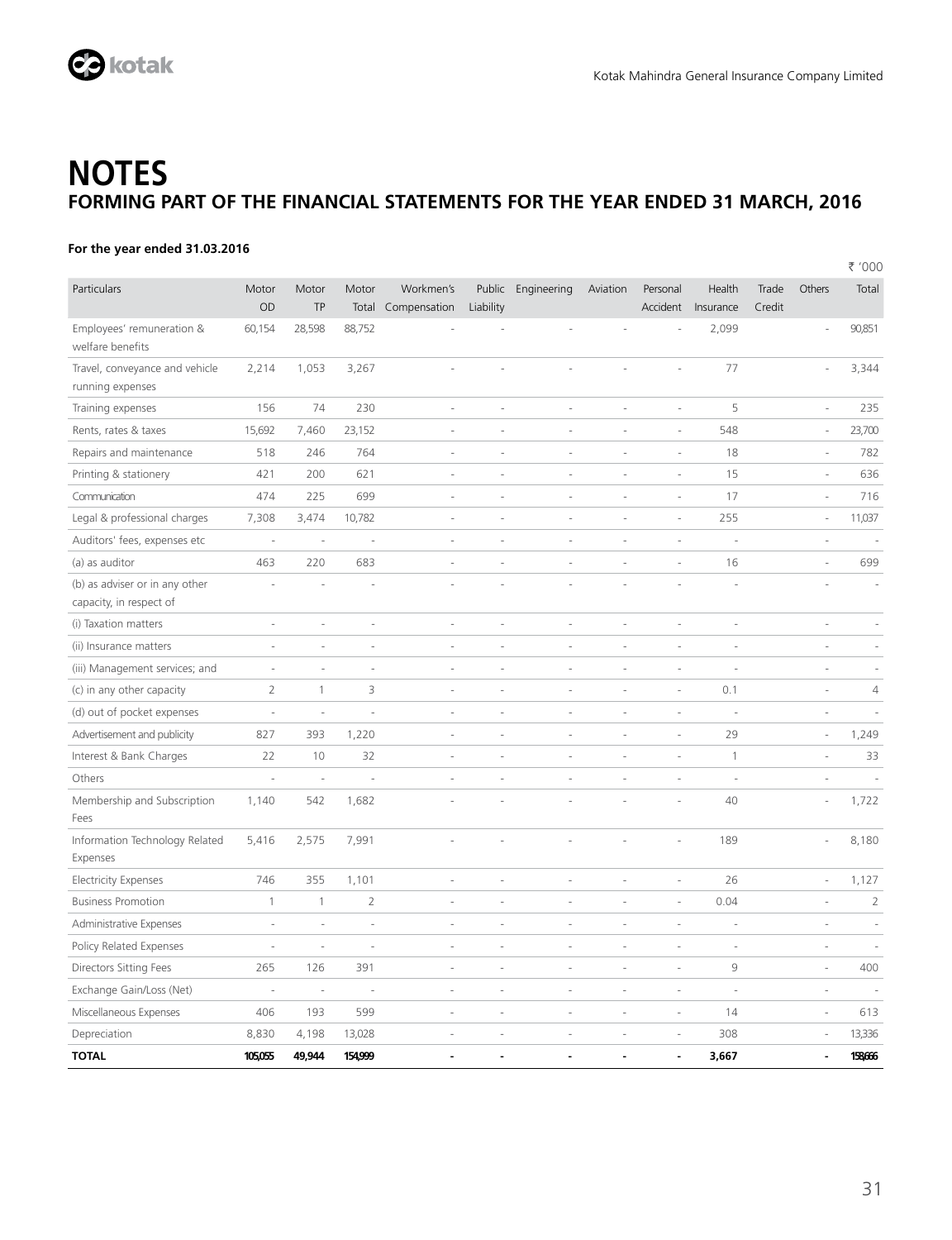

### **For the year ended 31.03.2015**

|                                                    |                          |                          |                          |                                 |                          |                          |                          |                          |                          |                 |                      | ₹ '000 |
|----------------------------------------------------|--------------------------|--------------------------|--------------------------|---------------------------------|--------------------------|--------------------------|--------------------------|--------------------------|--------------------------|-----------------|----------------------|--------|
| Particulars                                        | Motor<br>OD              | Motor<br>TP              | Motor                    | Workmen's<br>Total Compensation | Liability                | Public Engineering       | Aviation                 | Personal<br>Accident     | Health<br>Insurance      | Trade<br>Credit | Others               | Total  |
| Employees' remuneration &<br>welfare benefits      |                          |                          |                          |                                 |                          |                          |                          |                          |                          |                 |                      |        |
| Travel, conveyance and vehicle<br>running expenses |                          |                          |                          |                                 |                          |                          |                          |                          |                          |                 |                      |        |
| Training expenses                                  | ÷,                       | ÷,                       | ÷                        | $\overline{\phantom{a}}$        | $\overline{\phantom{a}}$ | $\overline{\phantom{a}}$ | ÷,                       | ÷                        | $\overline{\phantom{a}}$ |                 | ÷,                   |        |
| Rents, rates & taxes                               | ä,                       | ÷.                       | ä,                       | ä,                              | ä,                       | ÷,                       | à.                       | ×,                       | ×,                       |                 | Î.                   |        |
| Repairs and maintenance                            | ÷,                       | ÷,                       | J.                       | i.                              | ä,                       | ÷,                       | $\overline{\phantom{a}}$ | ÷,                       | J.                       |                 | J.                   |        |
| Printing & stationery                              | ä,                       | ä,                       | ÷,                       | ÷,                              | i.                       | ÷,                       | ÷,                       | ÷                        | ä,                       |                 | i,                   |        |
| Communication                                      | ÷,                       | $\overline{\phantom{a}}$ | ÷,                       | ä,                              | ä,                       | $\overline{\phantom{a}}$ | ÷,                       | $\overline{\phantom{a}}$ | ÷,                       |                 | ÷,                   |        |
| Legal & professional charges                       | $\overline{\phantom{a}}$ | $\overline{\phantom{a}}$ | $\overline{\phantom{a}}$ | ÷,                              | ä,                       | ÷,                       | ÷,                       | ÷,                       | ÷,                       |                 | i,                   |        |
| Auditors' fees, expenses etc                       | ä,                       | ٠                        | ×,                       | $\overline{a}$                  | ×,                       | ×,                       | ×,                       | ×,                       | ×.                       |                 | L.                   |        |
| (a) as auditor                                     |                          | ÷.                       | ä,                       | ä,                              | ä,                       | Ĭ.                       | ×,                       | ä,                       | ×,                       |                 | ä,                   |        |
| (b) as adviser or in any other                     |                          |                          |                          |                                 |                          |                          |                          |                          |                          |                 |                      |        |
| capacity, in respect of                            |                          |                          |                          |                                 |                          |                          |                          |                          |                          |                 |                      |        |
| (i) Taxation matters                               | i.                       | ä,                       | ÷,                       | i,                              | ä,                       | ä,                       | ÷                        | ÷                        | ÷                        |                 | i,                   |        |
| (ii) Insurance matters                             | ٠                        | ä,                       | J.                       | L,                              | ä,                       | Î,                       | ä,                       | i,                       | i.                       |                 | i,                   |        |
| (iii) Management services; and                     | ä,                       | ÷.                       | ÷.                       | ä,                              | ä,                       | í.                       | Î.                       | J.                       | ä,                       |                 | J.                   |        |
| (c) in any other capacity                          |                          |                          |                          | ä,                              |                          | Ĭ.                       | Í,                       |                          |                          |                 | i,                   |        |
| (d) out of pocket expenses                         | ä                        | $\sim$                   | ×,                       | ä,                              | J,                       | J.                       | í,                       | ä,                       | ×,                       |                 | ÷,                   |        |
| Advertisement and publicity                        | $\overline{\phantom{a}}$ | ÷,                       | $\overline{\phantom{a}}$ | ÷                               | i,                       | ÷,                       | ÷                        | ÷,                       | $\overline{\phantom{a}}$ |                 | ÷,                   |        |
| Interest & Bank Charges                            | $\overline{\phantom{a}}$ | $\overline{\phantom{a}}$ | $\sim$                   | $\overline{\phantom{a}}$        | ä,                       | ä,                       | $\overline{\phantom{a}}$ | $\sim$                   | $\overline{\phantom{a}}$ |                 | ÷,                   |        |
| Others                                             | ä,                       | $\sim$                   | ÷.                       | ä,                              | ä,                       | ä,                       | $\overline{\phantom{a}}$ | ä,                       | $\sim$                   |                 | ä,                   |        |
| Membership and Subscription<br>Fees                |                          |                          |                          |                                 |                          |                          |                          |                          |                          |                 |                      |        |
| Information Technology Related<br>Expenses         |                          |                          |                          |                                 |                          |                          |                          |                          |                          |                 |                      |        |
| <b>Business Promotion</b>                          |                          |                          | J.                       | J.                              | ä,                       | í.                       | i,                       | J.                       | ×,                       |                 | L,                   |        |
| Administrative Expenses                            |                          | $\sim$                   | ÷,                       | $\overline{a}$                  | ä,                       | ä,                       | i,                       | i,                       | $\sim$                   |                 | ×,                   |        |
| Policy Related Expenses                            | J.                       | ä,                       | ÷,                       | $\sim$                          | ä,                       | i,                       | ä,                       | ÷,                       | ×,                       |                 | ä,                   |        |
| Directors Sitting Fees                             | i.                       | ÷,                       | $\sim$                   | $\overline{\phantom{a}}$        | J,                       | ł,                       | $\overline{\phantom{a}}$ | ÷,                       | $\overline{\phantom{a}}$ |                 | ÷,                   |        |
| Exchange Gain/Loss (Net)                           | i.                       | ٠                        | ×.                       | $\sim$                          | ä,                       | ä,                       | ÷,                       | ×,                       | $\sim$                   |                 | ×,                   |        |
| Miscellaneous Expenses                             |                          | ÷.                       | $\sim$                   | $\sim$                          | ä,                       | ÷,                       | ÷.                       | ÷.                       | ×.                       |                 | ÷.                   |        |
| Depreciation                                       |                          | ä,                       | ä,                       | ä,                              | ä,                       | ł,                       | ÷,                       | ÷,                       |                          |                 | i,                   |        |
| <b>TOTAL</b>                                       | $\blacksquare$           | ä,                       | $\sim$                   | $\tilde{\phantom{a}}$           | $\overline{a}$           | ÷,                       | $\blacksquare$           | $\tilde{\phantom{a}}$    | $\overline{a}$           |                 | $\ddot{\phantom{a}}$ |        |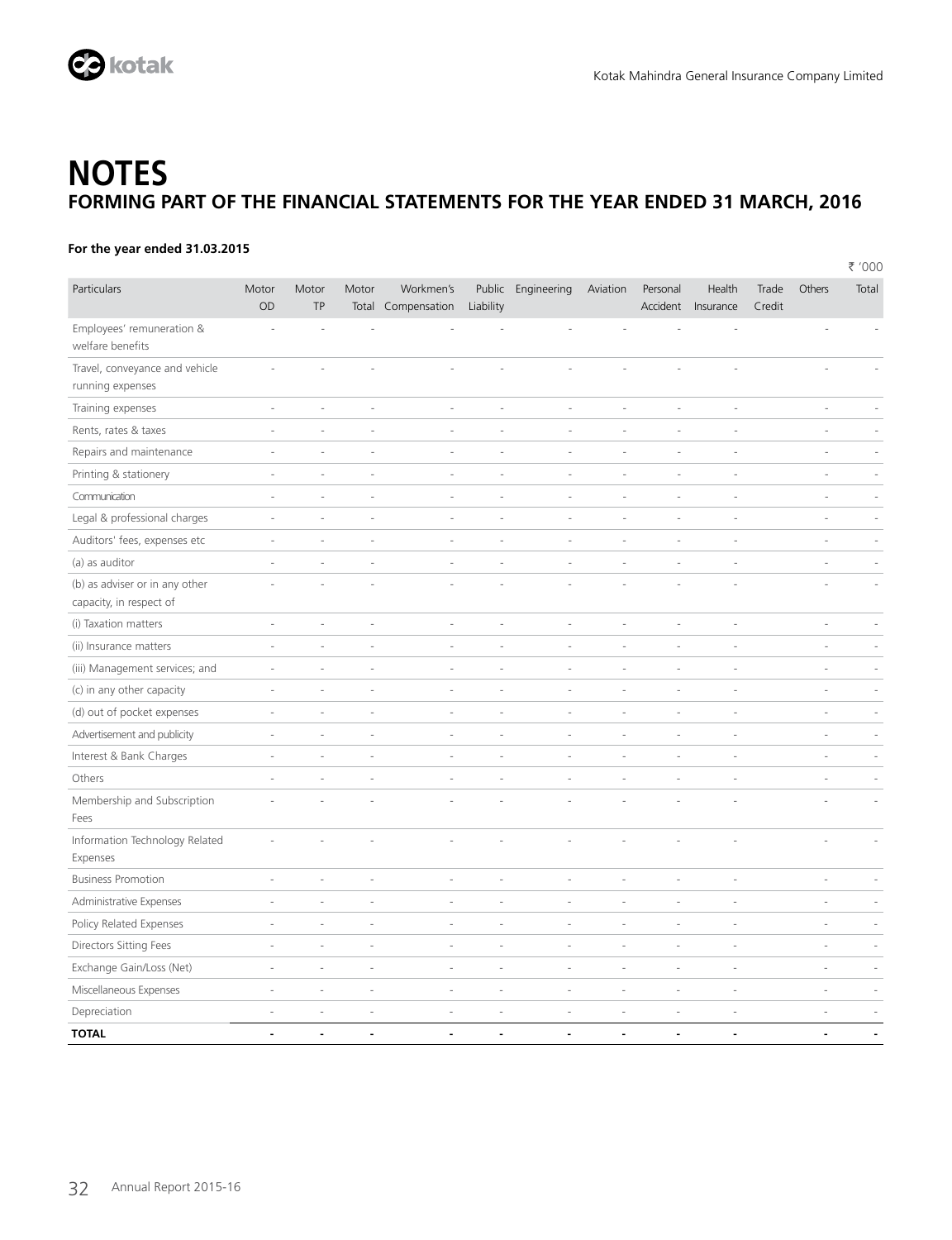

### **SCHEDULE 5 - SHARE CAPITAL**

|                                                                                            |                     | ₹ '000              |
|--------------------------------------------------------------------------------------------|---------------------|---------------------|
| Particulars                                                                                | As at<br>31.03.2016 | As at<br>31.03.2015 |
| <b>Authorised Capital</b>                                                                  |                     |                     |
| 150,000,000 (Previous Year: 1,5000,000) Equity Shares of Rs. 10 each                       | 1,500,000           | 150,000             |
| <b>Issued Capital</b>                                                                      |                     |                     |
| 135,000,000 (Previous Year: 1,050,000) Equity Shares of Rs. 10 each                        | 1,350,000           | 10,500              |
| Subscribed Capital                                                                         |                     |                     |
| 135,000,000 (Previous Year: 1,050,000) Equity Shares of Rs. 10 each                        | 1,350,000           | 10,500              |
| Called-up Capital                                                                          |                     |                     |
| 135,000,000 (Previous Year: 1,050,000) Equity Shares of Rs. 10 each                        | 1,350,000           | 10,500              |
| Less: Calls unpaid                                                                         | $\Omega$            | 0                   |
| Add: Equity Shares forfeited (amount originally paid up)                                   | $\Omega$            | $\Omega$            |
| Less: Par Value of Equity Shares bought back                                               | $\Omega$            | $\Omega$            |
| Less: Preliminary Expenses                                                                 | $\Omega$            | $\Omega$            |
| Less: Expenses including commission or brokerage on underwriting or subscription of shares | $\Omega$            | $\Omega$            |
| <b>TOTAL</b>                                                                               | 1,350,000           | 10,500              |

Entire 135,000,000 (Previous Year 1,050,000) equity shares of Rs. 10 each fully paid up are held by Kotak Mahindra Bank Ltd the holding company and its nominees.

### **SCHEDULE 5A - PATTERN OF SHAREHOLDING**

| <b>Particulars</b> | As at 31.03.2016 |              | As at 31.03.2015         |              |  |
|--------------------|------------------|--------------|--------------------------|--------------|--|
|                    | Number of Shares | % of Holding | Number of Shares         | % of Holding |  |
| Promoters          |                  |              |                          |              |  |
| - Indian           | 135,000,000      | 100%         | 1,050,000                | 100%         |  |
| - Foreign          |                  | $0\%$        | $\overline{\phantom{a}}$ | 0%           |  |
| Others             |                  |              |                          |              |  |
| <b>TOTAL</b>       | 135,000,000      | 100%         | 1,050,000                | 0%           |  |

### **SCHEDULE 6 - RESERVES AND SURPLUS**

| Particulars                                    | As at<br>31.03.2016      | As at<br>31.03.2015 |
|------------------------------------------------|--------------------------|---------------------|
| Capital Reserve                                |                          |                     |
| Capital Redemption Reserve                     |                          |                     |
| Share Premium                                  | $\overline{\phantom{a}}$ |                     |
| <b>General Reserves</b>                        | $\overline{\phantom{a}}$ |                     |
| Less: Debit balance in Profit and Loss Account |                          |                     |
| Less: Amount utilized for Buy-back             |                          |                     |
| Catastrophe Reserve                            |                          |                     |
| Other Reserves                                 |                          |                     |
| Balance in Profit & Loss Account               |                          |                     |
| <b>TOTAL</b>                                   |                          |                     |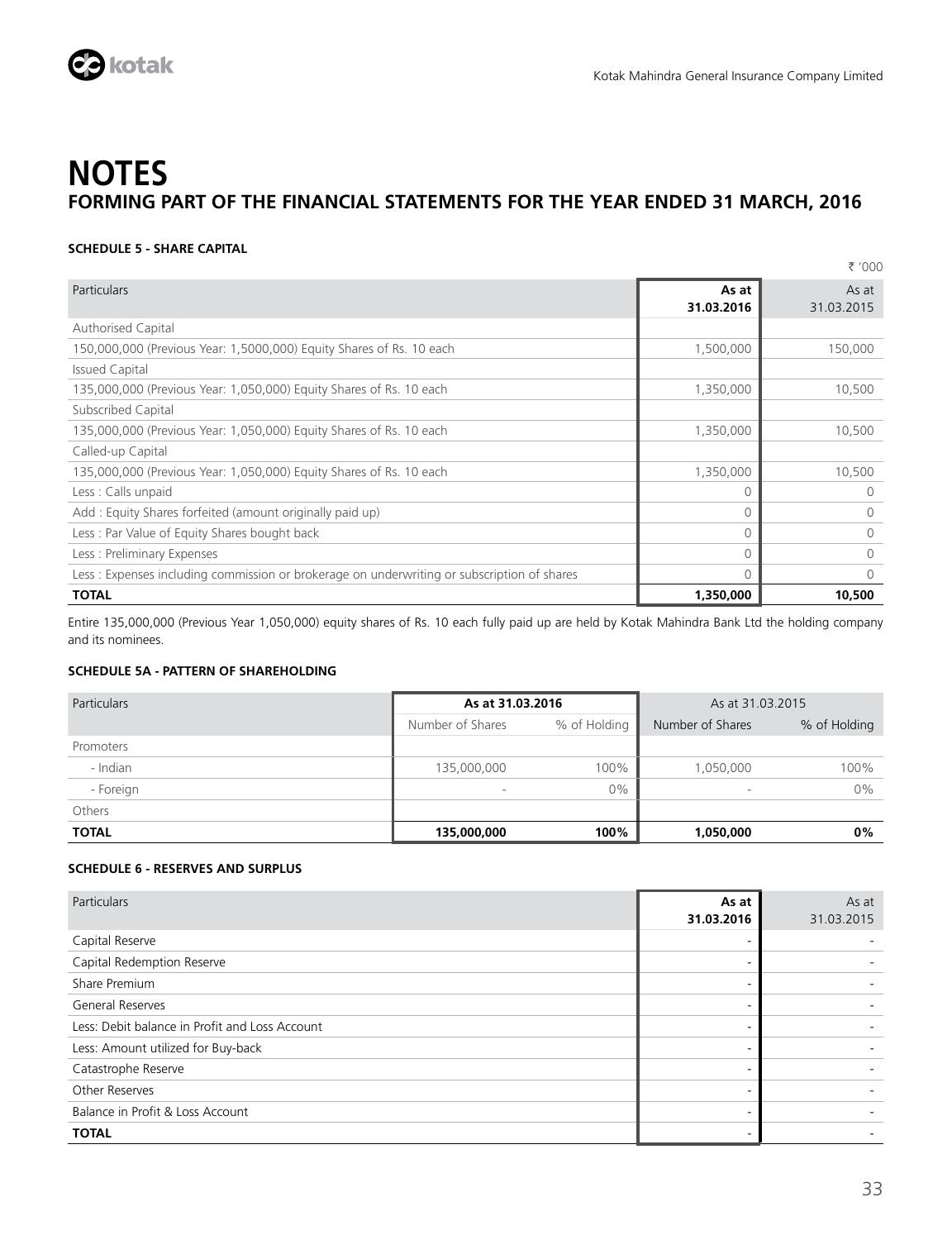

### **SCHEDULE 7 - BORROWINGS**

|                               |            | ₹ '000     |
|-------------------------------|------------|------------|
| Particulars                   | As at      | As at      |
|                               | 31.03.2016 | 31.03.2015 |
| Debentures/ Bonds             | -          |            |
| Banks                         | -          |            |
| <b>Financial Institutions</b> | -          |            |
| Others                        | -          | -          |
| <b>TOTAL</b>                  | -          |            |

### **SCHEDULE 8 - INVESTMENTS**

| Particulars                                     |                                                                                | As at<br>31.03.2016      | As at<br>31.03.2015      |
|-------------------------------------------------|--------------------------------------------------------------------------------|--------------------------|--------------------------|
|                                                 | <b>LONG TERM INVESTMENTS</b>                                                   |                          |                          |
|                                                 | Government securities and Government guaranteed bonds including Treasury Bills | 571,066                  |                          |
|                                                 | Other Approved Securities                                                      | $\overline{\phantom{a}}$ |                          |
| Other Investments                               |                                                                                |                          |                          |
| (a)                                             | Shares                                                                         | $\overline{\phantom{a}}$ |                          |
| (aa)                                            | Equity                                                                         |                          |                          |
|                                                 | (bb) Preference                                                                | $\overline{\phantom{a}}$ |                          |
| (b)                                             | Mutual Funds                                                                   | $\sim$                   |                          |
| (c)                                             | Derivative Instruments                                                         |                          |                          |
| (d)                                             | Debentures/Bonds                                                               | 200,508                  |                          |
| (e)                                             | Other Securities                                                               | $\overline{\phantom{a}}$ |                          |
| (f)                                             | Subsidiaries                                                                   | $\overline{\phantom{a}}$ |                          |
| (q)                                             | Investment Properties-Real Estate                                              |                          |                          |
| Investments in Infrastructure and Social Sector |                                                                                | 253,367                  |                          |
|                                                 | Other than Approved Investments                                                |                          |                          |
|                                                 | <b>SHORT TERM INVESTMENTS</b>                                                  |                          |                          |
|                                                 | Government securities and Government guaranteed bonds including Treasury Bills | $\overline{\phantom{a}}$ |                          |
|                                                 | Other Approved Securities                                                      | $\overline{\phantom{a}}$ |                          |
| Other Investments                               |                                                                                |                          |                          |
| (a)                                             | Shares                                                                         | $\overline{\phantom{a}}$ |                          |
| (aa)                                            | Equity                                                                         | $\overline{\phantom{a}}$ |                          |
|                                                 | (bb) Preference                                                                |                          |                          |
| (b)                                             | Mutual Funds                                                                   | 21,322                   |                          |
| (c)                                             | Derivative Instruments                                                         | $\overline{\phantom{a}}$ |                          |
| (d)                                             | Debentures/ Bonds                                                              |                          |                          |
| (e)                                             | Other Securities                                                               | $\overline{\phantom{a}}$ | ٠                        |
| (f)                                             | Subsidiaries                                                                   |                          |                          |
| (q)                                             | Investment Properties-Real Estate                                              |                          |                          |
|                                                 | Investments in Infrastructure and Social Sector                                | 98,005                   |                          |
|                                                 | Other than Approved Investments                                                |                          | $\overline{\phantom{0}}$ |
| <b>TOTAL</b>                                    |                                                                                | 1,144,268                |                          |

### **Notes:**

1). During the period under review, there has been no investments in subsidiary\holding companies.

2). Aggregate amount of investments other than listed equity securities and derivative instruments- INR 1144268 [figures in '000] (Previous Year - Nil), Market Value:1147583 [figures in '000] (Previous Year - Nil).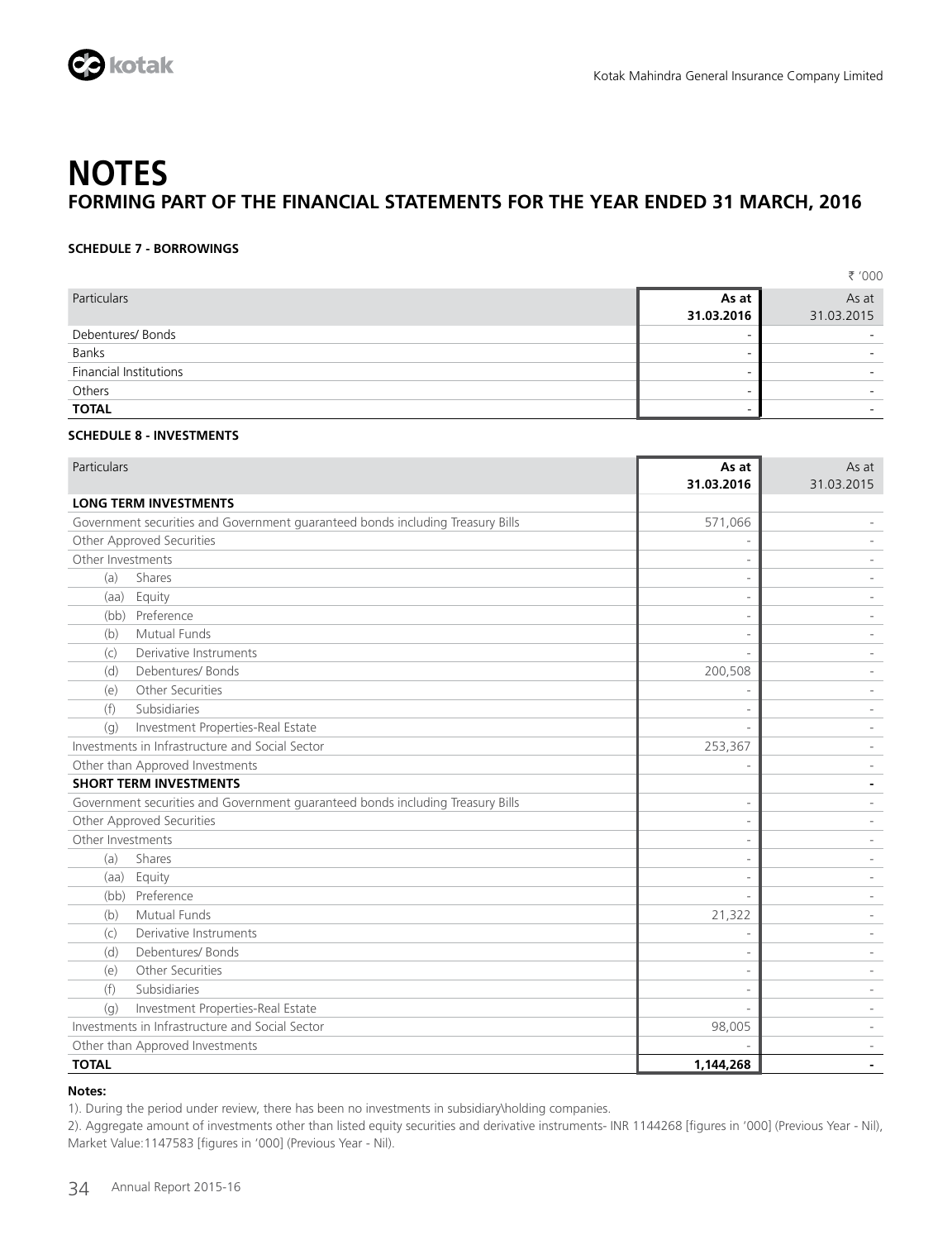

### **SCHEDULE 9 - LOANS**

|                              |                                         |                          | ₹ '000              |
|------------------------------|-----------------------------------------|--------------------------|---------------------|
| Particulars                  |                                         | As at<br>31.03.2016      | As at<br>31.03.2015 |
|                              | SECURITY-WISE CLASSIFICATION            |                          |                     |
| Secured                      |                                         | $\overline{\phantom{a}}$ |                     |
| (a)                          | On mortgage of property                 | $\overline{\phantom{a}}$ |                     |
| (aa)                         | In India                                | $\overline{\phantom{a}}$ |                     |
|                              | (bb) Outside India                      | $\overline{\phantom{a}}$ |                     |
| (b)                          | On Shares, Bonds, Govt. Securities      | $\overline{\phantom{a}}$ |                     |
| (c)                          | Others                                  | $\overline{\phantom{a}}$ |                     |
| Unsecured                    |                                         | $\overline{\phantom{a}}$ |                     |
| <b>TOTAL</b>                 |                                         | $\blacksquare$           |                     |
|                              | <b>BORROWER-WISE CLASSIFICATION</b>     |                          |                     |
| (a)                          | Central and State Governments           | $\overline{\phantom{a}}$ |                     |
| (b)                          | <b>Banks and Financial Institutions</b> | $\overline{\phantom{a}}$ |                     |
| (c)                          | Subsidiaries                            | $\overline{\phantom{a}}$ |                     |
| (d)                          | Industrial Undertakings                 | $\overline{\phantom{a}}$ |                     |
| (e)                          | Others                                  | $\overline{\phantom{a}}$ |                     |
| <b>TOTAL</b>                 |                                         | $\blacksquare$           | $\blacksquare$      |
|                              | PERFORMANCE-WISE CLASSIFICATION         |                          |                     |
| (a)                          | Loans classified as standard            | $\overline{\phantom{a}}$ |                     |
|                              | (aa) In India                           | $\overline{\phantom{a}}$ |                     |
|                              | (bb) Outside India                      | $\overline{\phantom{a}}$ |                     |
| (b)                          | Non-performing loans less provisions    | $\overline{a}$           |                     |
|                              | (aa) In India                           | $\overline{\phantom{a}}$ |                     |
|                              | (bb) Outside India                      | $\overline{\phantom{a}}$ |                     |
| <b>TOTAL</b>                 |                                         | $\blacksquare$           | $\blacksquare$      |
| MATURITY-WISE CLASSIFICATION |                                         |                          |                     |
| (a)                          | Short Term                              | $\overline{\phantom{a}}$ |                     |
| (b)                          | Long Term                               | $\overline{a}$           |                     |
| <b>TOTAL</b>                 |                                         | $\blacksquare$           |                     |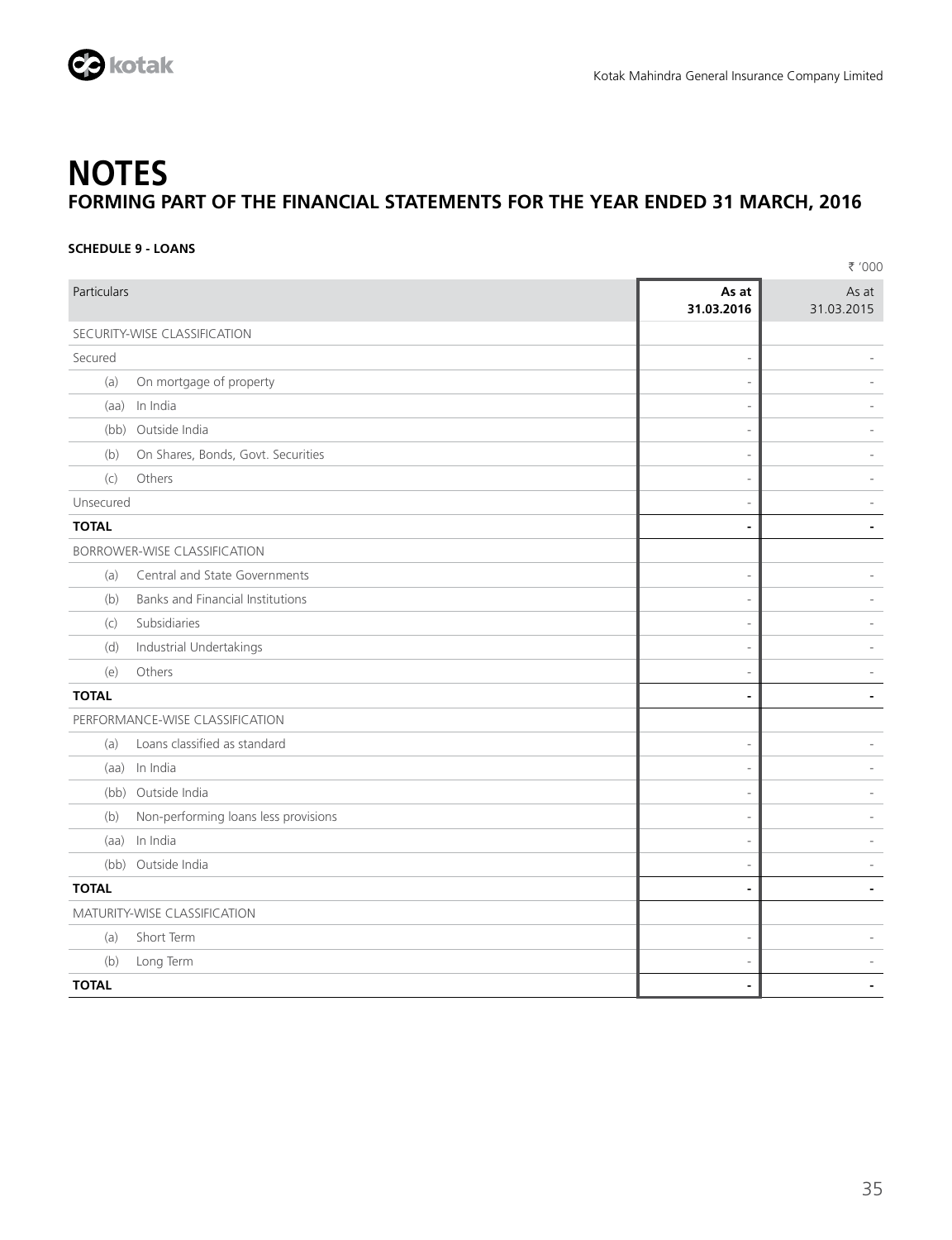

### **SCHEDULE 10 - FIXED ASSETS**

|                                                |                     |                                        |                                                  |                     |                          |                                     |                          |                     |                     | ₹ '000              |
|------------------------------------------------|---------------------|----------------------------------------|--------------------------------------------------|---------------------|--------------------------|-------------------------------------|--------------------------|---------------------|---------------------|---------------------|
| <b>Particulars</b><br><b>Cost/ Gross Block</b> |                     |                                        |                                                  | <b>Depreciation</b> |                          |                                     |                          | <b>Net Block</b>    |                     |                     |
|                                                | As at<br>01.04.2015 | <b>Additions</b><br>during the<br>year | Deductions/<br>adjustments<br>during the<br>year | As at<br>31.03.2016 | As at<br>01.04.2015      | For the<br>vear ended<br>31.03.2016 | On Sales/<br>Adjustments | As at<br>31.03.2016 | As at<br>31.03.2016 | As at<br>31.03.2015 |
| Goodwill                                       |                     |                                        |                                                  |                     |                          |                                     |                          |                     |                     |                     |
| Intangibles -<br>Software                      | $\sim$              | 80,309                                 | ٠                                                | 80,309              | ٠                        | 6,570                               |                          | 6,570               | 73,739              |                     |
| Land-Freehold                                  |                     |                                        |                                                  |                     |                          |                                     |                          |                     |                     |                     |
| Leasehold<br>Improvements                      | $\sim$              | 2,239                                  | ٠                                                | 2,239               | $\overline{\phantom{a}}$ | 84                                  |                          | 84                  | 2,155               |                     |
| <b>Buildings</b>                               |                     |                                        |                                                  |                     |                          |                                     |                          |                     |                     |                     |
| Furniture & Fittings                           |                     | 119                                    |                                                  | 119                 |                          | 119                                 |                          | 119                 |                     |                     |
| IT Equipments                                  | ٠                   | 58,108                                 | ٠                                                | 58,108              | ٠                        | 5,290                               |                          | 5,290               | 52,819              |                     |
| Vehicles                                       | $\sim$              | 7,892                                  | ٠                                                | 7,892               | ٠                        | 1,261                               | ٠                        | 1,261               | 6,631               |                     |
| Office Equipment                               | ٠                   | 224                                    |                                                  | 224                 | ٠                        | 13                                  |                          | 13                  | 210                 |                     |
| Others                                         |                     |                                        |                                                  |                     |                          |                                     |                          |                     |                     |                     |
| <b>TOTAL</b>                                   | $\sim$              | 148,891                                |                                                  | 148,891             | $\blacksquare$           | 13,337                              |                          | 13,337              | 135,554             |                     |
| Capital Work in<br>progress                    | ٠                   | 724                                    |                                                  | 724                 | $\sim$                   |                                     | $\overline{\phantom{a}}$ | ٠                   | 724                 |                     |
| <b>Grand Total</b>                             | $\sim$              | 149,615                                | ۰.                                               | 149,615             | $\blacksquare$           | 13,337                              | ۰.                       | 13,337              | 136,278             |                     |

### **SCHEDULE 11 - CASH AND BANK BALANCE**

|                                                       |                          | ₹ '000              |
|-------------------------------------------------------|--------------------------|---------------------|
| <b>Particulars</b>                                    | As at<br>31.03.2016      | As at<br>31.03.2015 |
| Cash (including cheques, drafts and stamps)           | 143                      |                     |
| <b>Bank Balances</b>                                  |                          |                     |
| Deposit Accounts<br>(a)                               | $\sim$                   |                     |
| Short-term (due within 12 months)<br>(aa)             | $\overline{\phantom{a}}$ |                     |
| Others<br>(bb)                                        | $\overline{\phantom{a}}$ |                     |
| <b>Current Accounts</b><br>(b)                        | 3,970                    | 10,500              |
| Others<br>(c)                                         | $\overline{\phantom{a}}$ |                     |
| Money at Call and Short Notice                        |                          |                     |
| With Banks<br>(a)                                     | $\overline{\phantom{a}}$ |                     |
| With other Institutions<br>(b)                        | $\overline{\phantom{a}}$ |                     |
| Others                                                | $\overline{\phantom{a}}$ |                     |
| <b>TOTAL</b>                                          | 4,113                    | 10,500              |
| Balances with non-scheduled banks included in 2 above | $\overline{\phantom{a}}$ |                     |
| Cas and Bank Balances                                 | $\sim$                   |                     |
| In India                                              | $\sim$                   |                     |
| Outside India                                         | $\sim$                   |                     |
| <b>TOTAL</b>                                          | ٠                        |                     |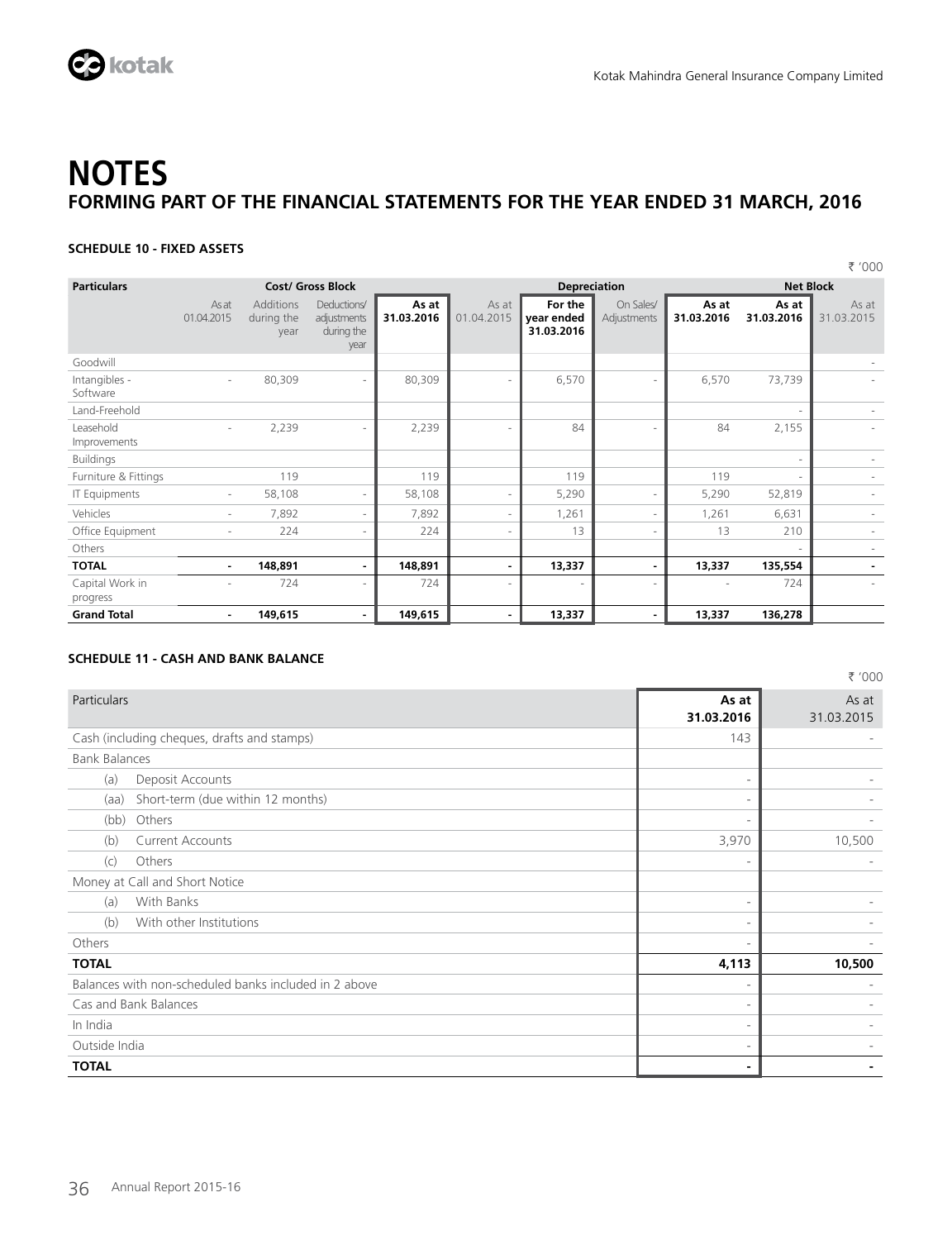

### **SCHEDULE 12 - ADVANCES AND OTHER ASSETS**

|                                                                               |                          | ₹ '000              |
|-------------------------------------------------------------------------------|--------------------------|---------------------|
| Particulars                                                                   | As at<br>31.03.2016      | As at<br>31.03.2015 |
| <b>ADVANCES</b>                                                               |                          |                     |
| Reserve deposits with ceding companies                                        |                          |                     |
| Application money for investments                                             | $\overline{\phantom{a}}$ |                     |
| Prepayments                                                                   | 2,458                    |                     |
| Advances to Directors/Officers                                                |                          |                     |
| Advance tax paid and taxes deducted at source (Net of provision for taxation) | 258                      |                     |
| Others                                                                        | $\overline{a}$           |                     |
| Security Deposits                                                             | L,                       |                     |
| Advances to employees                                                         | 318                      |                     |
| Advances to vendors                                                           | 1,125                    |                     |
| Advance to others                                                             |                          |                     |
| <b>TOTAL (A)</b>                                                              | 4,159                    |                     |
| <b>OTHER ASSETS</b>                                                           |                          |                     |
| Income accrued on investments                                                 | 34,701                   |                     |
| <b>Outstanding Premiums</b>                                                   | $\overline{a}$           |                     |
| Agents' Balances                                                              | $\overline{\phantom{a}}$ |                     |
| Foreign Agencies Balances                                                     | ÷,                       |                     |
| Due from other entities carrying on insurance business (including reinsurers) | 225                      |                     |
| Due from subsidiaries/ holding company                                        | 38                       |                     |
| Deposit with Reserve Bank of India                                            | $\overline{\phantom{a}}$ |                     |
| Others                                                                        | $\overline{a}$           |                     |
| <b>Investment Receivables</b>                                                 | 49,239                   |                     |
| Security and other deposits                                                   | 759                      |                     |
| Service Tax Unutilised Credit                                                 | 11,908                   | 130                 |
| Cenvat Credit                                                                 | ٠                        |                     |
| Sundry Debtors                                                                |                          |                     |
| TOTAL (B)                                                                     | 96,870                   | 130                 |
| TOTAL (A+B)                                                                   | 101,029                  | 130                 |
|                                                                               |                          |                     |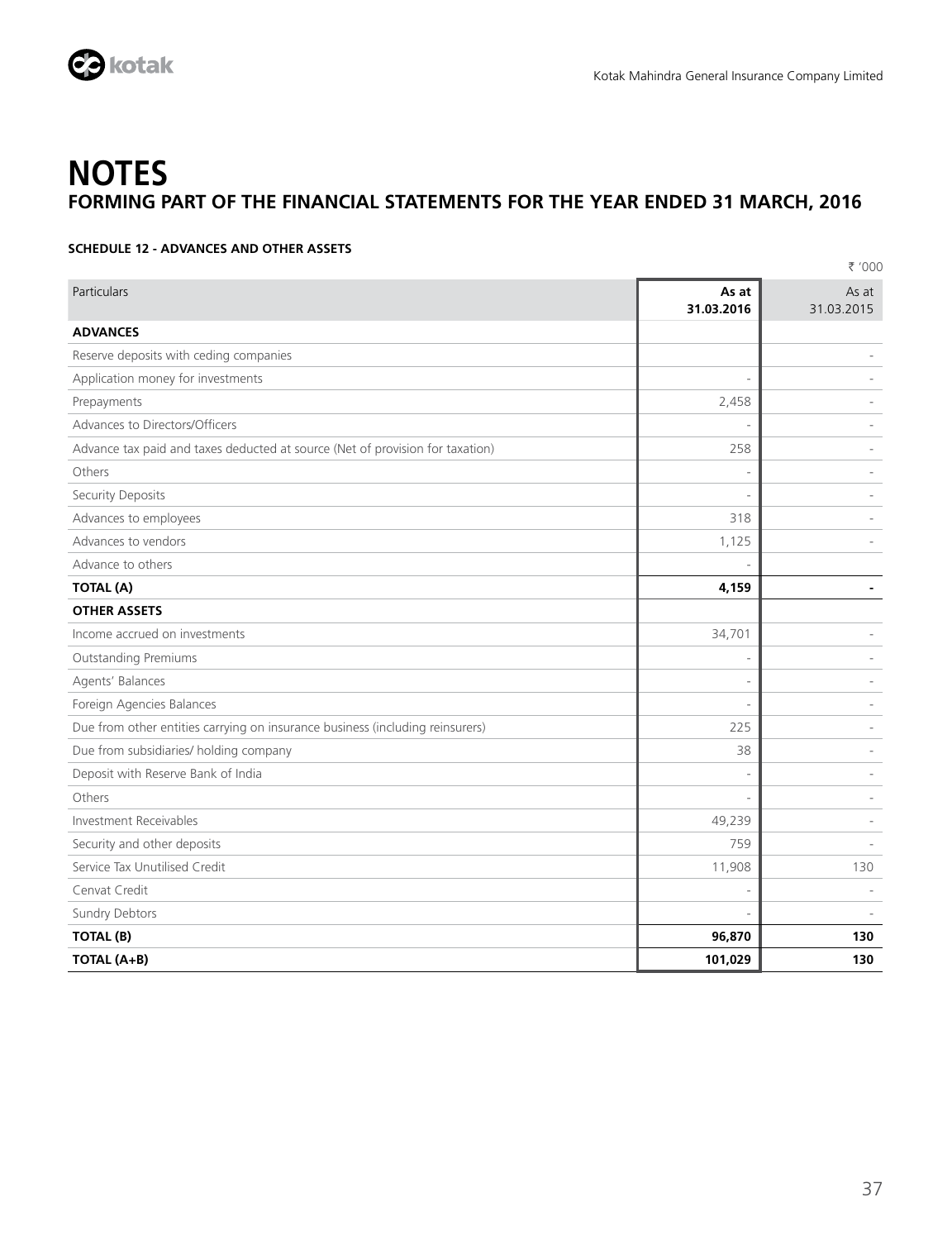

### **SCHEDULE 13 - CURRENT LIABILITIES**

|                                                                  |                          | ₹ '000     |
|------------------------------------------------------------------|--------------------------|------------|
| <b>Particulars</b>                                               | As at                    | As at      |
|                                                                  | 31.03.2016               | 31.03.2015 |
| Agents' Balances                                                 | 1,314                    |            |
| Balances due to other insurance companies                        | 2,124                    |            |
| Deposits held on re-insurance ceded                              | $\overline{a}$           |            |
| Premiums received in advance                                     | 558                      |            |
| <b>Unallocated Premium</b>                                       |                          |            |
| Unclaimed Amount of Policyholders (Refer Note 26 of Schedule 16) | 36                       |            |
| Sundry creditors                                                 | 50,424                   | 2,693      |
| Due to subsidiaries/ holding company                             | 3,651                    |            |
| Claims Outstanding                                               | 2,001                    |            |
| Due to Officers/ Directors                                       | $\overline{\phantom{0}}$ |            |
| Others -                                                         |                          |            |
| <b>Statutory Dues</b>                                            | 12,914                   | 111        |
| Refund Payable - Premium                                         | 27                       |            |
| Provision for expenses                                           | 21,559                   |            |
| Premium Deposits                                                 | 3,990                    |            |
| Solatium Fund                                                    | 12                       |            |
| Payable to Related Parties                                       | $\overline{\phantom{a}}$ |            |
| Contracts for Investments                                        | $\overline{a}$           |            |
| Stale Cheque                                                     | $\overline{\phantom{0}}$ |            |
| Payable to Employees                                             |                          |            |
| <b>TOTAL</b>                                                     | 98,610                   | 2,804      |

### **SCHEDULE 14 - PROVISIONS**

| Particulars                                                       | As at                    | As at      |
|-------------------------------------------------------------------|--------------------------|------------|
|                                                                   | 31.03.2016               | 31.03.2015 |
| Reserve for Unexpired Risk                                        | 32,426                   |            |
| For taxation (less advance tax paid and taxes deducted at source) | $\overline{\phantom{a}}$ |            |
| For proposed dividends                                            | ۰                        |            |
| For dividend distribution tax                                     | $\overline{\phantom{a}}$ |            |
| Others                                                            | $\overline{\phantom{a}}$ |            |
| Gratuity                                                          | 3,121                    |            |
| Leave Encashment                                                  | 1,496                    |            |
| Reserve for Premium Deficiency                                    | ۰                        |            |
| <b>TOTAL</b>                                                      | 37,043                   |            |

### **SCHEDULE 15 - MISCELLANEOUS EXPENDITURE (To the extent not written off or adjusted)**

| Particulars                                     | As at                        | As at      |
|-------------------------------------------------|------------------------------|------------|
|                                                 | 31.03.2016                   | 31.03.2015 |
| Discount Allowed in issue of shares/ debentures | $\qquad \qquad \blacksquare$ | $\sim$     |
| Others                                          | $\overline{\phantom{0}}$     | $\sim$     |
| <b>Total</b>                                    | -                            |            |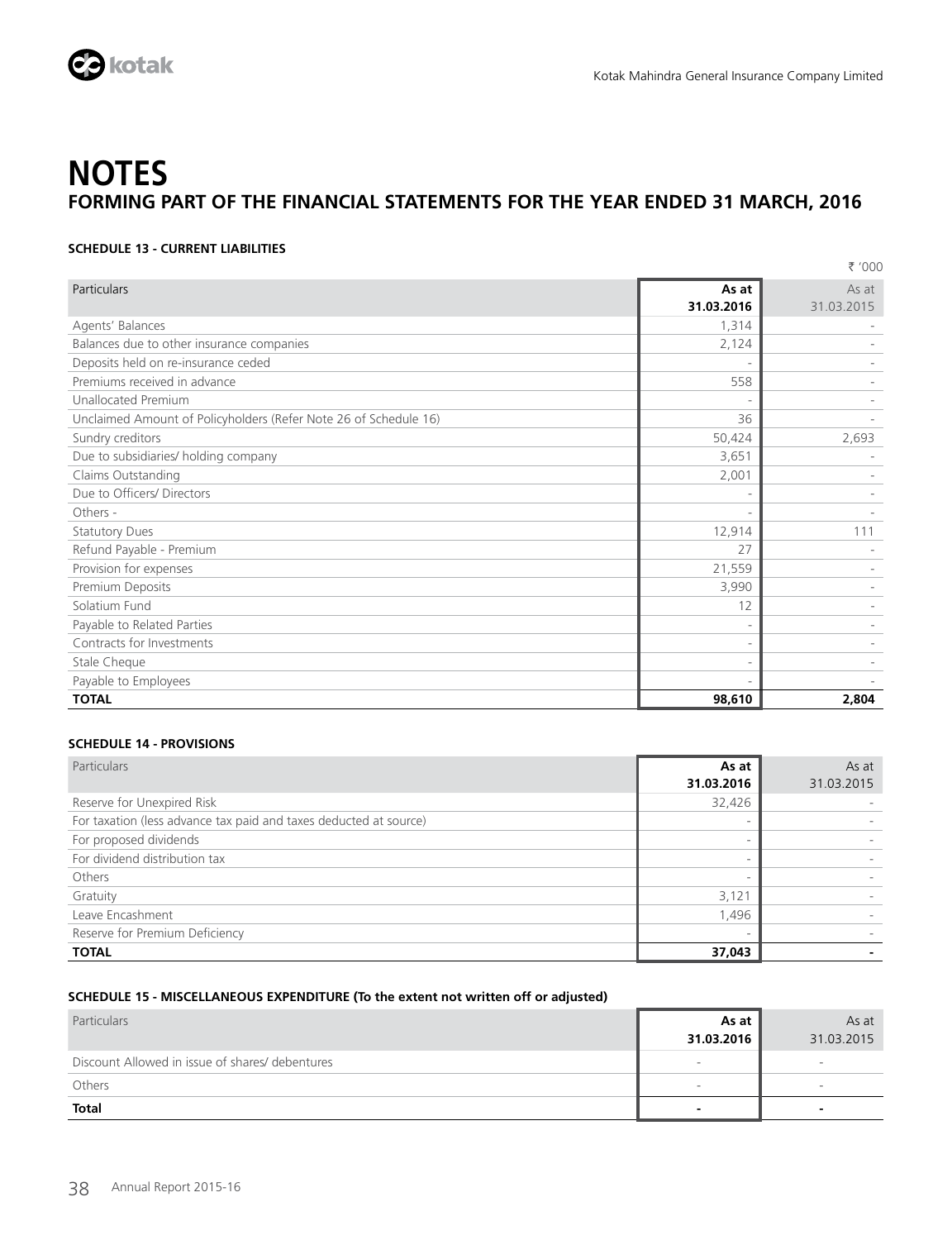

(Currency: In thousands of Indian Rupees unless otherwise stated)

### **Schedule 16: Notes to the financial statements 1. Background**

 Kotak Mahindra General Insurance Company Limited ("The Company") was incorporated on December 20, 2014 under Companies Act, 2013 as a 100% subsidiary of Kotak Mahindra Bank Limited. Subsequently, it applied to IRDAI to register as a General Insurance Company under the provisions of Insurance Act 1938. The Company received certificate of registration from IRDAI on November 18, 2015 and subsequently commenced operations on December 17, 2015.The Company is in the business of underwriting general insurance policies and has launched general insurance products in Motor and Health.

### **2. Significant Accounting Policies:**

### **A. Basis of Preparation**

 The Financial statements of the Company have been prepared in accordance with the Generally Accepted Accounting Principles in India (Indian GAAP) under the historical cost convention on accrual basis to comply with the Accounting Standards specified under Section 133 of the Companies Act, 2013 ("the Act") read with Rule 7 of the Companies (Accounts) Rules, 2014 and other relevant provisions of Companies Act, 2013, as applicable, and in accordance with the provisions of the Insurance Act, 1938 as amended by the Insurance Laws (Amendment) Act, 2015 read with Insurance Regulatory and Development Authority of India circular IRDAI /F&A/CIR/FA/059/03/2015 dated 31st March 2015 (the "Insurance Act"), the Insurance Regulatory and Development Authority Act, 1999 the ("IRDA Act"), and the regulations framed there under ( also refer IRDAI ) the Insurance Regulatory and Development Authority (Preparation of Financial Statements and Auditor's Report of Insurance Companies) Regulations, 2002 (the "IRDA Financial Statements Regulations"), orders/directions issued by the Insurance Regulatory and Development Authority of India (the "IRDA"/"Authority") in this regard.

### **B. Use of Estimates**

 The preparation of financial statements in conformity with Indian GAAP requires the Management to make judgments, estimates and assumptions considered in the reported amounts of assets and liabilities (including contingent liabilities) as on the date of the financial statements and the reported income and expenses during the reporting period. Although these estimates are based on Management's best knowledge of current events and actions, uncertainty about these assumptions and estimates could result in the outcome requiring a material adjustment to the carrying amounts of assets or liabilities in future periods. The estimates and assumptions used in the financial statements are based on Management's evaluation of the relevant facts and circumstances upto and as of the date of the financial statements. Actual results could differ from the estimates. Any revision to accounting estimates is accounted for prospectively.

### **C. Revenue Recognition**

### **Premium:**

 Premium net of service tax (including reinsurance accepted & reinstatement premium) is recognised on commencement of the risk and for installment policies it is recognised on installment due dates. Premium earnings are recognised over the period of the policy. Any revisions in premium amount are recognised in the period in which it occur & over the remaining period of the policy. Subsequent cancellations of policies are recognised in the same period in which it occur.

### **Commission on reinsurance ceded:**

 Commission on reinsurance ceded is recognized as income on ceding of reinsurance premium. Profit commission under reinsurance treaties, wherever applicable, is recognized in the year of final determination of the profits and as intimated by the Reinsurer.

### **Income earned on investments:**

 Interest income is recognized on accrual basis. Dividend income is recognized when right to receive is established, Accretion of discount and amortization of premium relating to debt securities is recognized over the maturity period of such securities on constant yield.

 Gain/ Loss on transfer/ sale of securities is the difference between the transfer/sale price and the net amortized cost/ book value which is computed on a Weighted average basis as on the date of transfer/sale. Sale consideration for the purpose of realized gain/loss is net of brokerage and taxes, if any.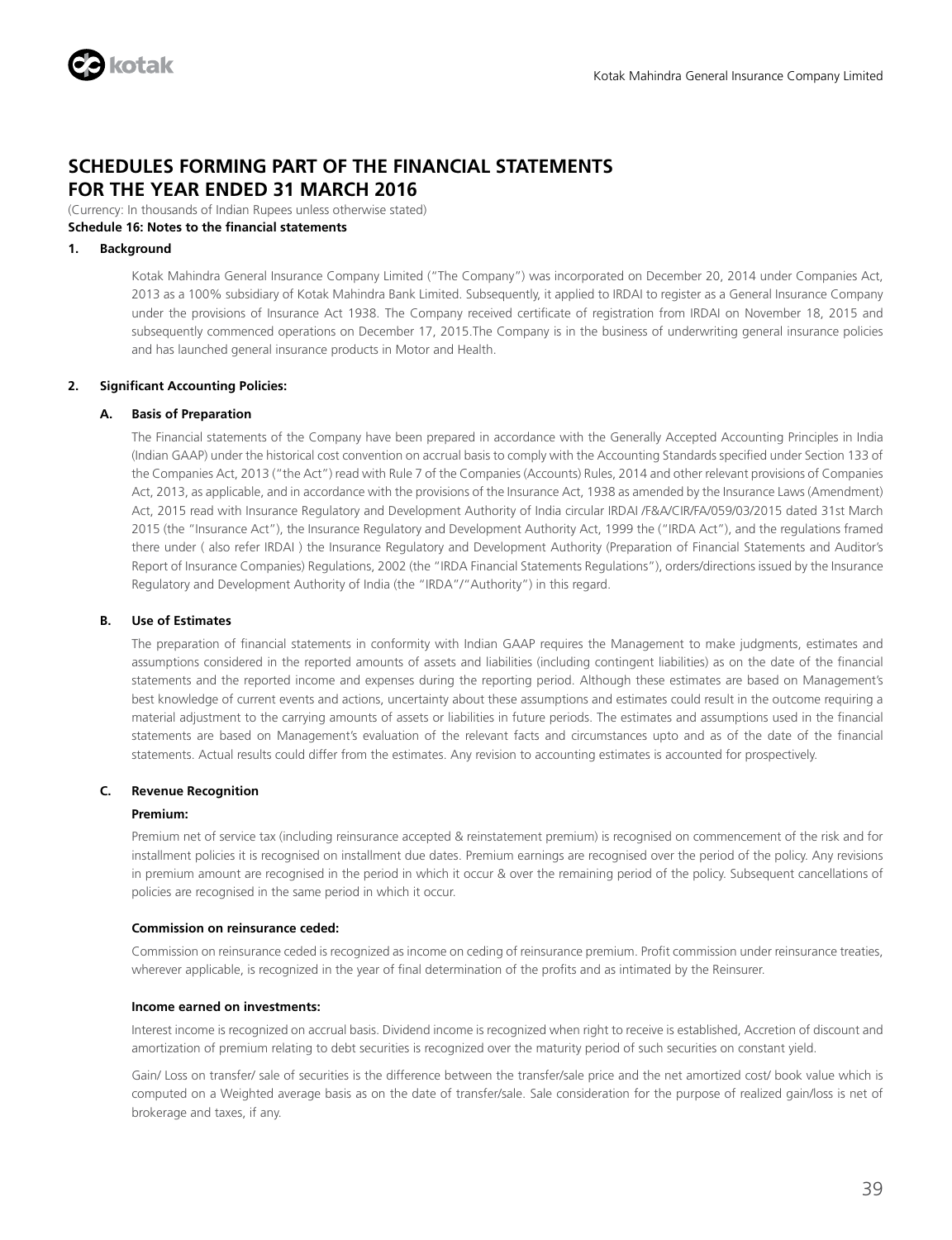

 The realized gain or loss on mutual funds is the difference between sale consideration and carrying cost as on the date of sale, determined on a weighted average cost basis and includes accumulated changes in fair value taken in fair value change account earlier.

 Any unrealized gain or loss in respect of mutual funds are recognized in 'fair value change account' in balance sheet and not available for distribution for dividend.

### **D. Premium Received In Advance**

 Policies booked during current period but risk inception date is subsequent to the balance sheet date represents premium received in advance.

### **E. Reserve for Unexpired Risk**

 Reserve for unexpired risk is recognized net of reinsurance ceded and represents premium written that is attributable and to be allocated to succeeding accounting periods for risks to be borne by the Company under contractual obligations on a contract period basis or risk period basis, whichever is applicable.. For other lines it is calculated on a daily pro-rata basis. In accordance with Section 64 V(1)(ii)(b) of the Insurance Act, 1938 the Unexpired Risk reserve is accounted, subject to a minimum premium of 50% of the aggregate premium written on policies during the twelve months preceding the Balance Sheet date for fire, marine cargo and miscellaneous business and 100% for marine hull business, on all unexpired policies at Balance Sheet date.

### **F. Reinsurance Premium Ceded**

 Re-insurance premium ceded is accounted on due basis at the time when related premium income is accounted for. Any revisions in reinsurance premium ceded are recognised in the period in which it occur. On cancellation of policies, related reinsurance premium ceded are recognised in the same period in which it occur. Premium on excess of loss reinsurance is accounted as per the terms of the reinsurance arrangements.

### **G. Premium Deficiency Reserve**

 Premium deficiency recognized when sum of expected claim cost, related expenses & maintenance cost (related to claims handling) exceed related reserve for unexpired risk. It is recognized on an annual basis and at segmental revenue account level viz., Fire, Marine & Miscellaneous. Premium Deficiency Reserve is estimated and certified by the Appointed Actuary.

### **H. Claims**

 Claims incurred includes claims paid, change in loss reserve during the period, change in claims incurred but not reported (IBNR) & change in claims incurred but not enough reported (IBNER). Claims incurred also include survey fees/legal fees & other expenses directly attributable to claim cost. Claims will be recognized as and when intimation of it is received and provision will be determined (net of reinsurance recovery) by the management on the best estimate of claims likely to be paid based on survey reports, based on information received from various sources and from past experience.

 Any subsequent information may result in revision of likely amount of final claim payment and accordingly there will be change in provision for outstanding claims.

 IBNR is claim reserves provided for those claims which are incurred but not yet reported and IBNER is claim reserves provided for those claims which are incurred but not enough reported. Estimated liability for IBNR and IBNER is based on actuarial estimates applying generally accepted actuarial principles, methodologies and standards and duly certified by the appointed actuary of the Company.

### **I. Acquition Cost**

 Acquisition costs are those costs that vary with, and are primarily related to, the acquisition of new and renewal insurance contracts viz commission. These costs are expensed in the period in which they are incurred.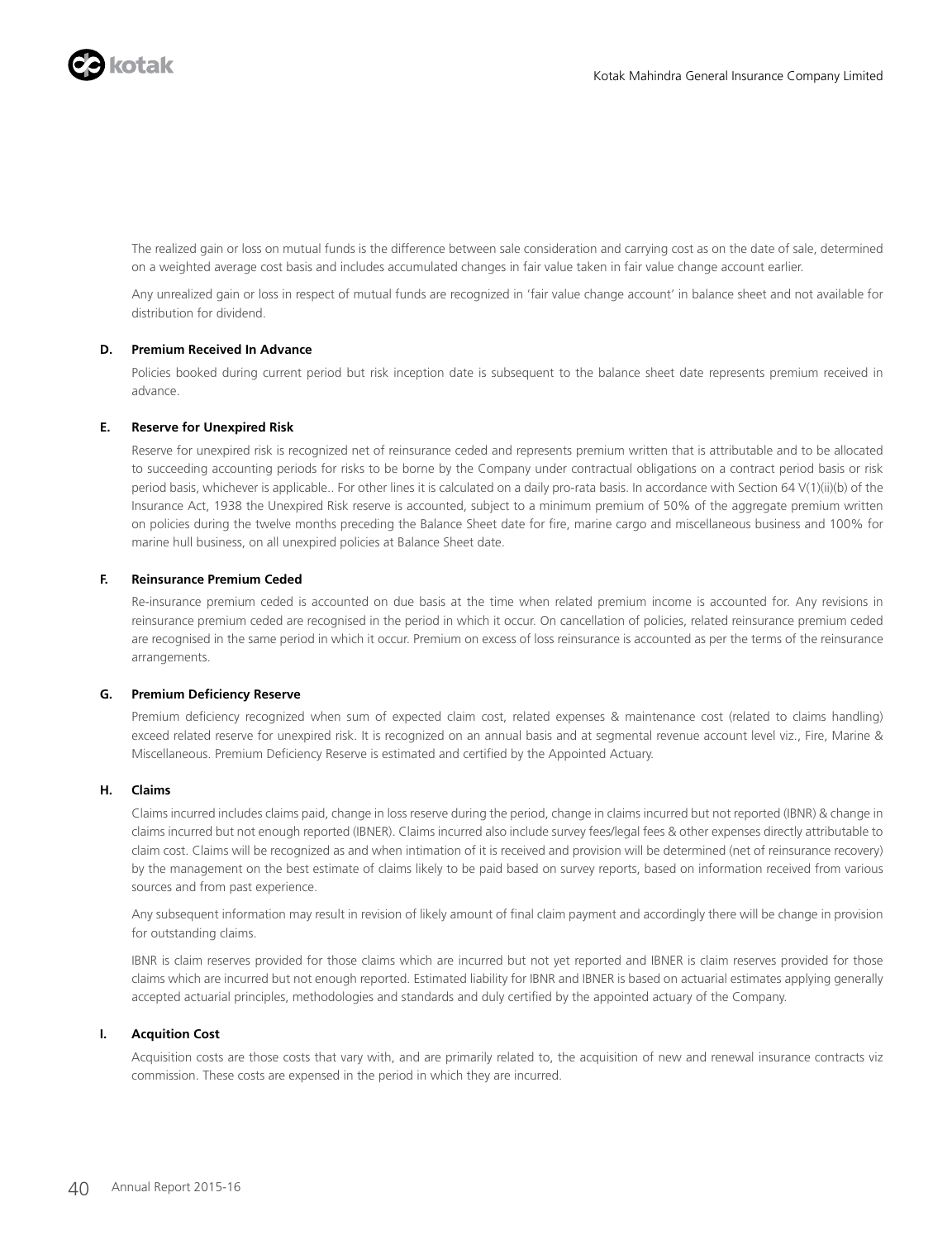

### **J. Segment Reporting**

 In case of General insurance business, based on the primary segments identified under Insurance Regulatory and Development Authority (Preparation of Financial Statements and Auditor's Report of Insurance Companies) Regulations, 2002 read with AS 17 on "Segment Reporting" as specified under sec 133 of the act ,read with rule 7 of The Companies (Accounts) Rules 2014 the Company has classified and disclosed segment information for Fire, Marine and Miscellaneous lines of business.

There are no reportable geographical segments, since all business is written in India.

### **K. Allocation of Expenses**

Operating expenses related to insurance business are allocated to various segments on the following basis:

- a) Expenses which are directly identifiable are allocated to respective business segments on actuals
- b) Expenses which are not directly identifiable, are apportioned to the business segments on the basis of net written premium (before XOL).

### **L. Allocation of Investment income**

 Investment income has been allocated on the basis of the ratio of average policyholders' funds comprising reserves for unexpired risks, IBNR, IBNER and outstanding claims to average shareholders' funds, comprising share capital less accumulated losses, preliminary expenses and miscellaneous expenditure to the extent not written off or adjusted.

### **M. Fixed Assets – Tangible and Intangible Assets**

 Tangible Fixed assets are stated at cost including incidental expenses less accumulated depreciation. In respect of liabilities incurred in acquisition of fixed assets in foreign exchange, the net gain or loss arising on conversion / settlement are charged to revenue account.

 Intangible assets comprising software are stated at cost less amortization. Significant expenditure on improvements to software are capitalised when it is probable that such expenditure will enable the asset to generate future economic benefits in excess of its originally assessed standard of performance and such expenditure can be measured and attributed to the assets reliably.

### **Depreciation / Amortisation:**

 Deprecation is provided on a pro-rata basis on a Straight Line Method over the estimated useful life of the assets at rates which are higher than the rates prescribed under Schedule II of the Companies Act, 2013 in order to reflect the actual usage of the assets. The estimates of useful lives of the assets are based on a technical evaluation, taking into account the nature of the asset, the estimated usage of the asset, and the operating conditions surrounding the use of the asset, etc. Estimated useful lives over which assets are depreciated / amortised are as follows:

| <b>Asset Type</b>                                                 | Useful life in years                                        |
|-------------------------------------------------------------------|-------------------------------------------------------------|
| Improvement to leasehold premises                                 | Over the period of lease subject to a<br>maximum of 6 years |
| Office equipment                                                  |                                                             |
| <b>Furniture and Fixtures</b>                                     | 6                                                           |
| Vehicles                                                          | 4                                                           |
| Intangible (Computer Software -including development expenditure) |                                                             |
| Information Technology Equipment(Including computers)             |                                                             |

Used assets purchased are depreciated over the residual useful life from the date of purchase.

For assets purchased and sold during the year, depreciation is provided on pro rata basis by the Company.

Assets costing less than Rs. 5,000 are fully depreciated in the year of purchase.

Capital work in progress includes assets which are not yet ready for its intended use and are carried at cost.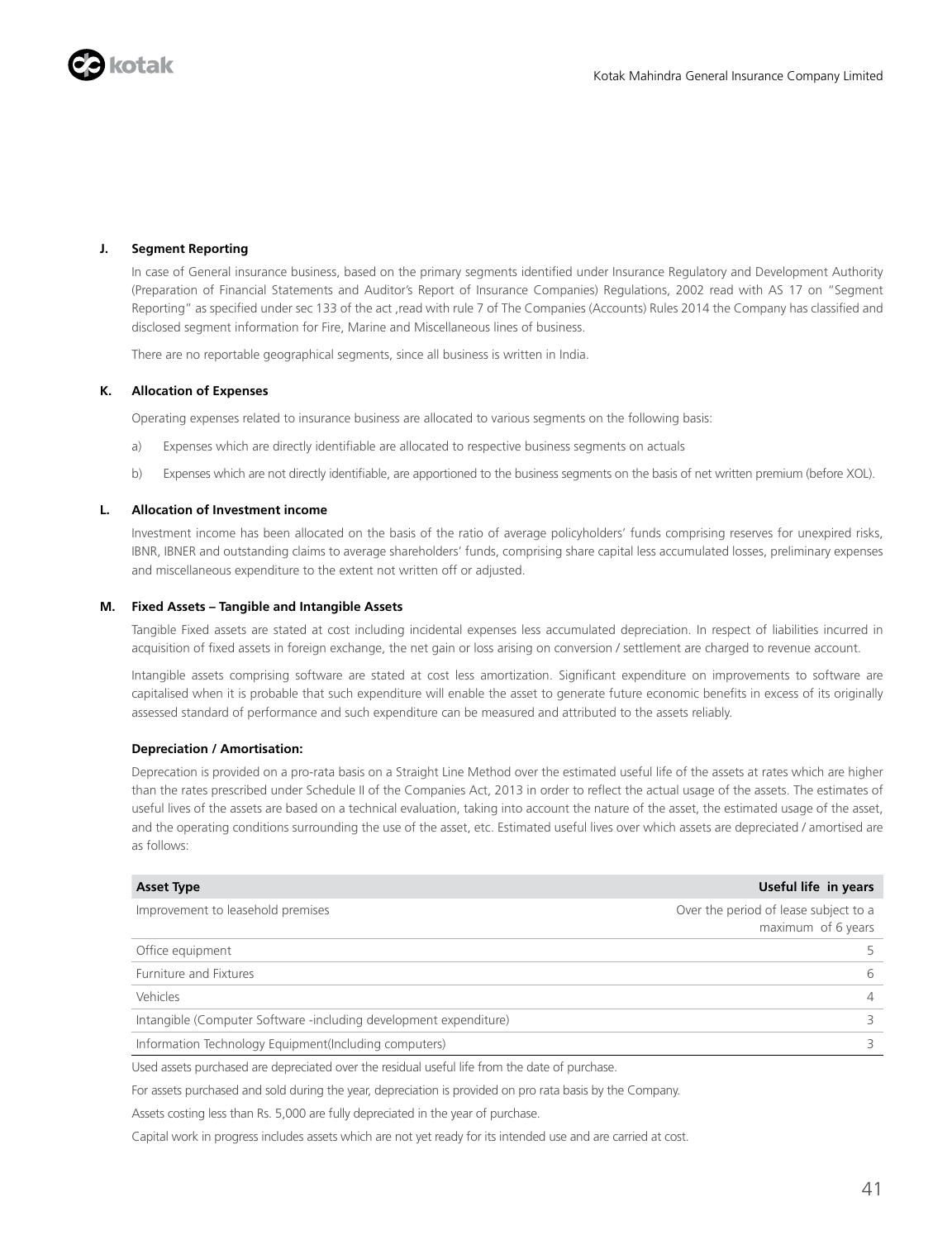

### **Impairment of Assets**

 The carrying amounts of assets are reviewed at each balance sheet date if there is any indication of impairment based on internal/external factors. Impairment occurs where the carrying value exceeds the present value of future cash flows expected to arise from the continuing use of the asset and its eventual disposal. The impairment loss to be expensed is determined as the excess of the carrying amount over the higher of the asset's net sales price or present value as determined above. After impairment, depreciation is provided on the revised carrying amount of the asset over it's remaining useful life.

### **N. Employee Benefits**

### **i. Provident Fund – Defined Contribution Plan:**

 Contribution as required by the Statute made to the Government Provident Fund is debited to the Profit and Loss Account when incurred. The company has no further obligations.

#### **ii. New Pension Scheme - Defined Contribution Plan:**

 The Company contributes up to 10% of employees' salary per annum, for employees who have opted to the New Pension Fund administered by a PFRDA appointed pension fund manager. The Company recognises such contributions as an expense in the year they are incurred.

#### **iii. Gratuity – Long Term Benefit Plan :**

 The Company provides for Gratuity, a defined benefit plan covering employees in accordance with the Payment of Gratuity Act, 1972. The Company's liability is actuarially determined (using Projected Unit Credit Method) at the Balance Sheet date.

Actuarial gains / losses are recognised immediately in the Profit and Loss Account in the year they are incurred.

#### **iv. Compensated Absences - Other Long-Term Employee Benefits:**

 The Company accrues the liability for compensated absences based on the actuarial valuation as at the Balance Sheet date conducted by an independent actuary which includes assumptions about demographics, early retirement, salary increases, interest rates and leave utilisation. The net present value of the Company obligation is determined based on the Projected Unit Credit Method as at the Balance Sheet date. Actuarial Gains / Losses are recognised in the Profit and Loss Account in the year in which they arise.

### **O. Investments**

Investments are recorded at cost and include brokerage, transfer charges, stamps etc, and excludes pre acquisition interest, if any.

 Investments maturing within twelve months from balance sheet date and investments made with specific intention to dispose off within twelve months from balance sheet date are classified as 'short term investments'

Investments other than 'short term investment' are classified as 'long term investment'.

 Debt securities & non-convertible preference shares are considered as 'held to maturity' and stated at historical cost adjusted for amortization of premium or accretion of discount determined on a straight line basis over the holding/maturity period.

 Mutual fund units are stated at their 'Net Asset Value' as at the balance sheet date. Any unrealized gain/loss will be accounted for under fair value change account.

#### **P. Foreign Currency Transactions**

 Transactions denominated in foreign currency are recorded at the rate prevailing on the date of transactions. Foreign currency assets and liabilities are stated at the rate prevailing on the balance sheet date. Any gain or loss on settlement or restatement are accounted for in revenue account and profit & loss account.

#### **Q. Operating Leases**

 Where all the risks and benefits of ownership are retained by the lessor those are classified as operating lease. Payment on account of operating leases are accounted for under revenue account on straight line basis over the lease period.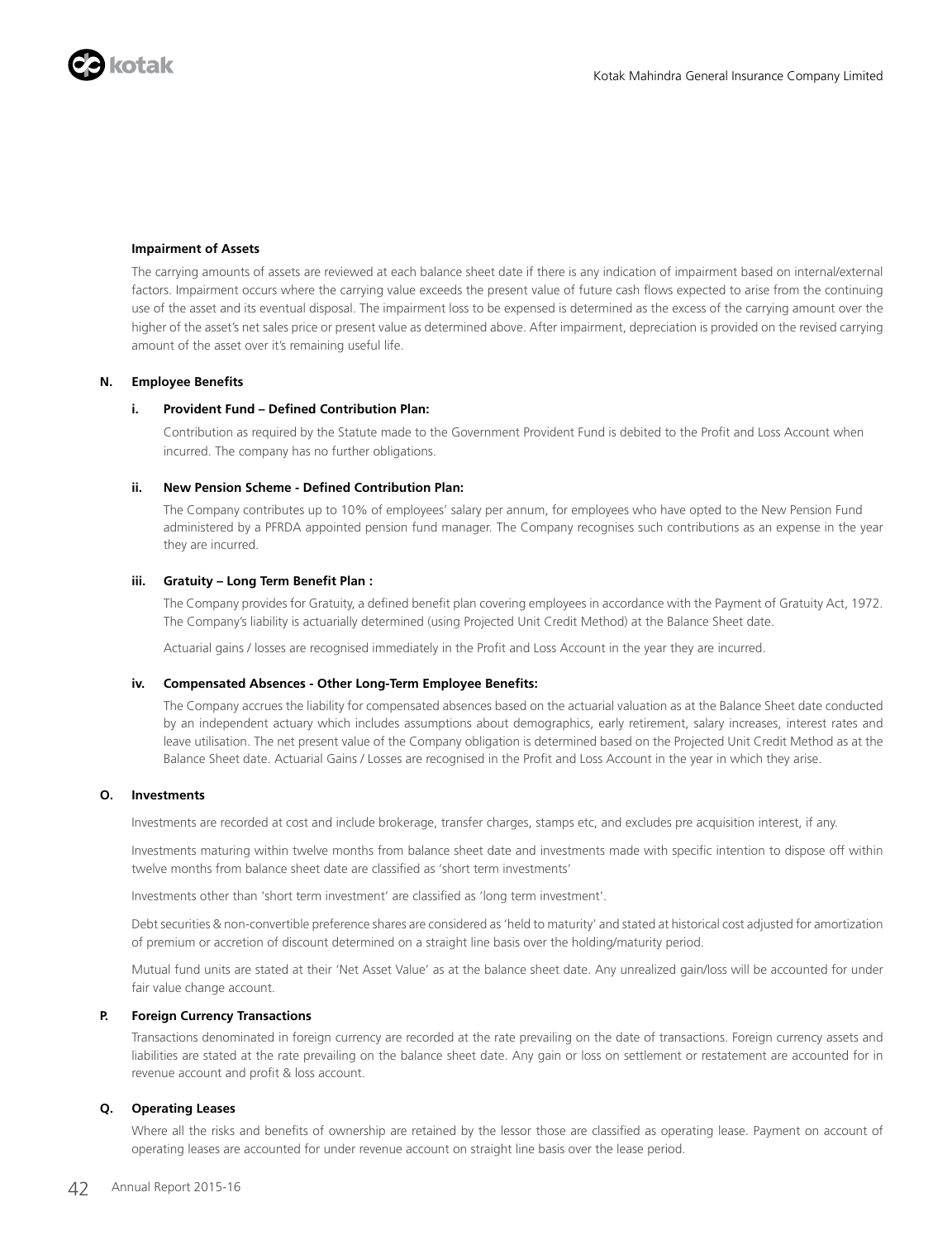

### **R. The India Motor Third Party Declined Risk Insurance Pool (IMTPDRIP)**

 The Indian Motor Third Party Declined Risk Insurance Pool (DR Pool) is an arrangement between all the general insurance companies to share risk of all standalone third party liability of commercial vehicles (Act only policies). Any business of act only policy which does not fall within the underwriting parameters of the company will be ceded to the DR Pool. The company to retain 20% of the specific risk, 5% to be ceded to GIC towards obligatory premium and remaining 75% to be ceded to the DR Pool. The company has to underwrite a minimum percentage, as prescribed of act only policies.

GIC is the pool administrator for this DR Pool.

 The Company accounts for the transactions of the Company with the pool in the financial statements based on the statement received from GIC, combining its share of the pool's income and expenses with similar items in its financial statements, on a line-by-line basis under Motor Third Party sub-segment of Miscellaneous Revenue Account. The Company records its share in a similar manner for the period for which statements have not been received from GIC based on management estimates.

### **S. Contribution to Solatium Fund**

As per the requirements of IRDA, the company provides for contribution to solatium fund @ 0.10 % on the gross direct premium of motor third party policies.

### **T. Taxation**

The company provides for current tax on taxable income for the current accounting period as per the provision of the Income Tax Act, 1961.

 Deferred tax charge or credit and corresponding deferred tax liabilities or assets are recognized for future tax consequences attributable to timing differences between accounting income and taxable income for the year.

 Deferred tax assets are recognized only to the extent there is reasonable certainty that the asset can be realized in future. However, where there is unabsorbed depreciation or carry forward of losses under taxation laws, deferred tax assets are recognized only to the extent there is virtual certainty supported by convincing evidence that there will be sufficient future taxable income available against which deferred tax assets can be realized.

 Deferred tax assets are reviewed at each balance sheet date and written down or written up to reflect the amount virtually certain to be realized.

### **U. Service Tax**

 Service tax liability on premium are set-off against available cenvat credits. Unutilized credits, if any, are carried forward under "Advances and Other Assets" for set-off in subsequent periods.

### **V. Share Issue Expenses**

Share Issue expenses in relation to increase in share capital are written off when incurred.

### **W. Earnings per share**

 Basic earnings per share is calculated by dividing net profit after tax by the weighted average number of equity shares outstanding during the reporting period.

 Number of equity shares used in computing diluted earnings per share comprises the weighted average number of shares considered for basic earnings per share and also weighted average number of equity shares which would have been issued on conversion of all dilutive potential shares. In computing diluted earnings per share only potential equity shares that are dilutive are considered.

### **X. Provisions & Contingencies**

 A provision is recognized when an enterprise has a present obligation as a result of past event and it is probable that an outflow of resources will be required to settle the obligation, in respect of which a reliable estimate can be made. Provisions are not discounted to their present value and are determined based on best estimate required to settle the obligation at the Balance sheet date. These are reviewed at each balance sheet date and adjusted to reflect the current best estimates.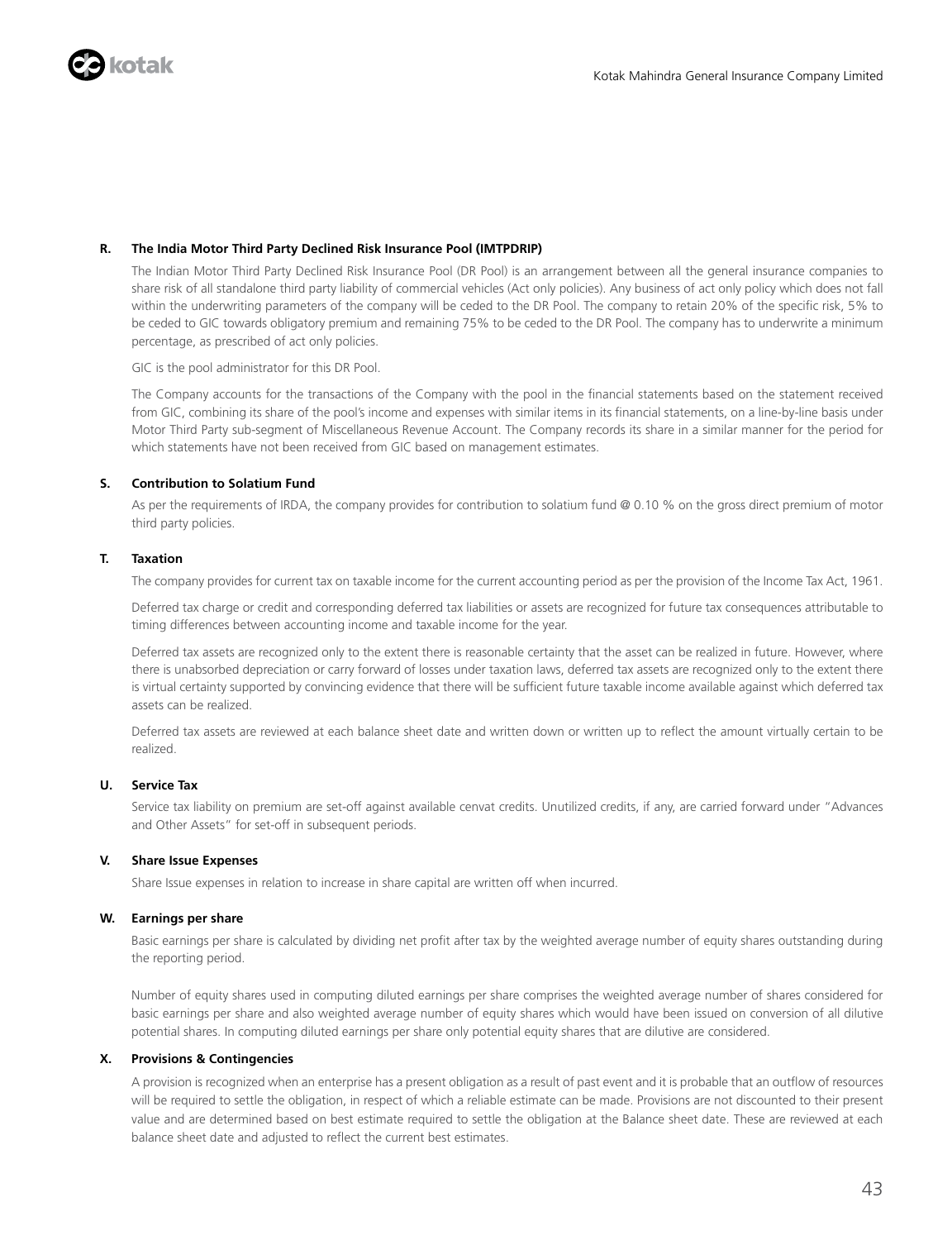

 Contingent losses arising from claims other than insurance claims, litigation, assessment, fines, penalties, etc. are recorded when it is probable that a liability has been incurred and the amount can be reasonably estimated.

 A disclosure for a contingent liability other than those under policies is made when there is a possible obligation or a present obligation that may, but probably will not require an outflow of resources.

 When there is a possible obligation or a present obligation in respect of which the likelihood of outflow of resources is remote, no provision or disclosure is made.

### **Y. Cash and Cash Equivalents**

 Cash and cash equivalents for the purpose of Receipts and Payments Account include cash and cheques in hand, bank balances, other investments with original maturity of three months or less which are subject to insignificant risk of changes in value.

### **Z. Employee stock option scheme**

### **Cash settled scheme:**

 The cost of cash-settled transactions (stock appreciation rights) is measured initially using intrinsic value method at the grant date taking into account the terms and conditions upon which the instruments were granted. This intrinsic value is amortised on a straight-line basis over the vesting period with a recognition of corresponding liability. This liability is remeasured at each balance sheet date up to and including the settlement date with changes in intrinsic value recognised in the Revenue/Profit and loss account in 'Employees' remuneration & welfare benefits'.

#### **AA. Receipts and Payments Account**

 Receipts and Payments Account is prepared and reported using the Direct Method, in conformity with para 2.2 of the Master Circular on Preparation of Financial Statements -General Insurance Business dated October 5, 2012, issued by the IRDA.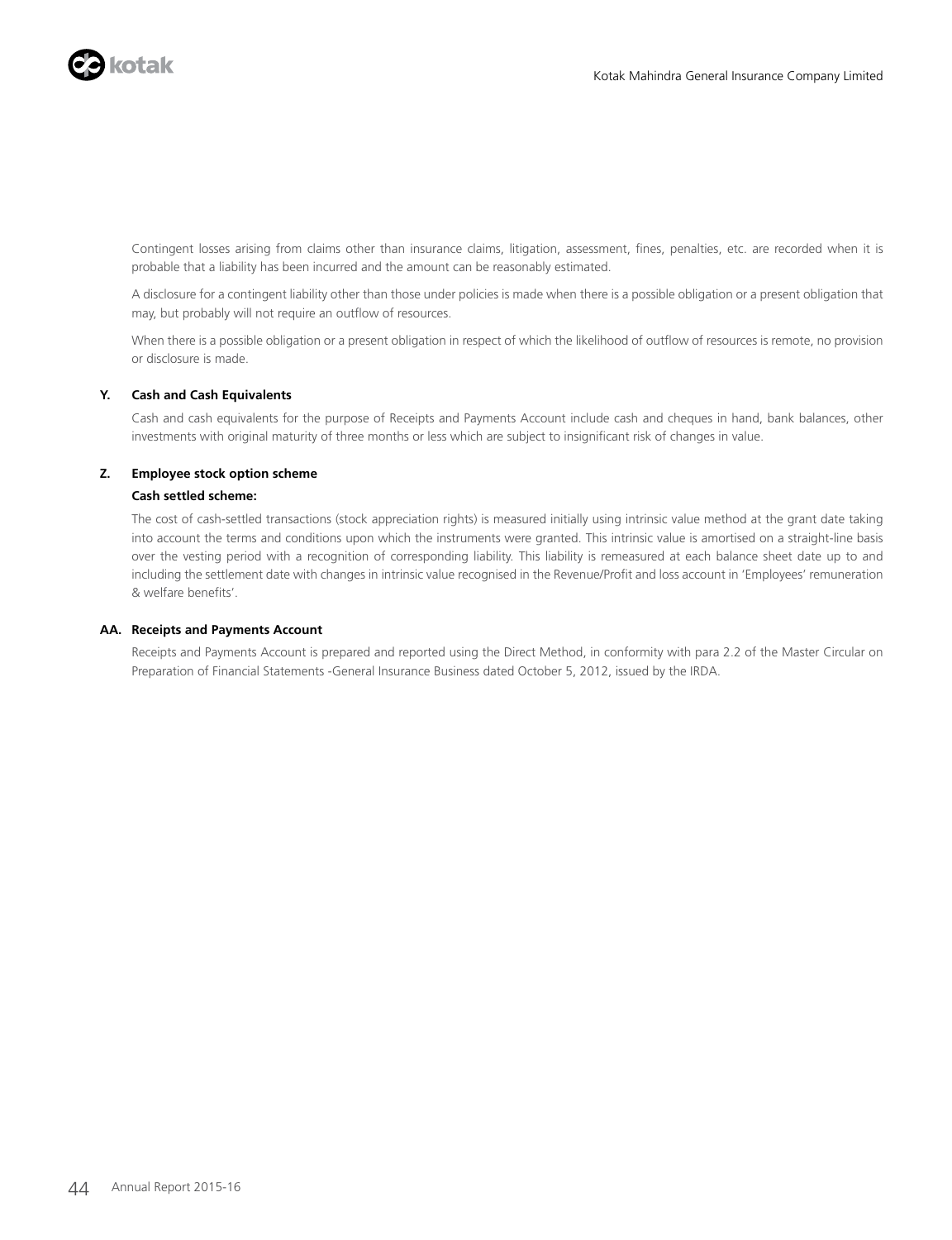

### **Notes to Accounts**

(Currency: In thousands of Indian Rupees unless otherwise stated)

### **3. Contingent liabilities:-**

| Sr<br>No. | <b>Particulars</b>                                                 | <b>Mar-16</b> | Mar-15 |
|-----------|--------------------------------------------------------------------|---------------|--------|
|           | Partly paid up investments                                         | Nil           | Nil    |
|           | Underwriting commitments outstanding                               | Nil           | Nil    |
|           | Claims, other than those under policies, not acknowledged as debts | Nil           | Nil    |
|           | Guarantees given by or on behalf of the Company                    | Nil           | Nil    |
|           | Statutory demands/liabilities in dispute, not provided for         | Nil           | Nil    |
| 6         | Reinsurance obligations to the extent not provided for in accounts | Nil           | Nil    |
|           | Others                                                             | Nil           | Nil    |

### **4. Encumbrances on Assets**

The assets of the Company are free from any encumbrances.

### **5. Capital Commitments**

| No. | <b>Particulars</b>                                                                                                             | <b>Mar-16</b> | $Mar-15$ |
|-----|--------------------------------------------------------------------------------------------------------------------------------|---------------|----------|
|     | Estimated amount of commitment pertaining to contracts remaining to be executed in<br>respect of Fixed Asset (Net of Advances) | 44.17         | Nil      |

### **6. Claims**

Claims, less reinsurance paid to claimants in/outside India are as under:

| -Sr<br>No. | <b>Particulars</b> | <b>Mar-16</b> | $Mar-15$ |
|------------|--------------------|---------------|----------|
|            | In India           | 101           | Nil      |
|            | Outside India      | Nil           | Nil      |

There are no claims that have been settled and remaining outstanding for more than 6 months as at the end of year (Previous Year Nil).

Ageing of gross claims outstanding for more than 6 months is as under:

| -Sr<br>No. | <b>Particulars</b> | Mar-16 | Mar-15 |
|------------|--------------------|--------|--------|
|            | More than 6 months | Nil    | Nil    |
|            | Other Claims       | 299    | Nil    |

### **7. PREMIUM**

(a) Premiums, less reinsurance, written from business in/outside India:

| Sr<br>No. | Particulars   | <b>Mar-16</b> | $Mar-15$ |
|-----------|---------------|---------------|----------|
|           | In India      | 33,031        | Nil      |
| ำ<br>∠    | Outside India | Nil           | Nil      |

(b) Premium income recognised, based on Varying Risk Pattern is Rupees Nil (Previous Year Nil).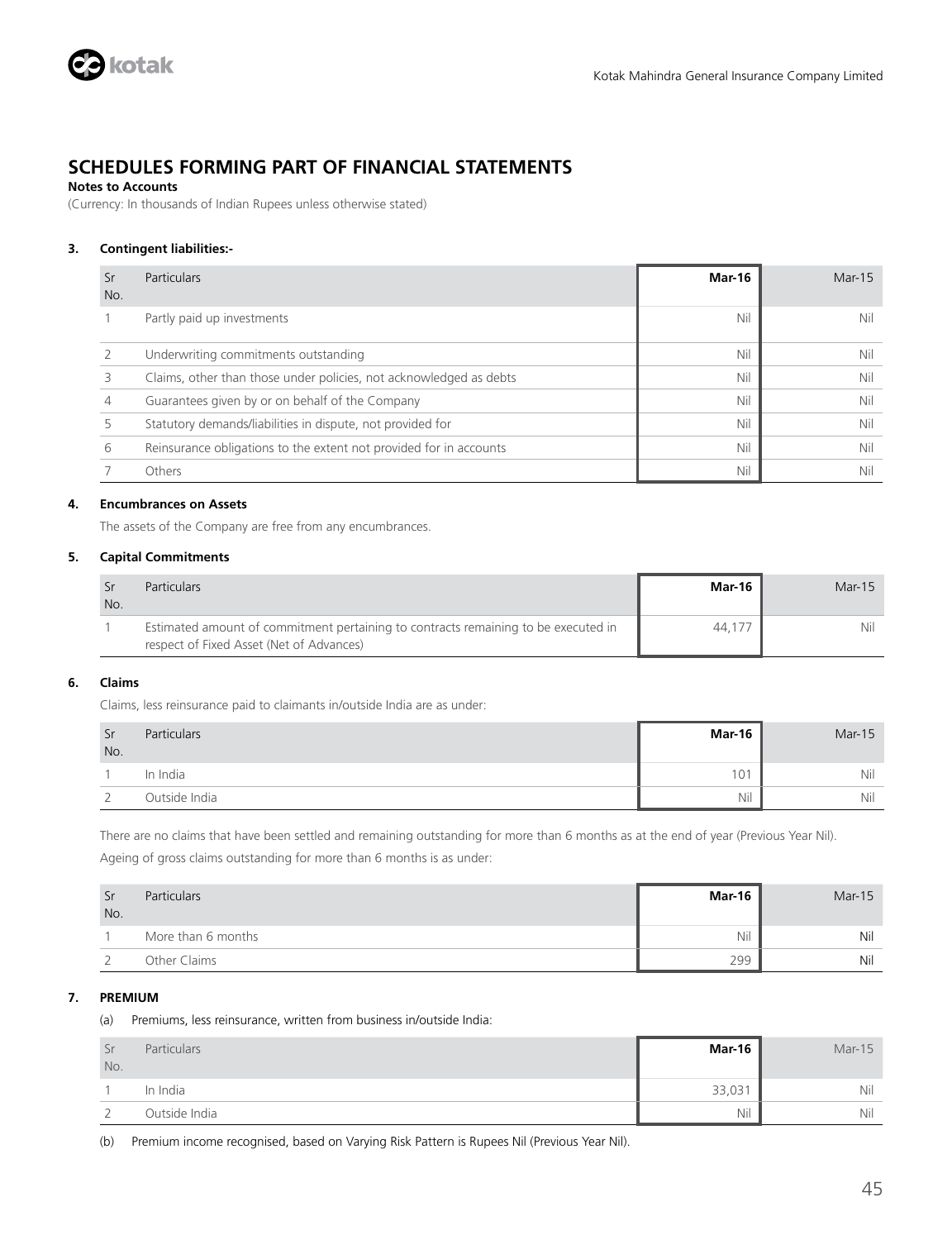

### **Notes to Accounts**

(Currency: In thousands of Indian Rupees unless otherwise stated)

### **8. Extent of Risks Retained and Reinsured**

Extent of risk retained and reinsured based on Gross written premium (excluding excess of loss and catastrophe reinsurance):

| <b>Particulars</b> | <b>Gross Premium</b> | <b>Retention</b> | Ceded | Retention % | Ceded % |
|--------------------|----------------------|------------------|-------|-------------|---------|
| Motor              | 36.233               |                  | 4.016 | 95%         | 5%      |
| Health             | $R5^-$               | 814              |       | 95%         | 5%      |

### **9. Investments:**

Value of contracts in relation to investments for:

| Particulars                            | 2016   | 2015 |
|----------------------------------------|--------|------|
| Purchases where deliveries are pending | Nil    | Nil  |
| Sales where payments are overdue       | 49.239 | Nil  |

Historical cost of value of Investments which are valued on fair value basis Rs. Nil (Previous Year Nil).

Investments made are in accordance with the Insurance Act, 1938, as amended by Insurance Laws (Amendment) Act, 2015 and Insurance Regulatory and Development Authority (Investment) Regulations, 2000 as amended and are performing investments.

### **10. Managerial Remuneration:-**

| <b>No</b> | <b>Particulars</b>                      | Mar-16 | Mar-15 |
|-----------|-----------------------------------------|--------|--------|
|           | Salary & Perguisites                    | 11.931 | Nil    |
|           | Contribution to Provident & Other Funds | 778.   | Nil    |

a) The managerial remuneration is in accordance with the requirements of section 34A of the Insurance Act, 1938 and as approved by IRDAI.

b) The managerial remuneration does not include provision for gratuity and leave encashment, as provision for gratuity & leave encashment liability Iis determined actuarially for the Company as a whole and accordingly have not been considered in the above information.

#### **11. Sector wise Business based on Gross Direct Premium Income (GDPI):**

The company has commenced operations on 17th December 2015 and is in operations for less than 6 months as at 31st March 2016. So the annual obligations as indicated in the Insurance Regulatory and Development Authority of India (Obligations of Insurers to Rural and Social Sectors) Regulations, 2015 shall be reckoned from the next financial year which shall be considered as the first year of operations for the purpose of compliance.

### **12. Premium Deficiency Reserve:**

In accordance with Master Circular and Corrigendum on Master Circular on preparation of financial statement issued by IRDA vide circular number IRDA/F&I/CIR/F&A/231/10/2012 dated October 5, 2012 and circular number IRDA/F&A/CIR/FA/126/07/2013 dated July 3, 2013 respectively, in respect of calculation and recognition of Premium deficiency, the company does not require to make any provision for Premium Deficiency Reserve during the current year. (Previous Year Nil).

### **13. Operating Leases:**

In respect of commercial premises taken on operating leases, rental payments are recognized in profit & loss account on straight line basis over the period of lease term.

The aggregate operating lease rent amounting to Rs. 10,283 (Previous Year Nil) has been charged to the Revenue Accounts in the current year.

The Company has cancellable lease agreements with lessor and there are no transactions in the nature of sublease.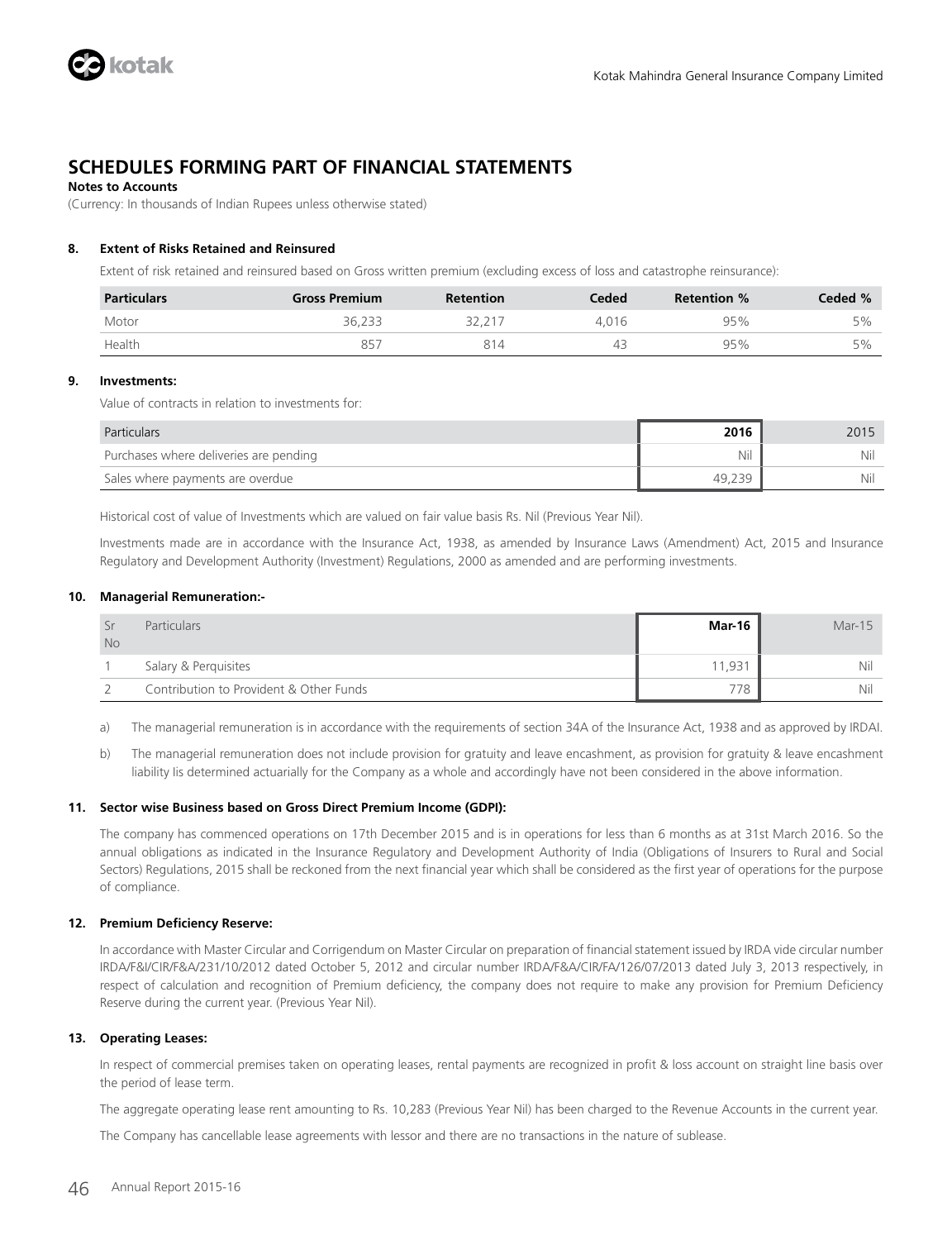

### **Notes to Accounts**

(Currency: In thousands of Indian Rupees unless otherwise stated)

### **14. Related Party:**

The disclosures related to related parties as required by Accounting Standard 18 on Related Parties Disclosures as specified under Section 133 of the Act, read with Rule 7 of The Companies (Accounts) Rules, 2014 are as under:

| <b>Particulars</b>                | Nature of<br>Relationship | Name of the party                                       |
|-----------------------------------|---------------------------|---------------------------------------------------------|
| Parties where control exists      | <b>Holding Company</b>    | Kotak Mahindra Bank Limited (KMBL)                      |
|                                   |                           | Kotak Mahindra Prime Limited                            |
|                                   |                           | Kotak Securities Limited                                |
|                                   |                           | Kotak Mahindra Investments Limited                      |
|                                   |                           | Kotak Mahindra Capital Company Limited                  |
|                                   |                           | Kotak Mahindra Asset Management Company Limited         |
|                                   |                           | Kotak Mahindra Old Mutual Life Insurance Limited        |
|                                   |                           | Kotak Mahindra Trustee Company Limited                  |
|                                   |                           | Kotak Investment Advisors Limited                       |
| Other Related Parties             | Fellow Subsidiaries       | Kotak Mahindra Trusteeship Services Limited             |
|                                   |                           | Kotak Forex Brokerage Limited                           |
|                                   |                           | ING Vysya Financial Services Limited                    |
|                                   |                           | Kotak Mahindra (International) Limited                  |
|                                   |                           | Kotak Mahindra (UK) Limited                             |
|                                   |                           | Kotak Mahindra, Inc.                                    |
|                                   |                           | Kotak Mahindra Asset Management (Singapore) Pte Limited |
|                                   |                           | Kotak Mahindra Financial Services Limited               |
|                                   |                           | Kotak Mahindra Pension Fund Limited                     |
| Key Management Personnel<br>(KMP) | Chief Executive Officer   | Mahesh Balasubramanian                                  |
| Relative of KMP                   | Father                    | T.S. Balasubramanian                                    |

The following are transactions and closing balances of related parties in the ordinary course of business:

| Nature of Transactions<br>FY 15-16<br>Name of the Company / Person |                                                     |                           |                               | FY 14-15   |                    |                               |            |
|--------------------------------------------------------------------|-----------------------------------------------------|---------------------------|-------------------------------|------------|--------------------|-------------------------------|------------|
|                                                                    |                                                     | <b>Holding</b><br>Company | Fellow<br><b>Subsidiaries</b> | <b>KMP</b> | Holding<br>Company | Fellow<br><b>Subsidiaries</b> | <b>KMP</b> |
| <b>Assets</b>                                                      |                                                     |                           |                               |            |                    |                               |            |
| Bank Balance                                                       | Kotak Mahindra Bank Limited                         | 3,964                     |                               |            |                    |                               |            |
| Outstanding Receivables                                            | Kotak Mahindra Bank Limited                         | 38                        |                               |            |                    |                               |            |
| Prepaid Expenses                                                   | Kotak Mahindra Old Mutual Life<br>Insurance Limited |                           | 90                            |            |                    |                               |            |
| Commission Paid in<br>Advance                                      |                                                     |                           |                               |            |                    |                               |            |
|                                                                    | Kotak Mahindra Bank Limited                         | 32                        |                               |            |                    |                               |            |
|                                                                    | Kotak Mahindra Prime Limited                        |                           | 8                             |            |                    |                               |            |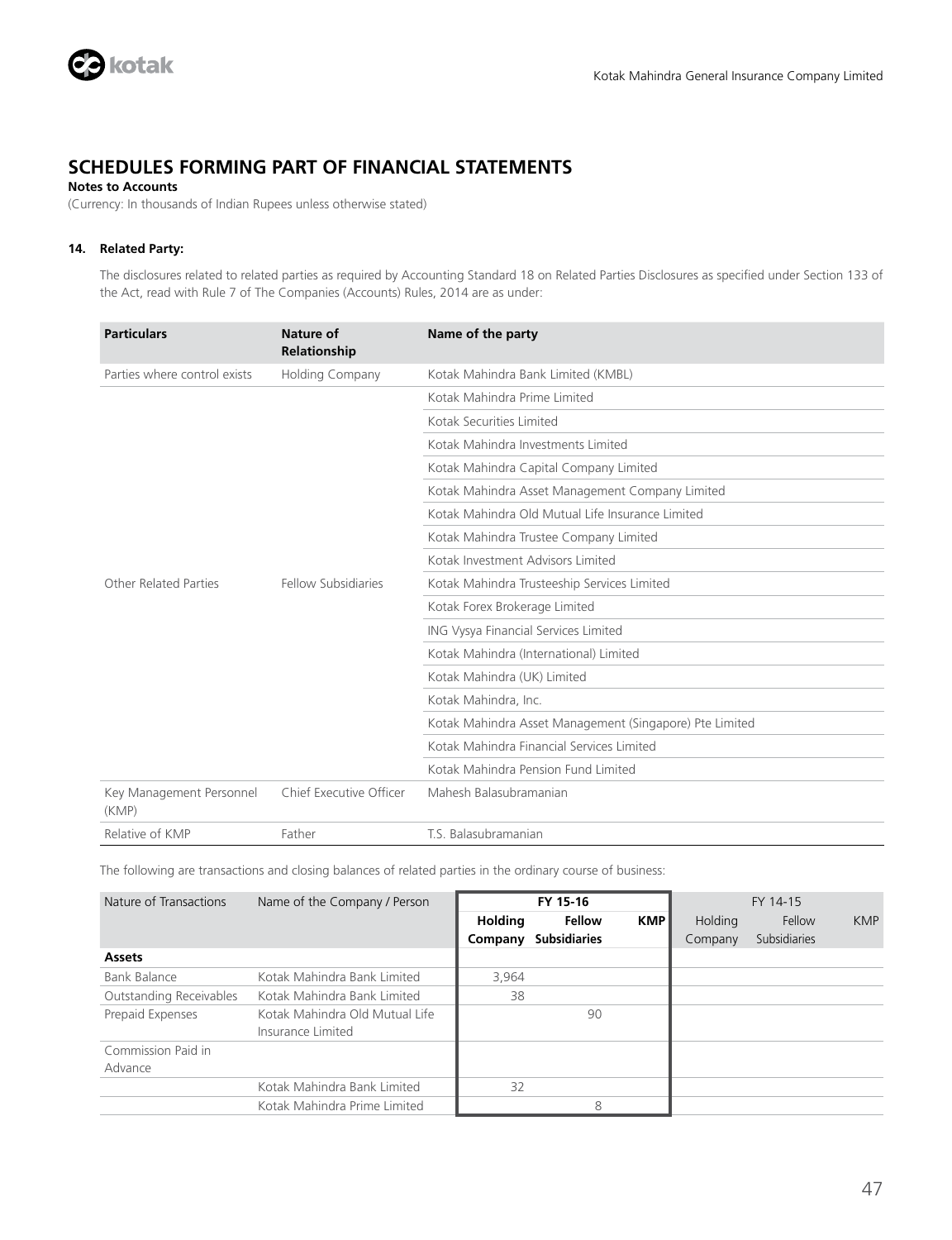

### **Notes to Accounts**

(Currency: In thousands of Indian Rupees unless otherwise stated)

| Nature of Transactions   | Name of the Company / Person      | FY 15-16  |                             | FY 14-15   |         |              |            |
|--------------------------|-----------------------------------|-----------|-----------------------------|------------|---------|--------------|------------|
|                          |                                   | Holding   | Fellow                      | <b>KMP</b> | Holding | Fellow       | <b>KMP</b> |
|                          |                                   |           | <b>Company Subsidiaries</b> |            | Company | Subsidiaries |            |
| <b>Liability</b>         |                                   |           |                             |            |         |              |            |
| Premium Deposits         |                                   |           |                             |            |         |              |            |
|                          | Kotak Mahindra Bank Limited       | 2,251     |                             |            |         |              |            |
|                          | Kotak Mahindra Prime Limited      |           | 284                         |            |         |              |            |
|                          | Kotak Investment Advisors Limited |           | 8                           |            |         |              |            |
|                          | Kotak Securities Limited          |           | $\mathbf{1}$                |            |         |              |            |
| Commission Payable       | Kotak Mahindra Bank Limited       | 844       |                             |            |         |              |            |
| Outstanding Payables     |                                   |           |                             |            |         |              |            |
|                          | Kotak Mahindra Bank Limited       | 2,985     |                             |            | 2,639   |              |            |
|                          | Kotak Mahindra Prime Limited      |           | 364                         |            |         |              |            |
|                          | Kotak Mahindra Old Mutual Life    |           | 666                         |            |         |              |            |
|                          | Insurance Limited                 |           |                             |            |         |              |            |
| <b>Transactions</b>      |                                   |           |                             |            |         |              |            |
| Investment in Equity     | Kotak Mahindra Bank Limited       | 1,339,500 |                             |            | 10,500  |              |            |
| Shares                   |                                   |           |                             |            |         |              |            |
| Premium Income           |                                   |           |                             |            |         |              |            |
|                          | Kotak Mahindra Bank Limited       | 1,755     |                             |            |         |              |            |
|                          | Kotak Mahindra Prime Limited      |           | 51                          |            |         |              |            |
|                          | Kotak Investment Advisors Limited |           | 99                          |            |         |              |            |
|                          | Kotak Securities Limited          |           | 244                         |            |         |              |            |
|                          | Kotak Mahindra Asset              |           | 172                         |            |         |              |            |
|                          | Management Company Limited        |           |                             |            |         |              |            |
|                          | Kotak Mahindra Investment Limited |           | 32                          |            |         |              |            |
|                          | Key Management Personnel          |           |                             | 36         |         |              |            |
|                          | Relative of Key Management        |           |                             | 5          |         |              |            |
|                          | Personnel                         |           |                             |            |         |              |            |
| Remuneration of Key      | Mahesh Balasubramanian            |           |                             | 12,709     |         |              |            |
| Management Personnel     |                                   |           |                             |            |         |              |            |
| Interest Income          | Kotak Mahindra Bank Limited       | 2,580     |                             |            |         |              |            |
| Transfer of Employee     |                                   |           |                             |            |         |              |            |
| Liability from Group     |                                   |           |                             |            |         |              |            |
| Companies                | Kotak Mahindra Bank Limited       | 10,755    |                             |            |         |              |            |
|                          | Kotak Mahindra Old Mutual Life    |           | 983                         |            |         |              |            |
|                          | Insurance Limited                 |           |                             |            |         |              |            |
| Commission Paid          |                                   |           |                             |            |         |              |            |
|                          | Kotak Mahindra Bank Limited       | 1,493     |                             |            |         |              |            |
|                          | Kotak Mahindra Prime Limited      |           | 708                         |            |         |              |            |
| Employee Insurance       | Kotak Mahindra Old Mutual Life    |           | 30                          |            |         |              |            |
| Premium                  | Insurance Limited                 |           |                             |            |         |              |            |
| Purchase of Fixed Assets | Kotak Mahindra Bank Limited       | 4,712     |                             |            |         |              |            |
| Reimbursement to Group   |                                   |           |                             |            |         |              |            |
| Companies                |                                   |           |                             |            |         |              |            |
|                          | Kotak Mahindra Bank Limited       | 14,917    |                             |            | 2,614   |              |            |
|                          | Kotak Mahindra Old Mutual Life    |           | 637                         |            |         |              |            |
|                          | Insurance Limited                 |           |                             |            |         |              |            |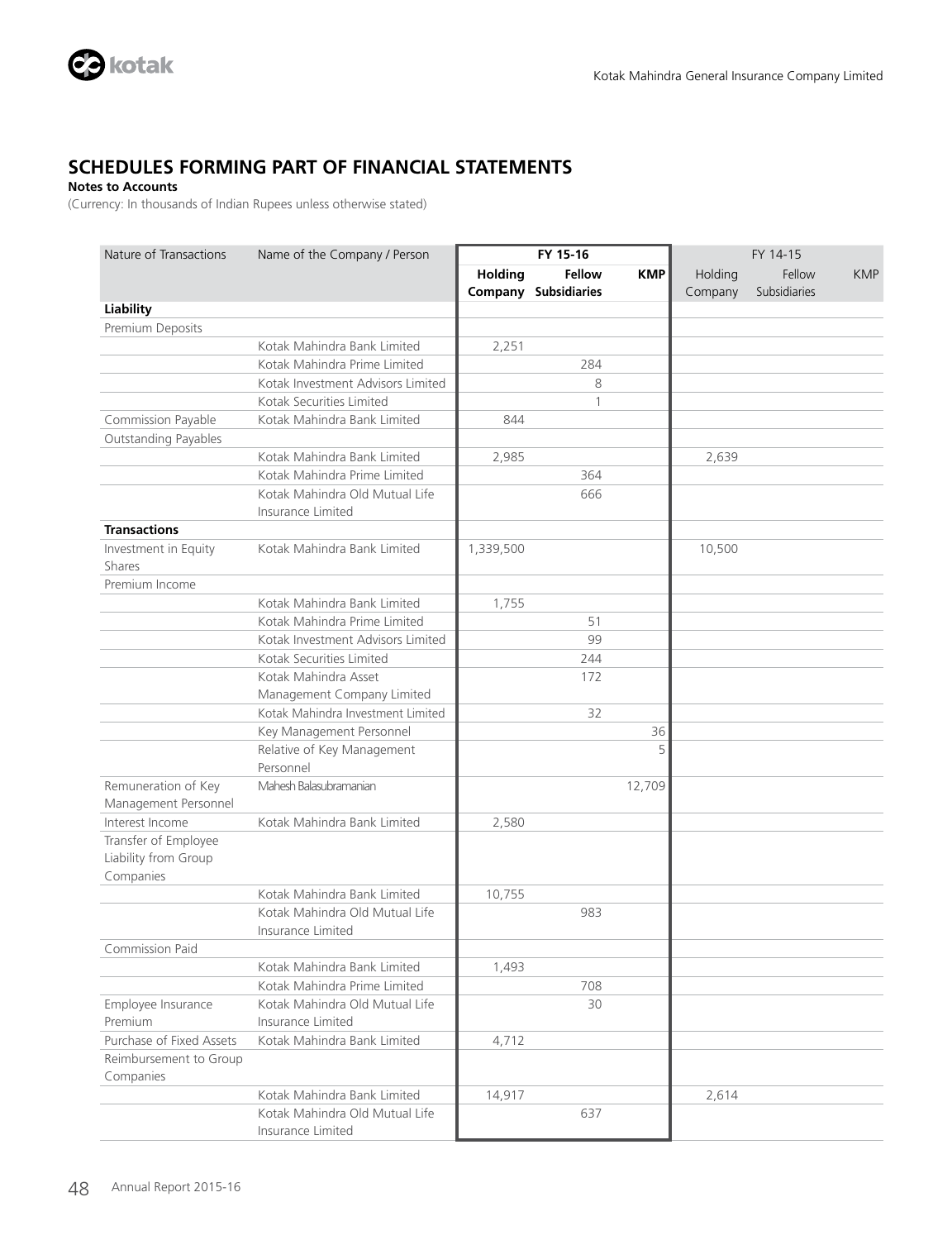

### **Notes to Accounts**

(Currency: In thousands of Indian Rupees unless otherwise stated)

### **15. Employee Benefit Plans:**

Defined Contribution Plan:

| -SL<br><b>No</b> | Particulars             | Mar-16 | $Mar-15$ |
|------------------|-------------------------|--------|----------|
|                  | Provident Fund          | 4.066  | Nil      |
|                  | National Pension Scheme | 354    | Nil      |

### **Defined Benefit Plan:**

### **Gratuity**

The company has a defined gratuity plan payable to every employee on separation from the company. Disclosures as required under accounting standard AS-15 on Employee Benefits are given below:

Amount to be recognized in Balance Sheet:-

| Particulars                                             | 2016  | 2015 |
|---------------------------------------------------------|-------|------|
| Amount to be Recognized in Balance Sheet                |       |      |
| Present Value of Funded Obligations                     | Nil   | Nil  |
| Fair Value of Plan Assets                               | Nil   | Nil  |
| Present Value of Unfunded Obligations                   | 3,121 | Nil  |
| Unrecognized Past Service Cost                          | Nil   | Nil  |
| Amount not Recognized as an Asset (limit in Para 59(b)) | Nil   | Nil  |
| <b>Net Liability</b>                                    | 3,121 | Nil  |
| <b>Amounts in Balance Sheet</b>                         |       |      |
| Liability                                               | 3,121 | Nil  |
| Assets                                                  | Nil   | Nil  |
| Net Liability is bifurcated as follows:                 |       |      |
| Current                                                 | 148   | Nil  |
| Non Current                                             | 2,974 | Nil  |
| <b>Net Liability</b>                                    | 3,122 | Nil  |
| Expense To Be Recognized in the Statement of P&L        |       |      |
| <b>Current Service Cost</b>                             | 472   | Nil  |
| Interest on Defined Benefit Obligation                  | Nil   | Nil  |
| Expected Return on Plan Assets                          | Nil   | Nil  |
| Net Actuarial Losses / (Gains) Recognized in Year       | Nil   | Nil  |
| Past Service Cost                                       | Nil   | Nil  |
| Losses / (Gains) on "Curtailments & Settlements"        | Nil   | Nil  |
| Losses / (Gains) on "Acquisition / Divestiture"         | Nil   | Nil  |
| Effect of the limit in Para 59(b)                       | Nil   | Nil  |
| Total, Included in "Employee Benefit Expense"           | 472   | Nil  |
| <b>Actual Return on Plan Assets</b>                     | Nil   | Nil  |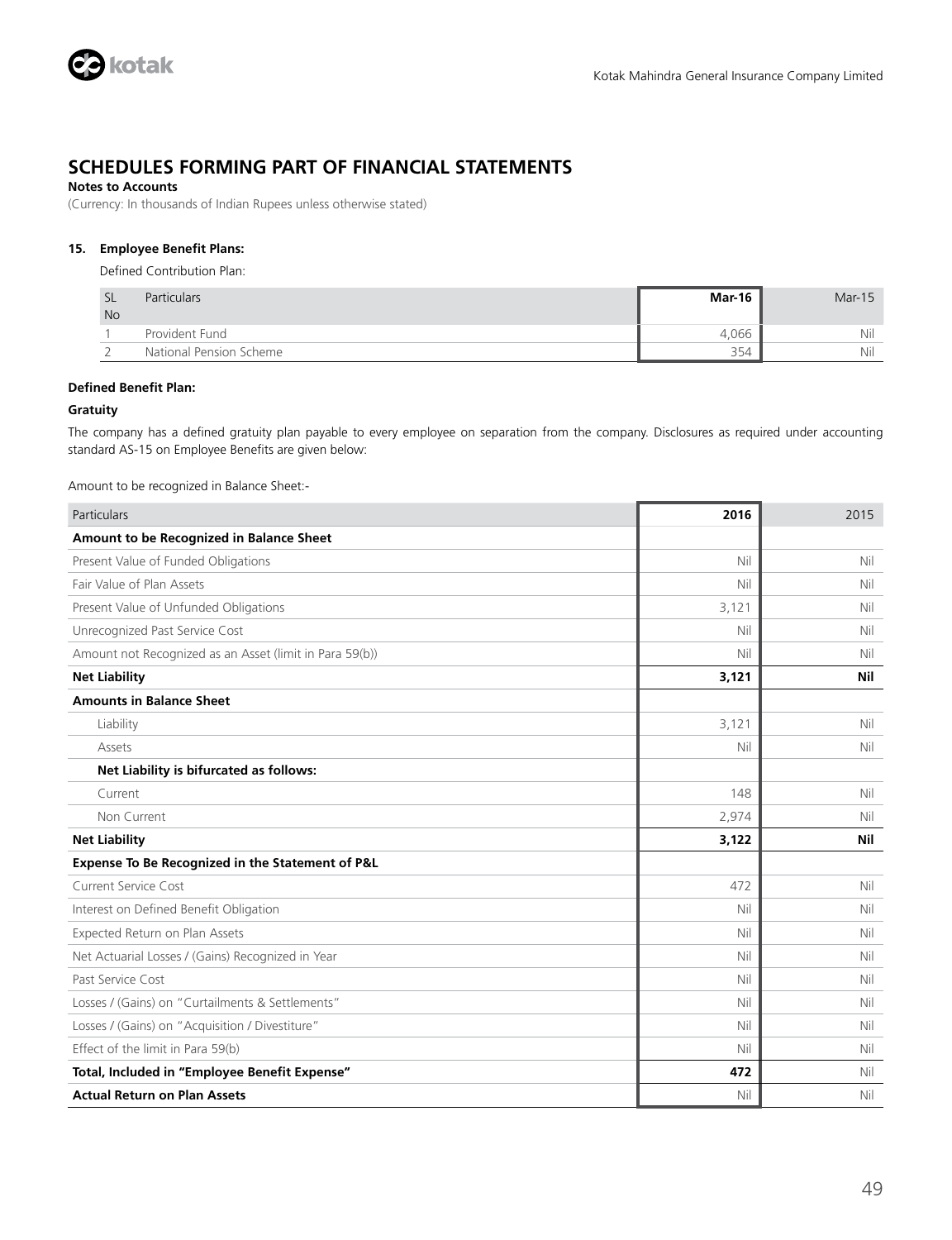

**Notes to Accounts**

(Currency: In thousands of Indian Rupees unless otherwise stated)

| Particulars                                                        | 2016  | 2015 |
|--------------------------------------------------------------------|-------|------|
| Reconciliation of Benefit Obligations & Plan Assets For the Period |       |      |
| <b>Change in Defined Benefit Obligation</b>                        |       |      |
| <b>Opening Defined Benefit Obligation</b>                          | Nil   | Nil  |
| Current Service Cost                                               | 472   | Nil  |
| Interest Cost                                                      | Nil   | Nil  |
| Actuarial Losses / (Gain)                                          | Nil   | Nil  |
| Past Service Cost                                                  | Nil   | Nil  |
| Actuarial Losses / (Gain) due to Curtailment                       | Nil   | Nil  |
| Liabilities Extinguished on Settlements                            | Nil   | Nil  |
| Liabilities Assumed on Acquisition / (Settled on Divestiture)      |       | Nil  |
| Exchange Difference on Foreign Plans                               | Nil   | Nil  |
| <b>Benefits Paid</b>                                               | Nil   | Nil  |
| <b>Closing Defined Benefit Obligation</b>                          | 3,122 | Nil  |
| <b>Change in Fair Value of Assets</b>                              |       |      |
| <b>Opening Fair Value of Plan Assets</b>                           | Nil   | Nil  |
| Expected Return on Plan Assets                                     | Nil   | Nil  |
| Actuarial Gain / (Losses)                                          | Nil   | Nil  |
| Assets Distributed on Settlements                                  | Nil   | Nil  |
| Contributions by Employer                                          | Nil   | Nil  |
| Assets Acquired on Acquisition / (Distributed on Divestiture)      |       | Nil  |
| Exchange Difference on Foreign Plans                               | Nil   | Nil  |
| <b>Benefits Paid</b>                                               | Nil   | Nil  |
| <b>Closing Fair Value of Plan Assets</b>                           | Nil   | Nil  |
| <b>Expected Employer's Contribution Next Year</b>                  | Nil   | 148  |

### **Experience Adjustments:-**

| <b>Particulars</b>            | 2016     | 2015 |
|-------------------------------|----------|------|
| Defined Benefit Obligation    | 3,122    | Nil  |
| Plan Assets                   | Nil      | Nil  |
| Surplus / (Deficit)           | (3, 122) | Nil  |
| Exp. Adj. on Plan Liabilities | Nil      | Nil  |
| Exp. Adj. on Plan Assets      | Nil      | Nil  |

### **Summary of Principal Actuarial Assumptions:-**

| <b>Particulars</b>                       | 2016     | 2015     |
|------------------------------------------|----------|----------|
| Discount Rate (p.a.)                     | 7.95%    | $0.00\%$ |
| Expected Rate of Return on Assets (p.a.) | $0.00\%$ | $0.00\%$ |
| Salary Escalation Rate (p.a.)            | 8.50%    | $0.00\%$ |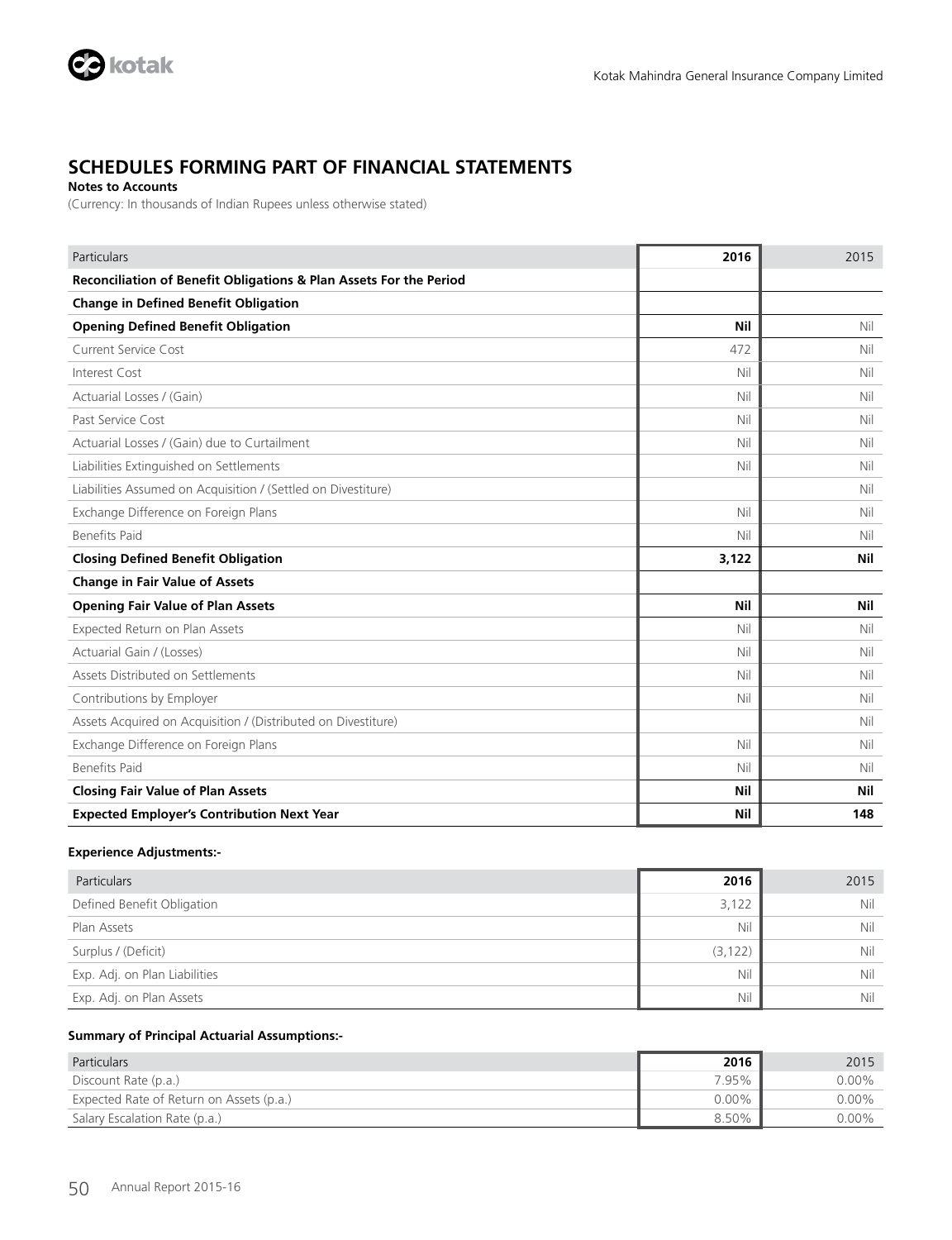

### **Notes to Accounts**

(Currency: In thousands of Indian Rupees unless otherwise stated)

### **Leave Encashment:**

The company has a scheme of compensated absences where leaves are accruing for employees and liability of which are determined actuarially as at the year end.

The break-up of the Defined Benefit Obligation (which equals to net liability assuming this liability is not externally funded) between current & noncurrent is as follows:-

| Particulars   | <b>COMB</b><br>ΖV |
|---------------|-------------------|
| Net Liability | .                 |

Financial Assumptions at the Valuation Date:-

| Particulars                   | 2016  |
|-------------------------------|-------|
| Discount Rate (p.a.)          | 7.95% |
| Salary Escalation Rate (p.a.) | 8.50% |

### **16. Segmental Reporting:**

The company's primary reportable segments are business segments which have been identified in accordance with the regulations and AS – 17 Segment Reporting. Operating Expenses & Income from Investments are allocated to business segments as mentioned in para 1K & 1L of schedule Segments revenue and segment results are shown in financial statements. Segmental assets and liabilities are disclosed to the extent identifiable:

| <b>Particulars</b>         |        | 2016          |        |       | 2015   |       |
|----------------------------|--------|---------------|--------|-------|--------|-------|
|                            | Motor  | <b>Health</b> | Total  | Motor | Health | Total |
| Claims Outstanding         | .989   |               | 2,001  | Nil   | Nil    | Nil   |
| Reserve for Unexpired Risk | 31.646 | 779           | 32,426 | Nil   | Nil    | Nil   |

### **17. Earnings Per Share:**

| <b>SL</b><br><b>No</b> | <b>Particulars</b>                                                   | 2016         | 2015 |
|------------------------|----------------------------------------------------------------------|--------------|------|
|                        | Net Profit/(Loss) available to Equity Shareholders                   | (97, 291)    | Nil  |
|                        | Weighted Average Number of Equity Shares:-                           |              | Nil  |
|                        | Number of Shares at the beginning of the year                        | 10,50,000    | Nil  |
|                        | Shares issued during the year                                        | 13,39,50,000 | Nil  |
|                        | Number of Shares at the end of the year                              | 13,50,00,000 | Nil  |
|                        | Weighted Average Number of Equity Shares outstanding during the year | 8,21,71,721  | Nil  |
| 3                      | Nominal Value of Equity Shares                                       | Rs. 10       | Nil  |
| 4                      | Basic Earnings Per Share                                             | (1.18)       | Nil  |
|                        | Diluted Earnings Per Share                                           | (1.18)       | Nil  |

There were no dilutive equity shares or potential equity shares issued and so weighted average number of equity shares is similar to calculate both basic earnings per share and diluted earnings per share.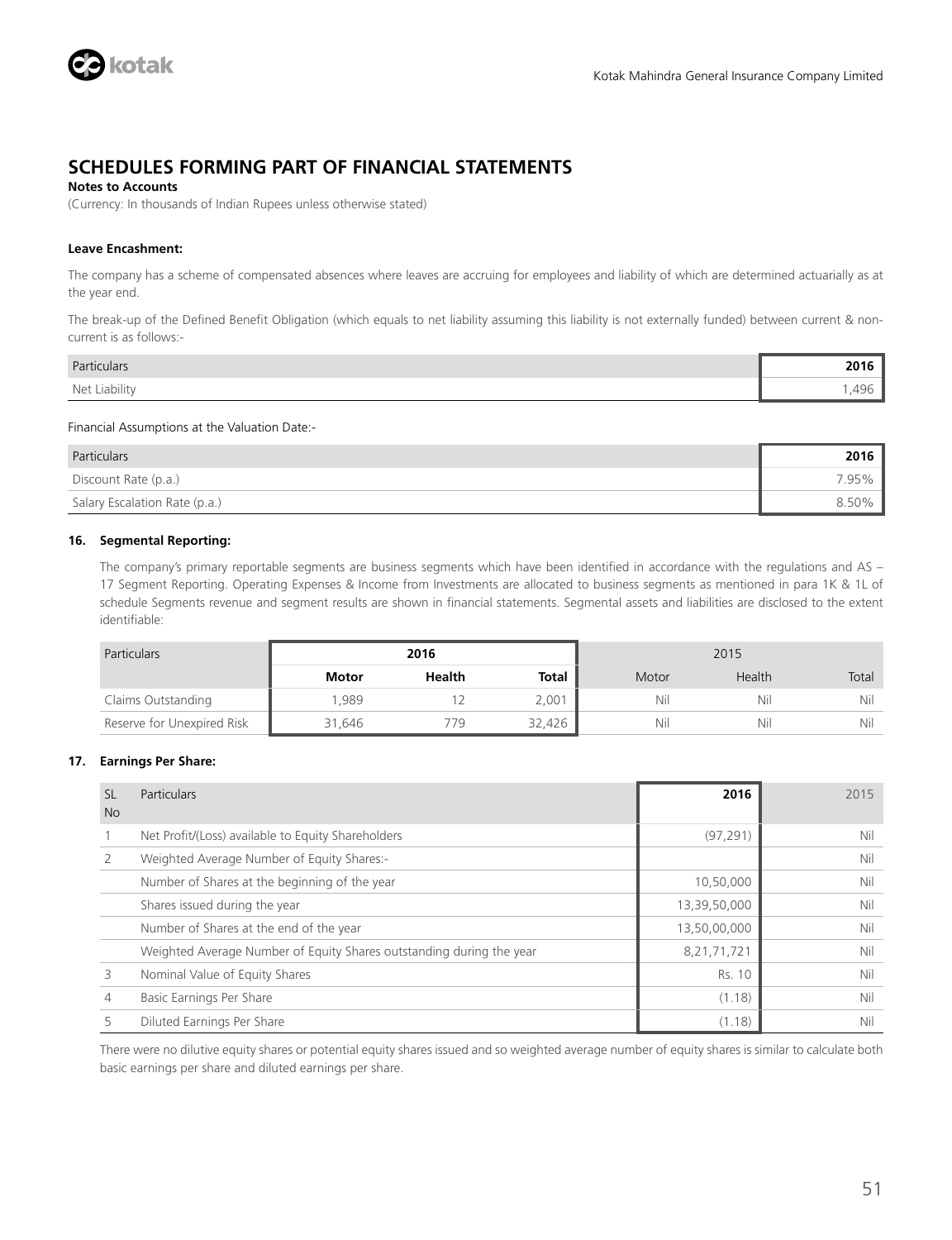

### **Notes to Accounts**

(Currency: In thousands of Indian Rupees unless otherwise stated)

### **18. Penalties Levied by Various Government Authorities During Financial Year 2015-16:**

| Sr<br>No. | <b>Particulars</b>                                                                                                     | <b>Non Compliance</b><br>/ Violation | <b>Penalty Awarded</b> | <b>Penalty Paid</b> | <b>Penalty Waived /</b><br>Reduced |
|-----------|------------------------------------------------------------------------------------------------------------------------|--------------------------------------|------------------------|---------------------|------------------------------------|
| 1         | Insurance Regulatory and Development<br>Authority                                                                      | Nil                                  | Nil                    | Nil                 | Nil                                |
| 2         | Service Tax Authorities -                                                                                              | Nil                                  | Nil                    | Nil                 | Nil                                |
| 3         | Income Tax Authorities -                                                                                               | Nil                                  | Nil                    | Nil                 | Nil                                |
| 4         | Any other Tax Authorities                                                                                              | Nil                                  | Nil                    | Nil                 | Nil                                |
| 5         | Enforcement Directorate/Adjudicating<br>Authority/ Tribunal or any Authority under<br><b>FEMA</b>                      | Nil                                  | Nil                    | Nil                 | Nil                                |
| 6         | Registrar of Companies/ NCLT/CLB/Department<br>of Corporate Affairs or any Authority under<br>Companies Act, 2013/1956 | Nil                                  | Nil                    | Nil                 | Nil                                |
| 7         | Penalty awarded by any Court/Tribunal for any<br>matter including claim settlement but excluding<br>compensation       | Nil                                  | Nil                    | Nil                 | Nil                                |
| 8         | Securities and Exchange Board of India                                                                                 | <b>NA</b>                            | <b>NA</b>              | <b>NA</b>           | Nil                                |
| 9         | Competition Commission of India                                                                                        | Nil                                  | Nil                    | Nil                 | Nil                                |
| 10        | Any other Central/State/Local Govt/Statutory<br>Authority (Tariff Advisory Committee)                                  | Nil                                  | Nil                    | Nil                 | Nil                                |

### **19. Contribution to Solatium Fund**

The IRDA had asked the General Insurance Council ("the Council") to recommend the percentage of contribution to be made to a Solatium Fund and matters relating to the administration of the Fund. The Council recommended contribution of 0.10% of the all third party motor gross written premium as solatium fund to the administrator. Accordingly the company has provided Rs 12 thousand (Previous Year Nil) towards solatium fund during the year which is charged to revenue account and also disclosed under current liabilities.

### **20. Micro and Small Scale business entities:**

The Company has not received any intimation from "suppliers" regarding their status under the Micro, Small and Medium Enterprises Development Act, 2006 and hence disclosures, if any, relating to amounts unpaid as at the year end together with interest paid / payable as required under the said Act have not been given

### **21. Indian Motor Third Party Declined Risk Insurance Pool:**

IRDA vide its orders IRDA/NL/ORD/MPL/277/12/2011 dated December 23, 2011 and IRDA/NL/ORD/MPL/72/03/2012 dated March 22, 2012, had directed the formation of the Indian Motor Third Party Declined Risk Insurance Pool for standalone third party liability insurance for commercial vehicles (Liability only) (excluding Miscellaneous and special class of vehicles falling under erstwhile All India Motor Tariff) with effect from April 1, 2012.

The company had accounted for retrocession premium, claims and related expenses from declined pool based on audited clean cut statement for the period ended Dec 2015 received from pool administrator. The share of premium, claims and related expenses for the period from January 1 2016 to March 31 2016 are as per best estimate of management.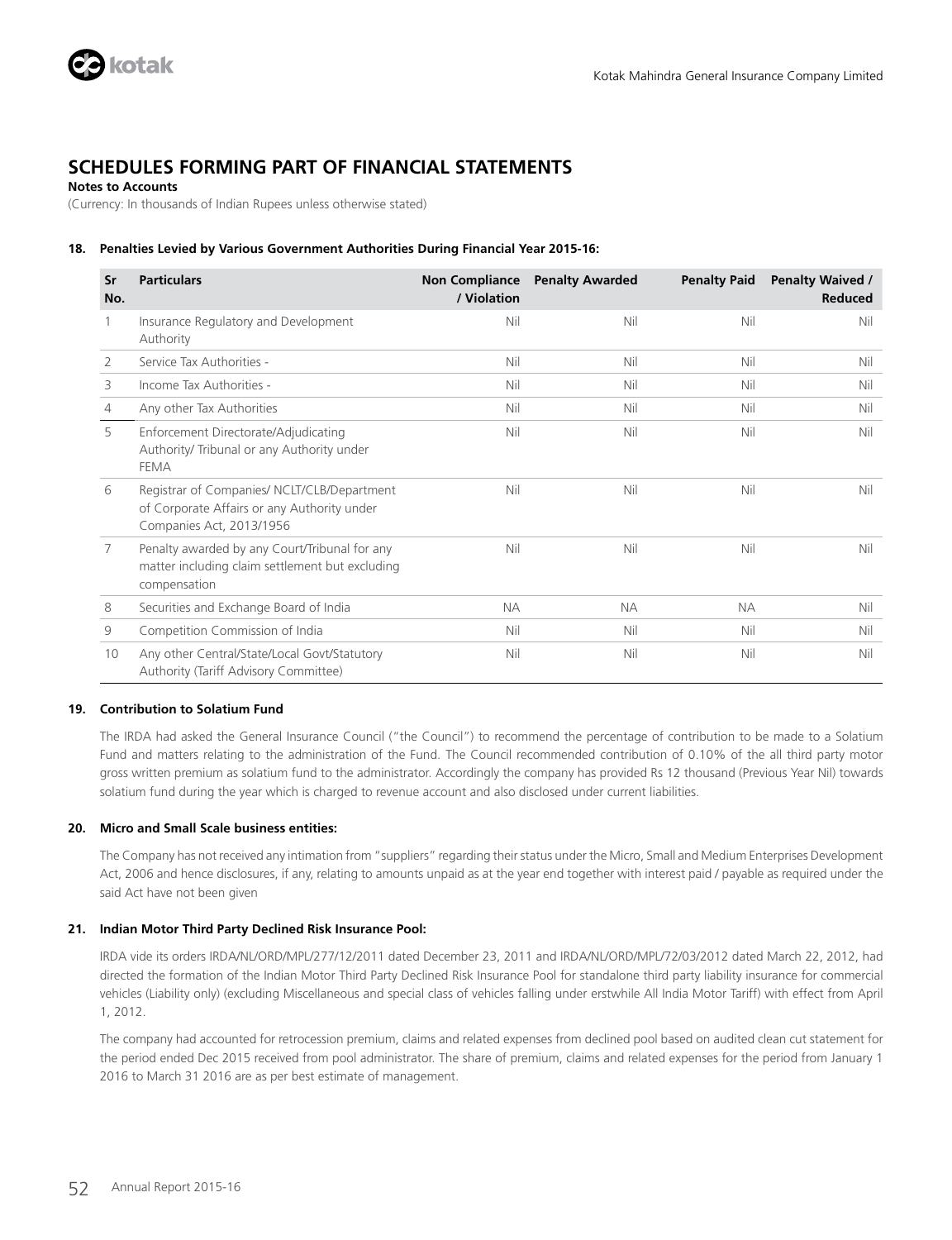

**Notes to Accounts**

(Currency: In thousands of Indian Rupees unless otherwise stated)

### **22. Employee share option plans (ESOP) & Stock Appreciation rights (SARs): Employee share option plans (ESOP)**

At the General Meetings of the holding company, Kotak Mahindra Bank Limited, the shareholders of the Bank had unanimously passed Special Resolutions on 5th July 2007, 21st August 2007 and 29th June 2015, to grant options to the eligible employees of the Bank and its subsidiary and associate companies. Pursuant to these resolutions, the following Employees Stock Option Schemes had been formulated and adopted:

- (a) Kotak Mahindra Equity Option Scheme 2007; and
- (b) Kotak Mahindra Equity Option Scheme 2015

Further, pursuant to the Scheme of Amalgamation of ING Vysya Bank (IVBL) with the Bank, the Bank has renamed and adopted the ESOP Schemes of the erstwhile IVBL, as given below:

- (a) Kotak Mahindra Bank Ltd. (IVBL) Employees Stock Option Scheme 2007
- (b) Kotak Mahindra Bank Ltd. (IVBL) Employee Stock Option Scheme 2010; and
- (c) Kotak Mahindra Bank Ltd. (IVBL) Employees Stock Option Scheme 2013

Consequent to the above, the Bank has granted stock options to employees of the Company. In accordance with the SEBI Guidelines and the guidance note on "Accounting for Employee Share based payments", the excess, if any, of the market price of the share, preceding the date of grant of the option under ESOSs over the exercise price of the option is amortised on a straight-line basis over the vesting period. The Company has reimbursed the Bank Rs Nil lacs (Previous Year Rs. Nil lacs) during the year on account of such costs and the same is forming part of Employee costs and included under the head "Reimbursement of expense on ESOP Scheme" under Note 4A Employees Remuneration & Welfare Benefits.

### **Stock Appreciation rights (SARs)**

During the year, the management had approved SARs to be granted to eligible employees as and when deemed fit. The SARs are to be settled in cash and will vest in the manner as provided in the scheme / grant letter to employees The Company under its various plan/series has granted Nil SARs during FY2016.

The SARs are to be settled in cash and will vest in the manner as provided in the scheme / grant letters to such eligible employees. The contractual life (equivalent to the vesting period) of the SARs ranges from 1.40 year to 3.65 years.

### **Detail of activity under SARs plan is summarised below:**

|                                                  |        | NO. OT SAKS |
|--------------------------------------------------|--------|-------------|
| <b>Particulars</b>                               | 2016*  | 2015*       |
| Outstanding at the beginning of the year         | Nil    | Nil         |
| Granted during the yeat                          | Nil    | Nil         |
| Additions/Reduction due to transfer of employees | 23,414 | Nil         |
| Exercised during the year                        | 8,066  | Nil         |
| Expired during the year                          | Nil    | Nil         |
| Outstanding at the end of the year               | 15,348 | Nil         |

**No. of SARs**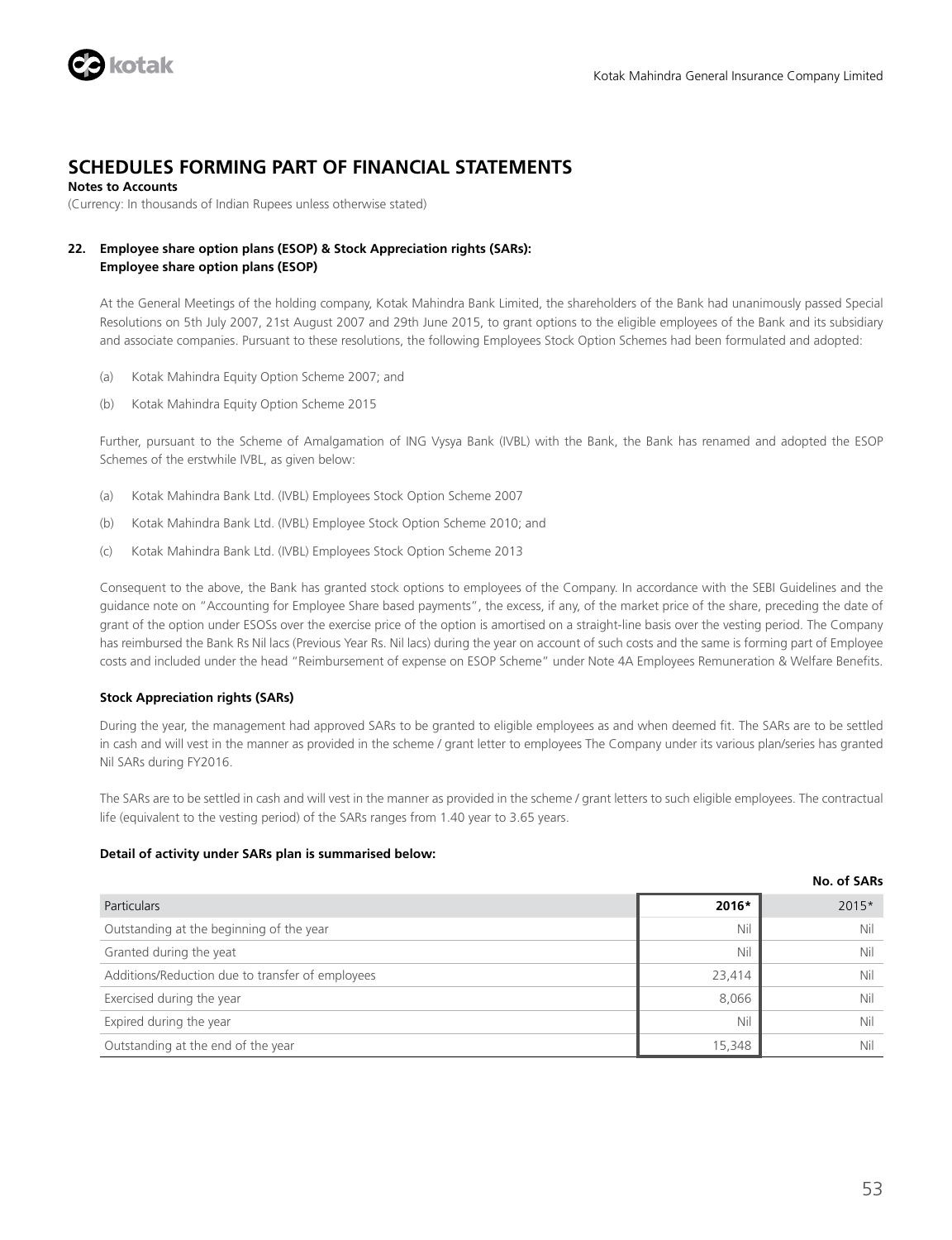

### **Notes to Accounts**

(Currency: In thousands of Indian Rupees unless otherwise stated)

\* Adjusted for issue of bonus shares – one share for every share allotted on 10th July, 2015. The effect of the bonus share has been given effect in computation for the previous periods

Effect of grant of SARs to employees on the statement of profit and loss and on its financial position

| Particulars                                           | 2016  | 2015 |
|-------------------------------------------------------|-------|------|
| Employee Compensation                                 | 3,016 | Nil  |
| Closing balance of liability for cash-settled options | 6.198 | Nil  |

Had the Company recorded the compensation cost computed on the basis of fair valuation method instead of intrinsic value method, employee compensation cost would have been higher by Rs. 2,563 (Previous Year Nil) and the Loss after tax would have been higher by Rs.2,563 (Previous year Nil). Consequently the basic and diluted EPS would have been lower by Rs. (0.04) (Previous year Nil).

### **23. Provision for Free Look period:**

The provision for free look period is NIL and it is duly certified by the Appointed Actuary.

### **24. Accounting Ratios are given in Annexure 1.**

**25. Summary of Financial Statement is provide in Annexure 2.**

### **26. Statement showing Age-wise Analysis of the unclaimed amount:**

| Sr<br>No. | <b>Particulars</b>                                                                                                                                                                                                                              | Total<br>Amount | $4 - 12$<br>months | $13 - 18$<br>months | $19 - 24$<br>months | 25-30<br>months | $31 - 36$<br>months | <b>Beyond</b><br>36<br>months |
|-----------|-------------------------------------------------------------------------------------------------------------------------------------------------------------------------------------------------------------------------------------------------|-----------------|--------------------|---------------------|---------------------|-----------------|---------------------|-------------------------------|
|           | Claims settled but not paid to the<br>policyholders/insured's due to any<br>reasons except under litigation from the<br>insured/policyholders                                                                                                   |                 |                    |                     |                     |                 |                     |                               |
| 2         | Sum due to the insured/policyholders on<br>maturity or otherwise                                                                                                                                                                                |                 |                    |                     |                     |                 |                     |                               |
| 3         | Any excess collection of the premium/<br>tax or any other charges which is<br>refundable to the policyholders either<br>as terms of conditions of the policy or<br>as per law or as may be directed by the<br>Authority but not refunded so far | 36              |                    |                     |                     |                 |                     |                               |
| 4         | Cheques issued but not encashed by the<br>policyholder/insured                                                                                                                                                                                  |                 |                    |                     |                     |                 |                     |                               |

### **27. Taxation**

The company has unabsorbed depreciation and carry forward of losses under tax laws. However deferred tax assets has not been recognized in financial statement as there is no virtual certainty supported by convincing evidence that sufficient future taxable income will be available against which such deferred tax assets can be realized.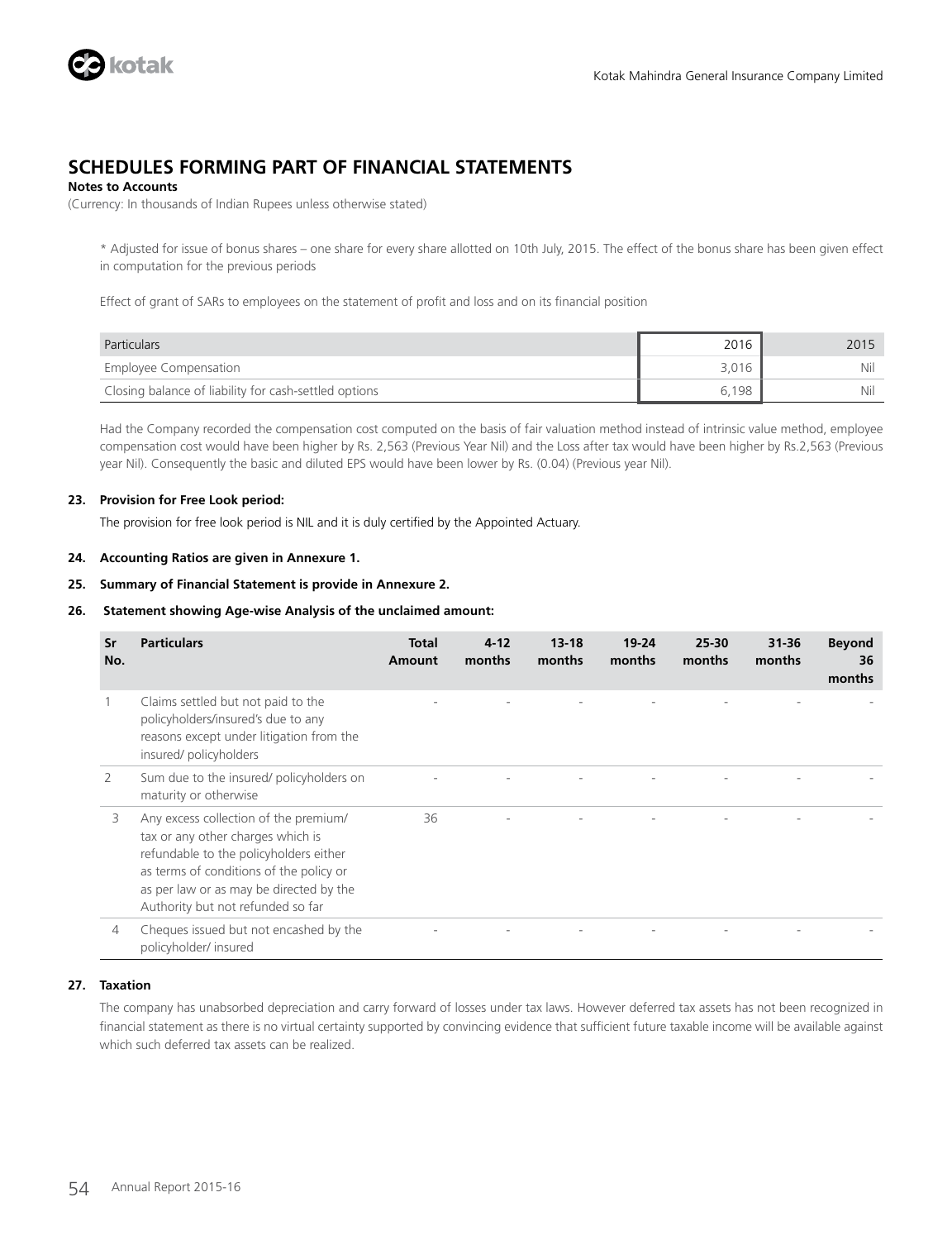

### **Notes to Accounts**

(Currency: In thousands of Indian Rupees unless otherwise stated)

### **28. Foreign Exchange**

Expenditure in Foreign Currency (on cash basis) in current year: 386 (Previous Year: Nil)

### **29. Disclosure of other works given to auditors**

Pursuant to clause 7.1 (g) of Corporate Governance Guidelines issued by IRDA on August 5, 2009 the remuneration paid to Auditors for services other than statutory / concurrent / internal audit are disclosed below:

| Name                             | Partici<br><b>iculars</b> | Nature | 2015<br>20 '<br>-- - -        | 2015<br>2015 |
|----------------------------------|---------------------------|--------|-------------------------------|--------------|
| Sha.<br>. In<br>$\cdot$ . $\sim$ |                           | work   | $\overline{\phantom{a}}$<br>. | Nil          |

The company has started its operations on 17th December 2015, hence previous year numbers are not comparable.

### **As per our report of even date For and on behalf of the Board of Directors**

Chartered Accountants Chartered Accountants ICAI FRN : 100186W ICAI FRN : 109818W

### **Raghuvir M. Aiyar V.C. Shah** Partner Partner Partner Director Director Director Director Director M. No :38128 M. No :10360

**For K.S.Aiyar & Co. For V.C.Shah & Co of Kotak Mahindra General Insurance Company Limited**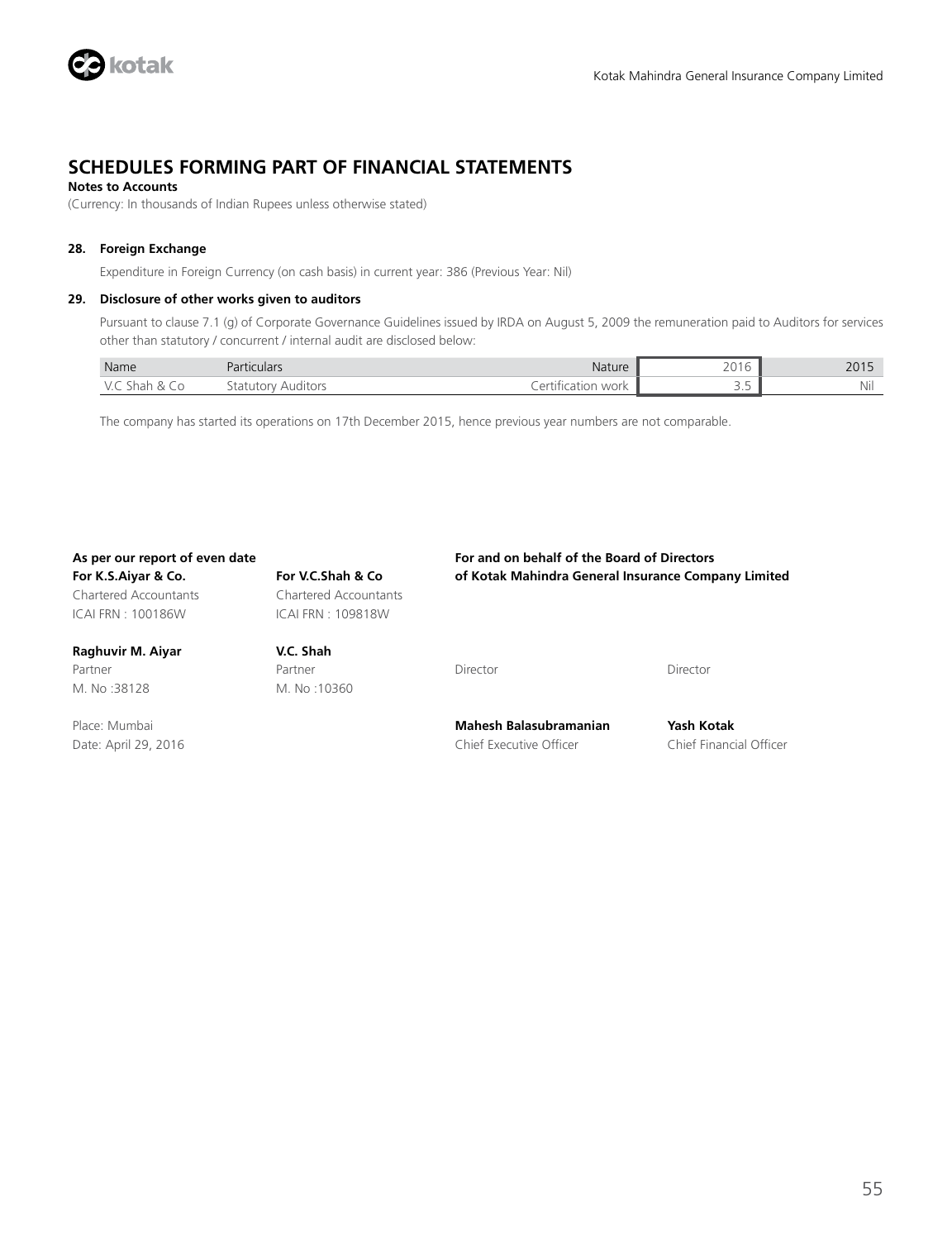| $\frac{1}{2}$                       |
|-------------------------------------|
|                                     |
|                                     |
|                                     |
|                                     |
|                                     |
| シン りょうり こうりょう しりょく                  |
|                                     |
|                                     |
|                                     |
|                                     |
|                                     |
|                                     |
|                                     |
|                                     |
|                                     |
|                                     |
|                                     |
|                                     |
|                                     |
|                                     |
|                                     |
|                                     |
|                                     |
|                                     |
|                                     |
|                                     |
|                                     |
| $\frac{1}{2}$                       |
|                                     |
|                                     |
|                                     |
|                                     |
|                                     |
|                                     |
|                                     |
|                                     |
|                                     |
|                                     |
| IVTICAI RATIOS FOR THE VEAR ENDED ? |
|                                     |
|                                     |
| Ē                                   |

| Particular                                                              | Total                            | Fire                             | Marine       |                  |               |                              |                           |               | Miscellaneous               |               |               |                              |            |               |                                     |
|-------------------------------------------------------------------------|----------------------------------|----------------------------------|--------------|------------------|---------------|------------------------------|---------------------------|---------------|-----------------------------|---------------|---------------|------------------------------|------------|---------------|-------------------------------------|
|                                                                         |                                  |                                  |              | Motor Motor<br>8 | È             | Motor<br>Total               | Workmen's<br>Compensation | Liability     | Public Engineering Aviation |               | Personal      | Health<br>Accident Insurance | Credit     |               | Trade Others Miscellaneous<br>Total |
| Gross Direct Premium<br>Growth Rate                                     | $\stackrel{\triangleleft}{\geq}$ | $\stackrel{\triangleleft}{\geq}$ | $\leq$       | $\leq$           | $\frac{1}{2}$ | $\stackrel{\triangle}{\geq}$ | $\leq$                    | $\leq$        | $\leq$                      | $\lessgtr$    | $\leq$        | $\leq$                       | $\leq$     | $\leq$        | $\leq$                              |
| Gross Direct Premium to<br>Net Worth ratio                              | 0.03                             | ï                                |              | I                |               |                              |                           |               |                             |               |               |                              | ï          |               |                                     |
| Growth rate of Net Worth                                                | 15872%                           | $\mathbf{I}$                     |              |                  |               |                              |                           |               |                             |               |               |                              |            |               |                                     |
| Net Retention Ratio                                                     | 89%                              | $\stackrel{\triangleleft}{\geq}$ | $\prec$<br>z | 89%              | 89%           | 89%                          | ₹                         | $\frac{4}{2}$ | $\frac{4}{2}$               | ₹             | $\frac{4}{2}$ | 95%                          | ₹          | ₹             | 89%                                 |
| Net Commission Ratio                                                    | 6%                               | $\lessgtr$                       | ⋖<br>z       | 9%               | 0%            | 6%                           | $\leq$                    | $\frac{4}{2}$ | $\leq$                      | $\lessgtr$    | ₹             | 14%                          | $\leq$     | $\frac{4}{2}$ | 6%                                  |
| Expense of Management<br>to Gross Direct Premium<br>Ratio               | 434%                             |                                  |              |                  |               |                              |                           |               |                             |               |               |                              |            |               |                                     |
| Expense of Management<br>to Net Premium Ratio                           | 487%                             |                                  |              |                  |               |                              |                           |               |                             |               |               |                              |            |               |                                     |
| Net Incurred Claims to Net<br>Earned Premium                            | 348%                             |                                  |              |                  |               |                              |                           |               |                             |               |               |                              |            |               |                                     |
| Combined Ratio                                                          | 834%                             | $\mathbf{I}$                     |              |                  |               |                              |                           |               |                             |               |               |                              |            |               |                                     |
| Technical Reserves to net<br>premium ratio                              | 1.04                             | $\mathbf{I}$                     |              |                  |               |                              |                           |               |                             |               |               |                              |            |               |                                     |
| Underwriting balance ratio                                              | $-268$                           | $\leq$                           | $\leq$       | $-256$           | $-340$        | $-278$                       | $\lessapprox$             | $\lessgtr$    | $\lessgtr$                  | $\lessapprox$ | $\frac{1}{2}$ | $-108$                       | $\lessgtr$ | $\lessgtr$    | $-268$                              |
| Operationg Profit Ratio                                                 | $-26550%$                        | $\mathbf{I}$                     |              |                  |               |                              |                           |               |                             |               |               |                              |            |               |                                     |
| Liquid Assets to liabilities<br>ratio                                   | 3.58                             | J.                               |              |                  |               |                              |                           |               |                             |               |               |                              |            |               |                                     |
| Net earning ratio                                                       | $-295%$                          | $\,$                             |              |                  |               |                              |                           |               |                             |               |               |                              |            |               |                                     |
| Return on Net Worth Ratio                                               | $-8\%$                           | $\,$                             |              | $\,$             |               | t                            | ï                         | ï             | t                           |               | ×             | t                            | ï          | $\,$          |                                     |
| Ratio to Required Solvency<br>Available Solvency Margin<br>Margin Ratio | 2.45                             |                                  |              |                  |               |                              |                           |               |                             |               |               |                              |            |               |                                     |
| NPA Ratio                                                               |                                  |                                  |              |                  |               |                              |                           |               |                             |               |               |                              |            |               |                                     |
| Gross NPA Ratio                                                         | $\mathbf{I}$                     | ×                                |              |                  |               |                              |                           |               |                             |               |               |                              |            |               |                                     |
| Net NPA Ratio                                                           | f,                               |                                  |              |                  |               |                              |                           |               |                             |               |               |                              |            | ı             |                                     |
|                                                                         |                                  |                                  |              |                  |               |                              |                           |               |                             |               |               |                              |            |               |                                     |

**Notes :**

The company has started its operations on 17th December 2015, hence previous year's numbers are not comparable. The company has started its operations on 17th December 2015, hence previous year's numbers are not comparable.